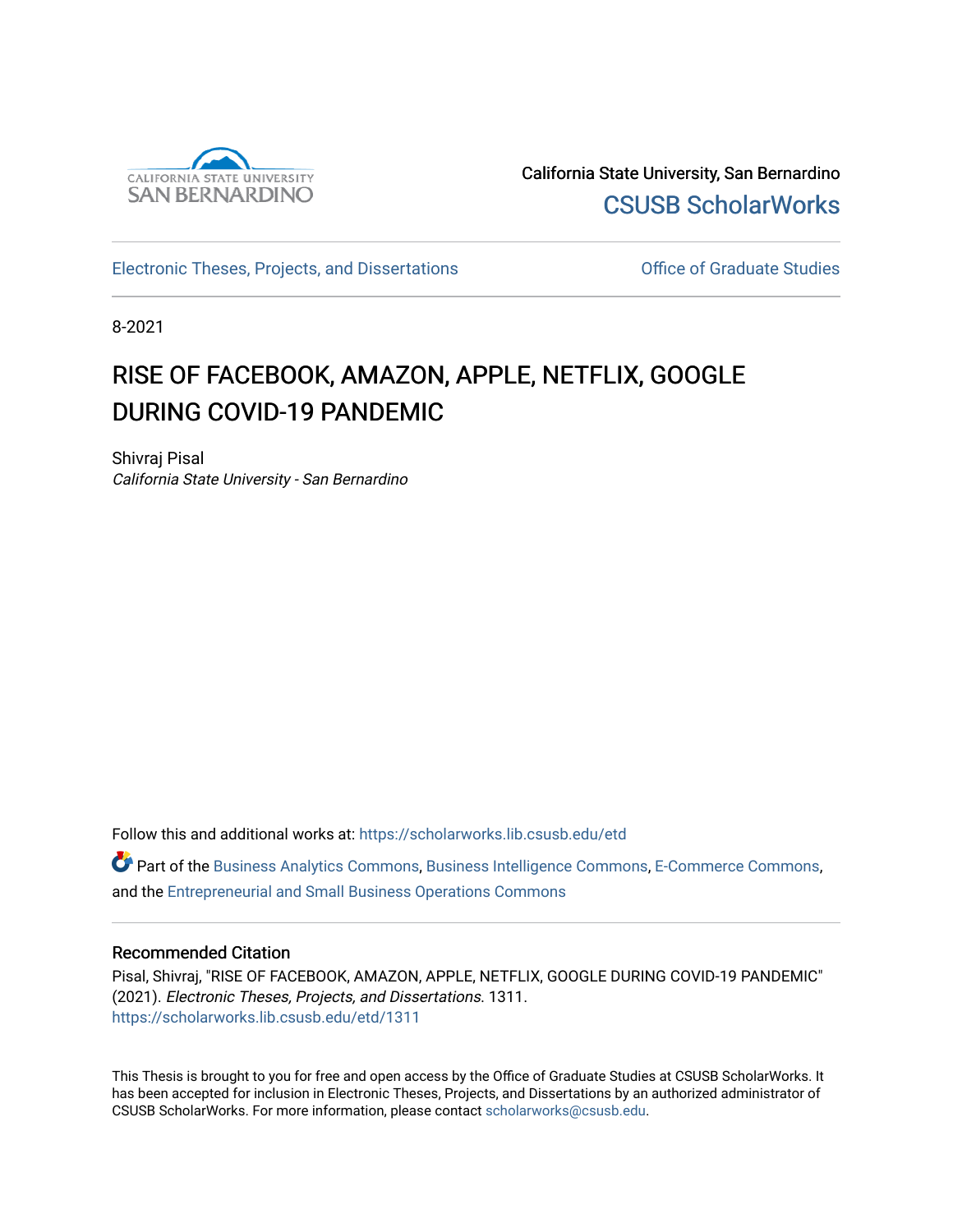# RISE OF FACEBOOK, AMAZON, APPLE, NETFLIX,

# GOOGLE DURING COVID-19 PANDEMIC

A Thesis

Presented to the

Faculty of

California State University,

San Bernardino

In Partial Fulfillment

of the Requirements for the Degree

Master of Science

in

Information Systems and Technology:

Business Intelligence

by

Shivraj Gorakh Pisal

August 2021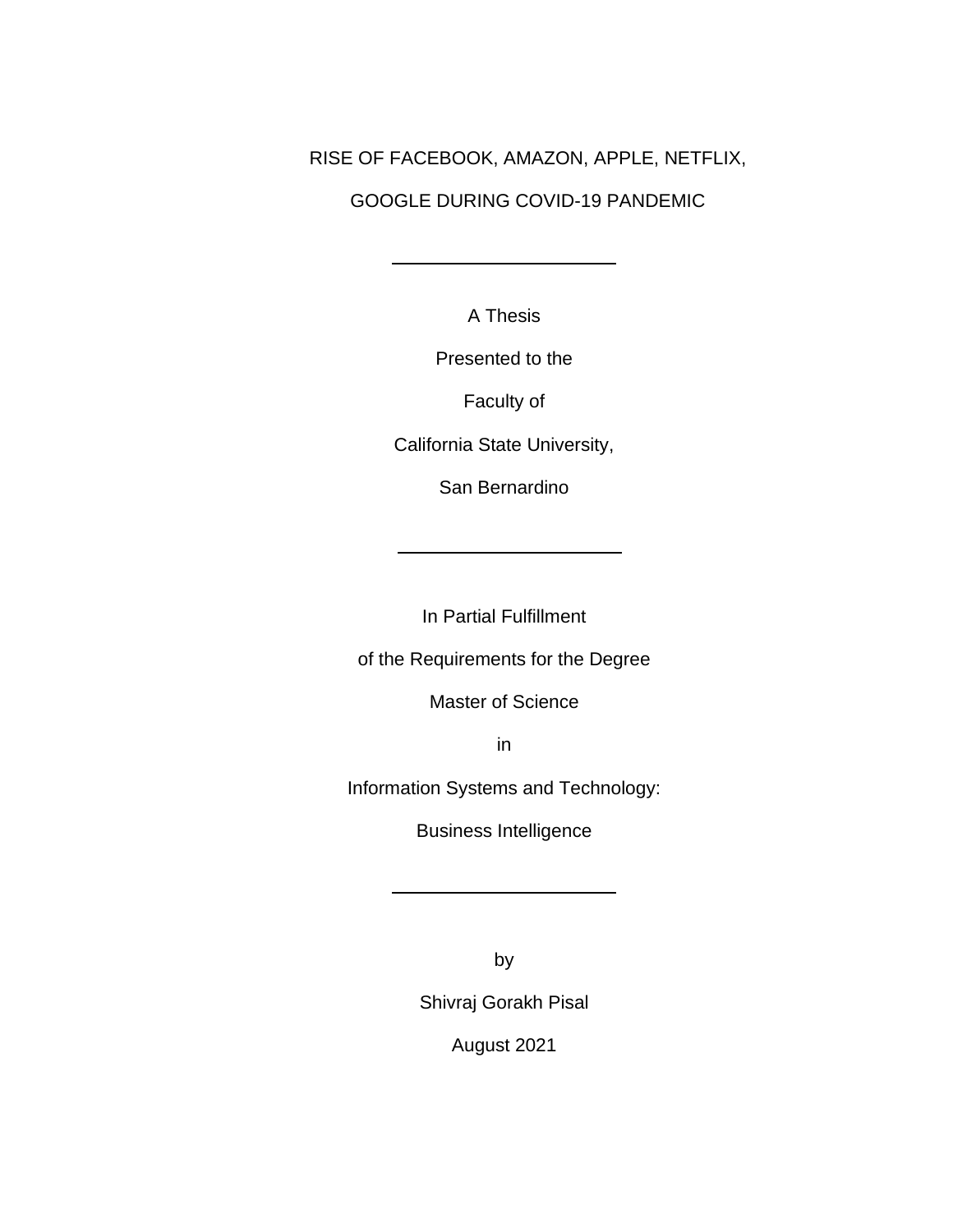# RISE OF FACEBOOK, AMAZON, APPLE, NETFLIX,

# GOOGLE DURING COVID-19 PANDEMIC

A Thesis

Presented to the

Faculty of

California State University,

San Bernardino

by

Shivraj Gorakh Pisal

August 2021

Approved by:

Dr. Benjamin Becerra, Committee Member, Chair

Dr. Conrad Shayo, Committee Member, Reader

Dr. Javad Varzandeh, Committee Member, Chair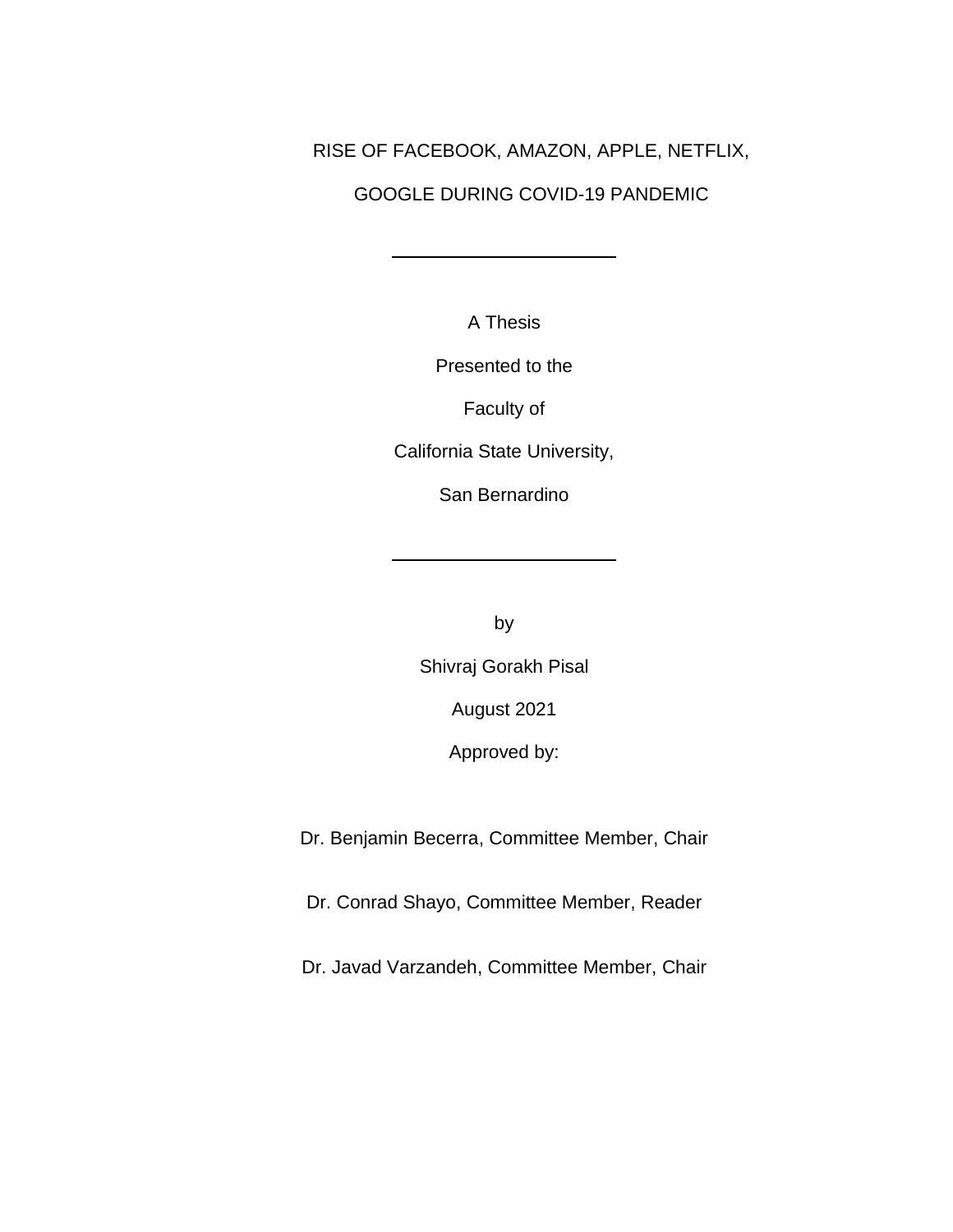© 2021 Shivraj Gorakh Pisal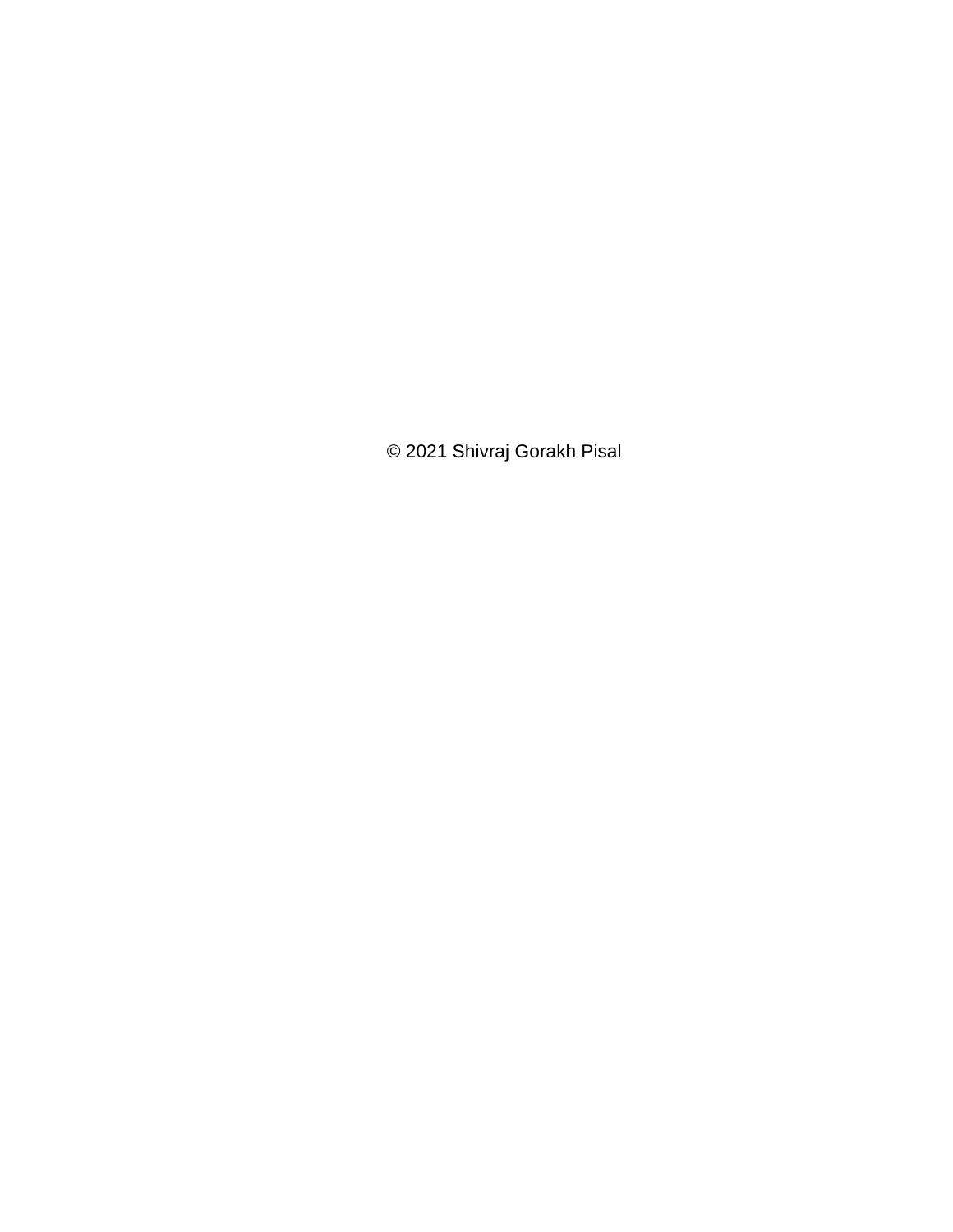#### ABSTRACT

The US economy started falling from February 20th, 2020 and continued to fall until March 19th, 2020. On March 19th, 2020, the stock market crashed. All the stocks were at a 3-year low on that day because of the COVID-19 pandemic. Many countries announced lockdowns during that period, which resulted in the stock market suffering a huge loss. Many businesses had to suspend their operations with small businesses suffering the most. Due to the business shut down, many people lost their jobs and unemployment was rampant. This project focuses on why Facebook, Amazon, Apple, Netflix, Google (henceforth, FAANG companies) flourished during the COVID-19 Pandemic and their stocks rose when other small businesses were having a tough time surviving during this period. The project investigated the rise of Facebook, Apple, Amazon, Netflix, and Google during the Covid-19 pandemic. The findings were based on the companies past performances and the rise in revenue of the companies during the pandemic and the restrictions that were placed due to the pandemic. Also, various factors that contributed to their rise were covered. The conclusion was strong online infrastructure, frequent lockdowns during pandemics, trust of investors in FAANG due to their historical records and some socio-economic factors contributed to their growth. Areas for further studies are the post covid analysis of FAANG stocks and their financial growth.

iii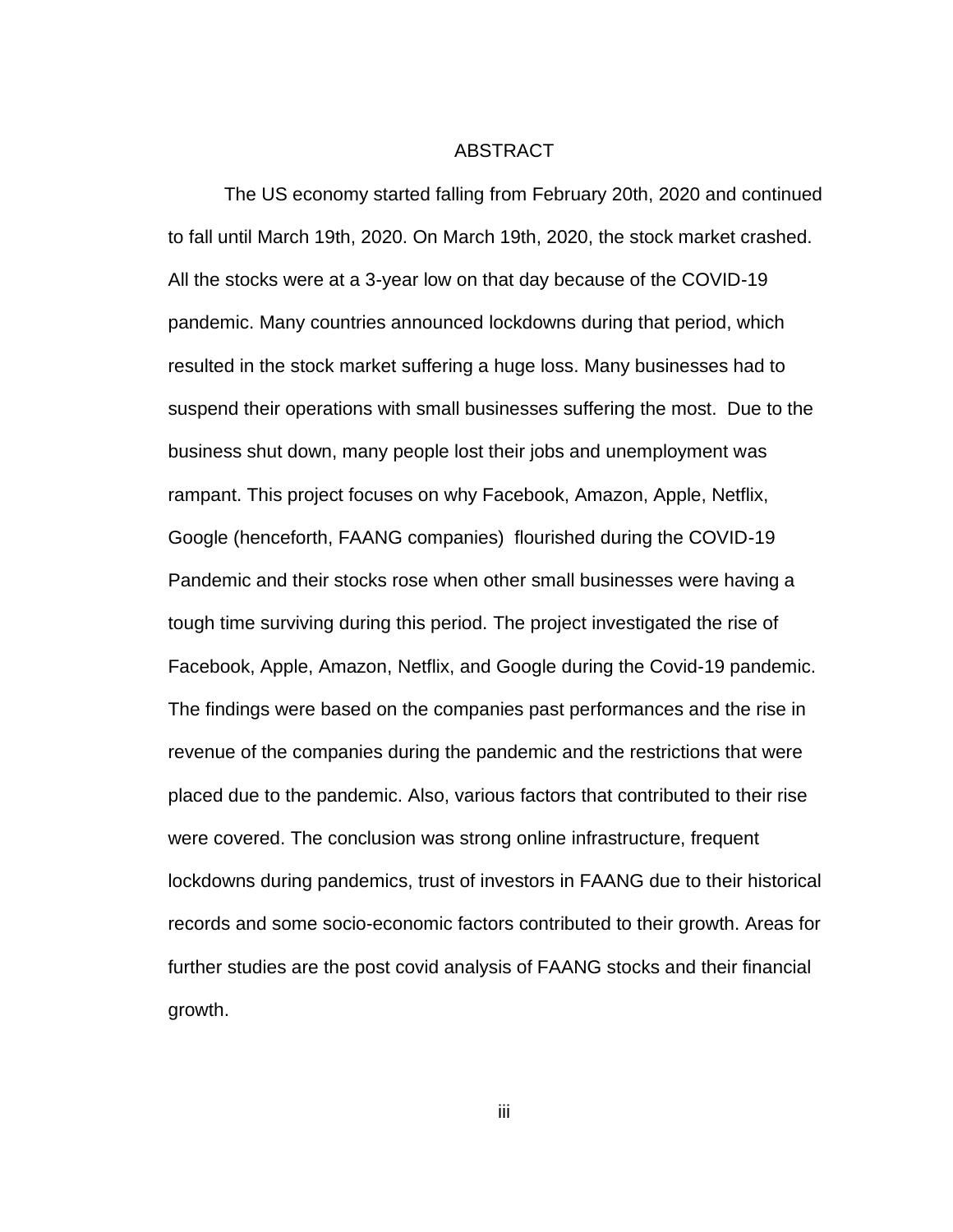### ACKNOWLEDGEMENTS

I would like to acknowledge and extend my deepest appreciation for the support provided by Dr. Benjamin Becerra, Dr. Conrad Shayo, and all others who have provided extra encouragement throughout this research project over the past six months.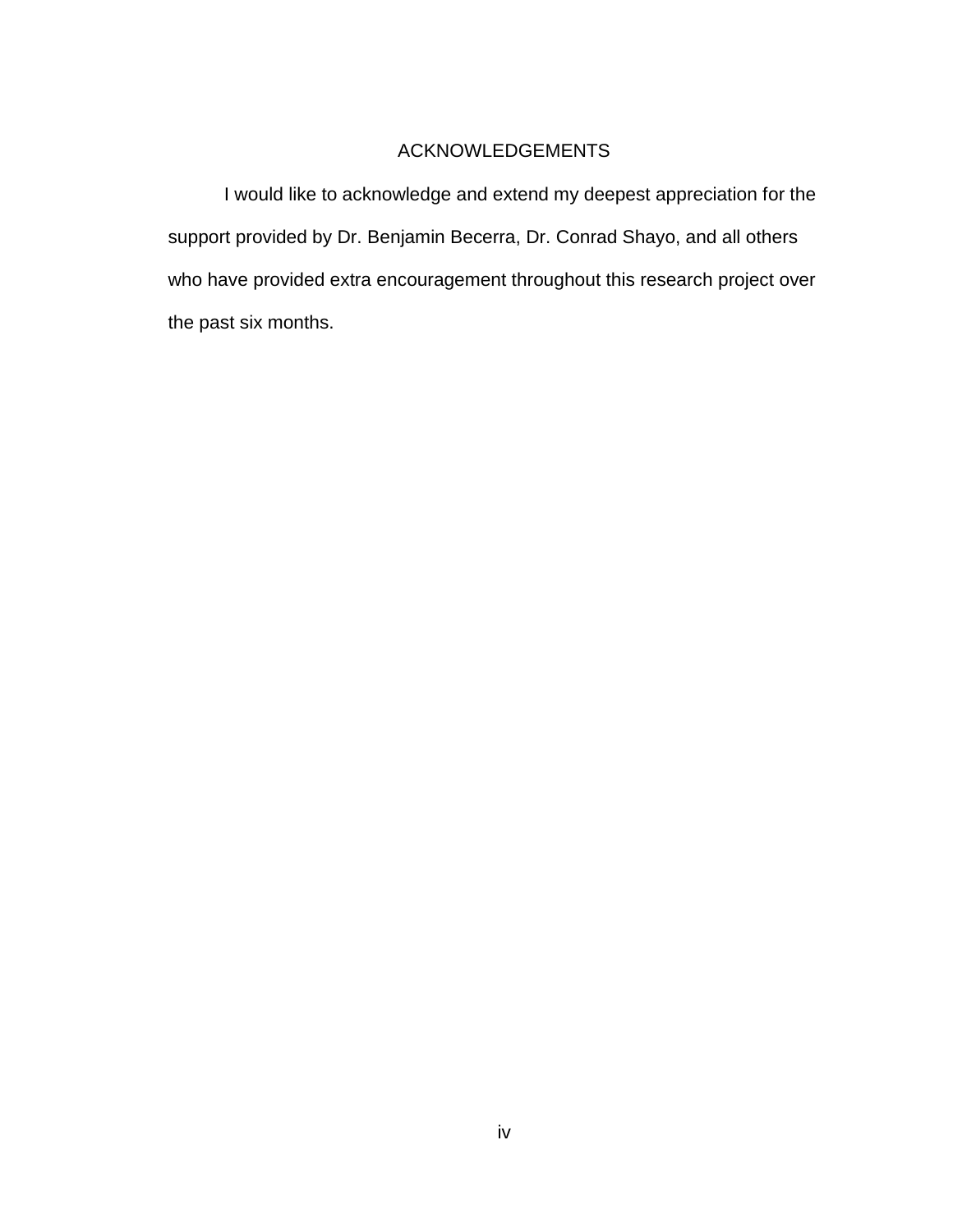# DEDICATION

This is dedicated to my parents, my friends and other family members. A special acknowledgement to Dr. Benjamin Becerra and Dr. Conrad Shayo for the continuous support throughout my master's program.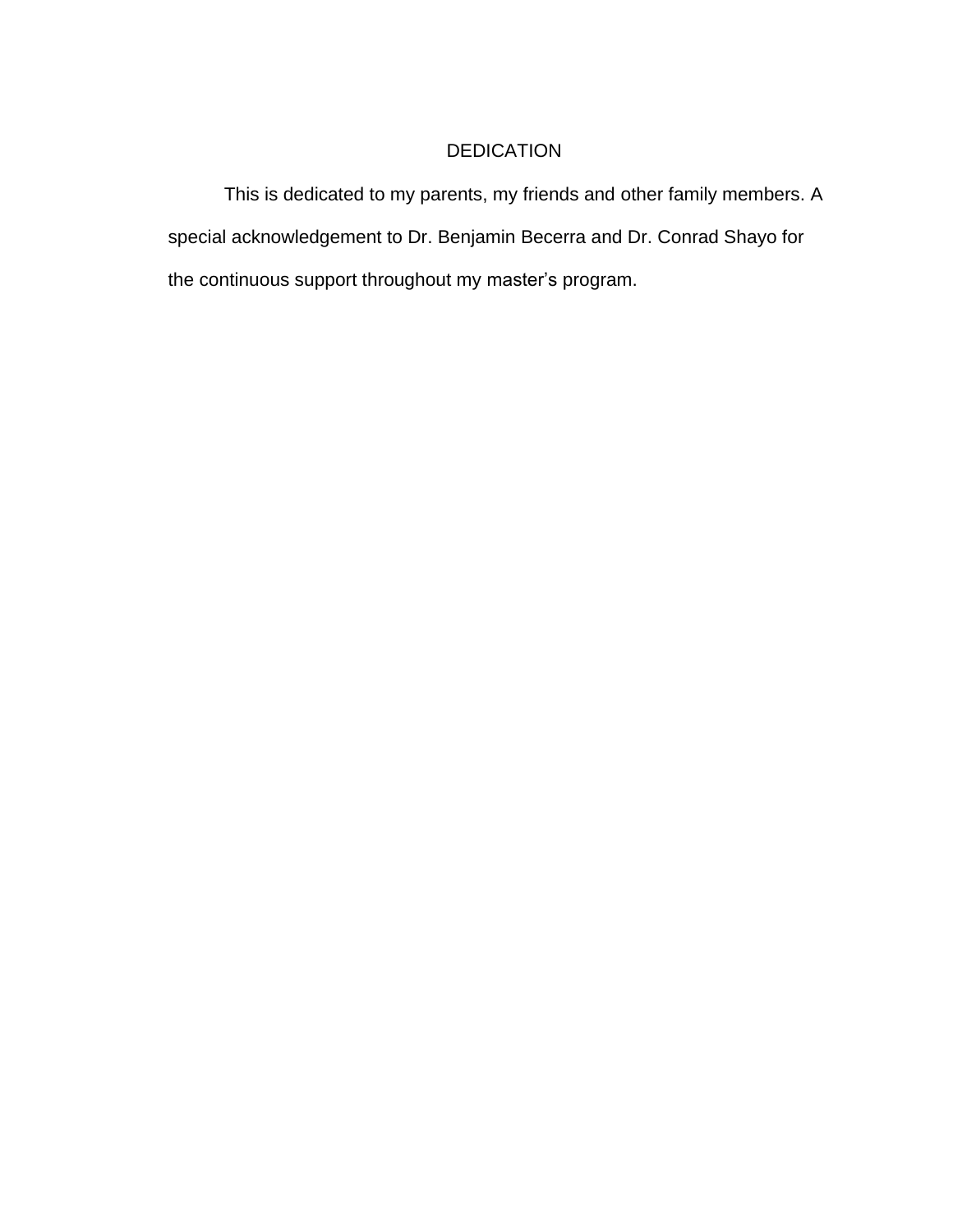# TABLE OF CONTENTS

| iii                                                          |
|--------------------------------------------------------------|
| - iv                                                         |
|                                                              |
|                                                              |
| <b>CHAPTER ONE: INTRODUCTION</b>                             |
|                                                              |
|                                                              |
|                                                              |
| <b>CHAPTER TWO: LITERATURE REVIEW</b>                        |
|                                                              |
|                                                              |
|                                                              |
|                                                              |
|                                                              |
| <b>CHAPTER THREE: METHODOLOGY</b>                            |
|                                                              |
|                                                              |
|                                                              |
| Factors Contributing to the Rise of FAANG during COVID-19 18 |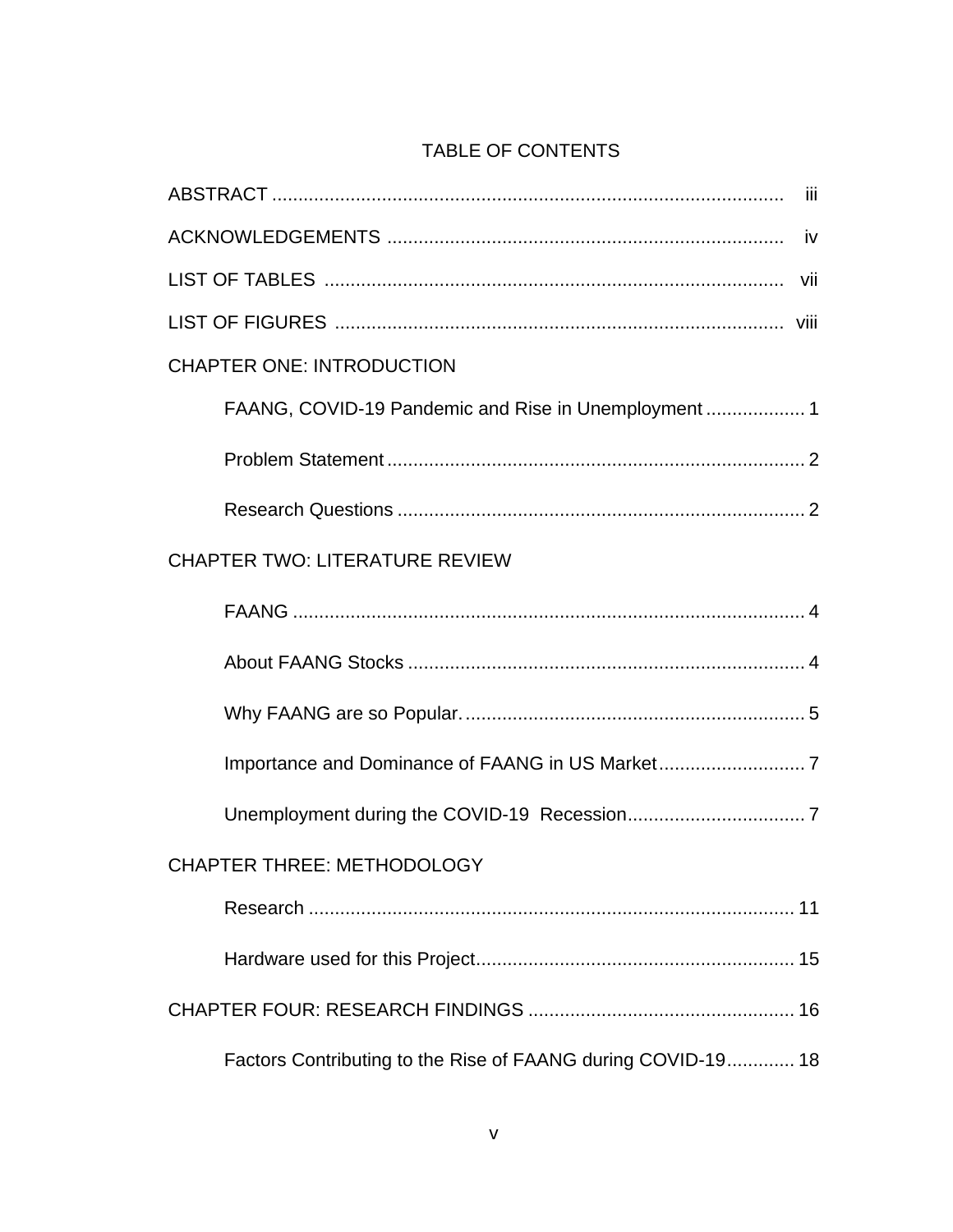| Growth of Traffic on Amazon's Website during Pandemic: 28 |
|-----------------------------------------------------------|
|                                                           |
|                                                           |
| CHAPTER FIVE: DISCUSSIONS AND RECOMMENDATIONS             |
|                                                           |
|                                                           |
|                                                           |
|                                                           |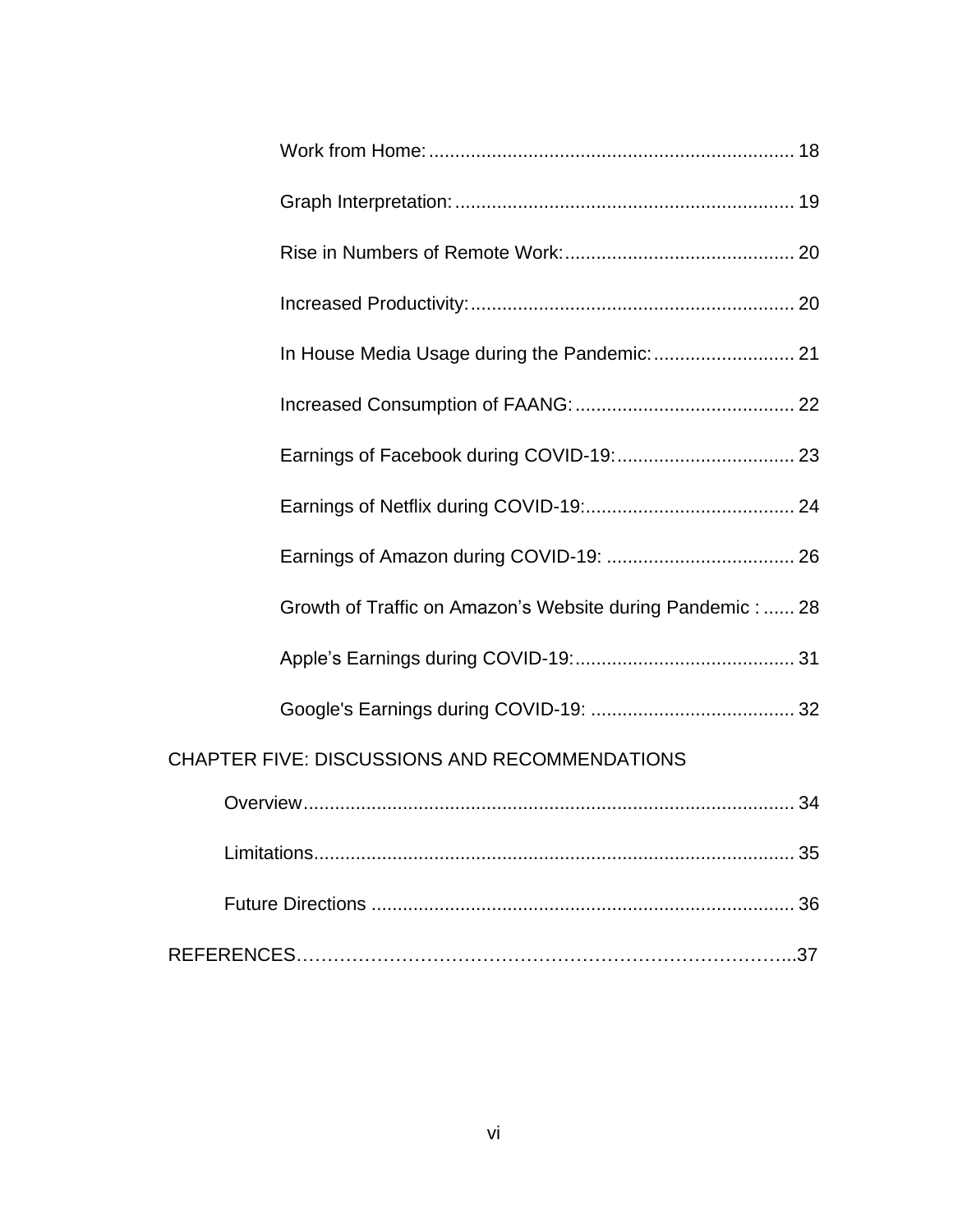# LIST OF TABLES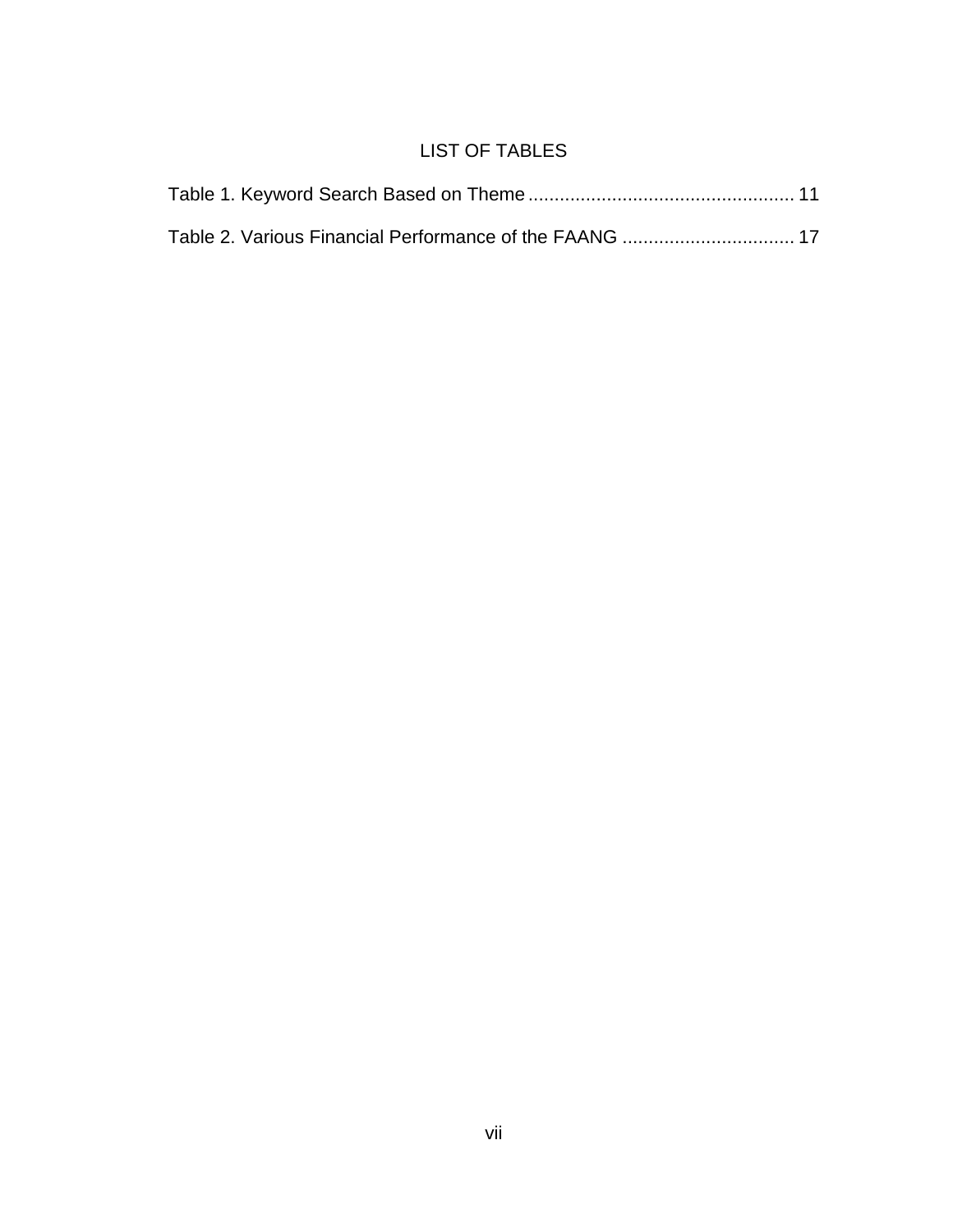# LIST OF FIGURES

| Figure 2. The Great Recession and the COVID-19 Recession Comparison  9 |  |
|------------------------------------------------------------------------|--|
|                                                                        |  |
|                                                                        |  |
|                                                                        |  |
|                                                                        |  |
|                                                                        |  |
|                                                                        |  |
|                                                                        |  |
|                                                                        |  |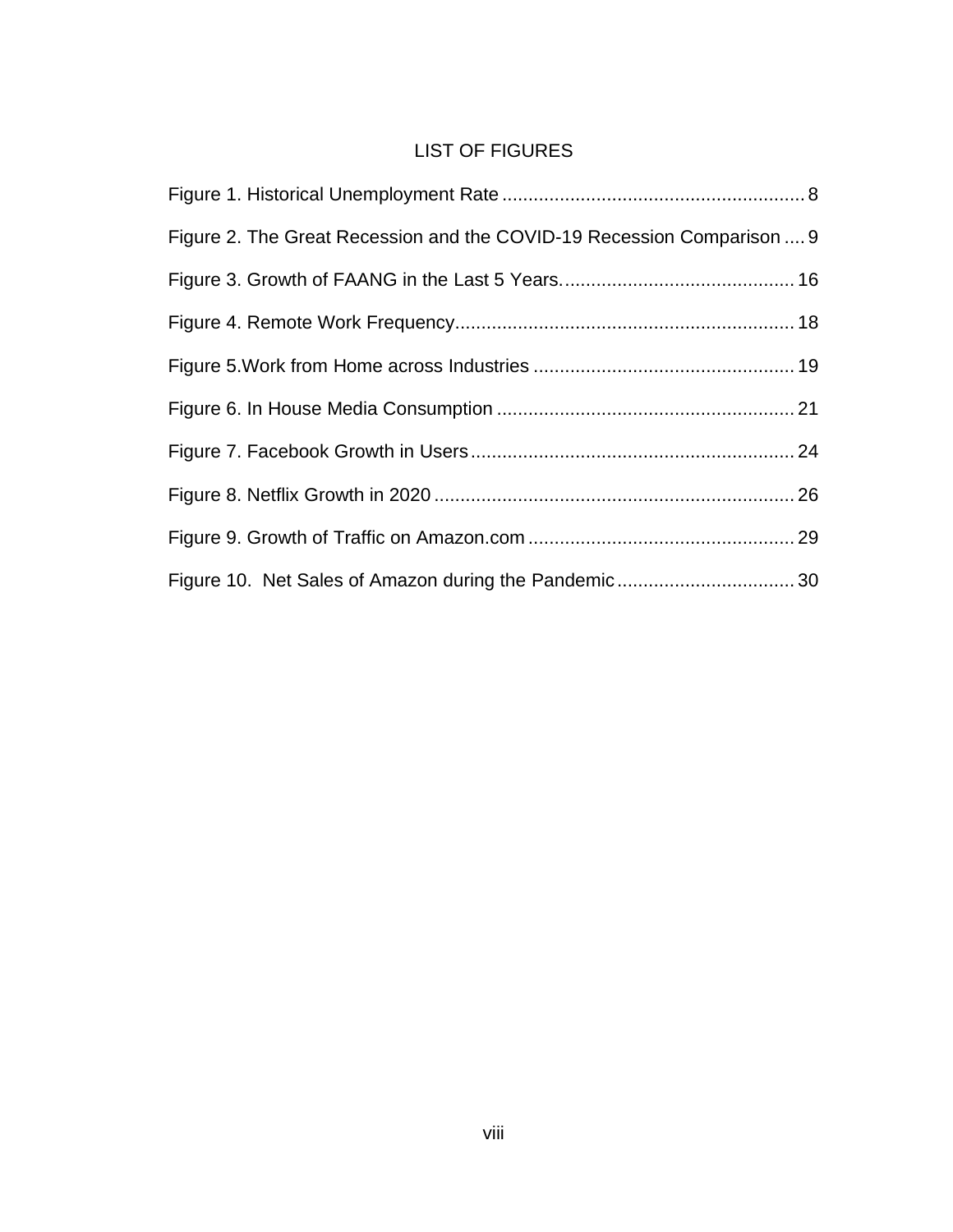# CHAPTER ONE **INTRODUCTION**

#### FAANG, COVID-19 Pandemic and Rise in Unemployment

FAANG is an acronym for Facebook, Apple, Amazon, Netflix, and Alphabet (which was previously known as Google), the five most important technology giants in the United States. The technology breakthroughs of these companies have had a significant impact on global economies, since they create jobs, link people, supply goods, and generate entertainment. As a result, a detailed analysis of FAANG stocks adds to the existing body of knowledge. Furthermore, because stock markets are very volatile and are influenced by a variety of known and unknown causes, it is vital to employ adequate tools for assessing their behavior (Jadhav et al., 2021).

The coronavirus disease 2019 (COVID-19) has been spreading over the world since the end of 2019. The first case of COVID-19 was discovered in Wuhan, a city in China, in December 2019. The World Health Organization (WHO) initially issued a global notice on COVID-19 on January 30, 2020(WHO 2020a). The WHO declared it a pandemic as the number of confirmed cases grew to 118,319 cases on March 11th 2020 around the world. Some researchers and media sites commented in March 2020 on how this dreadful epidemic would damage the economies of the afflicted countries (He et al., 2020).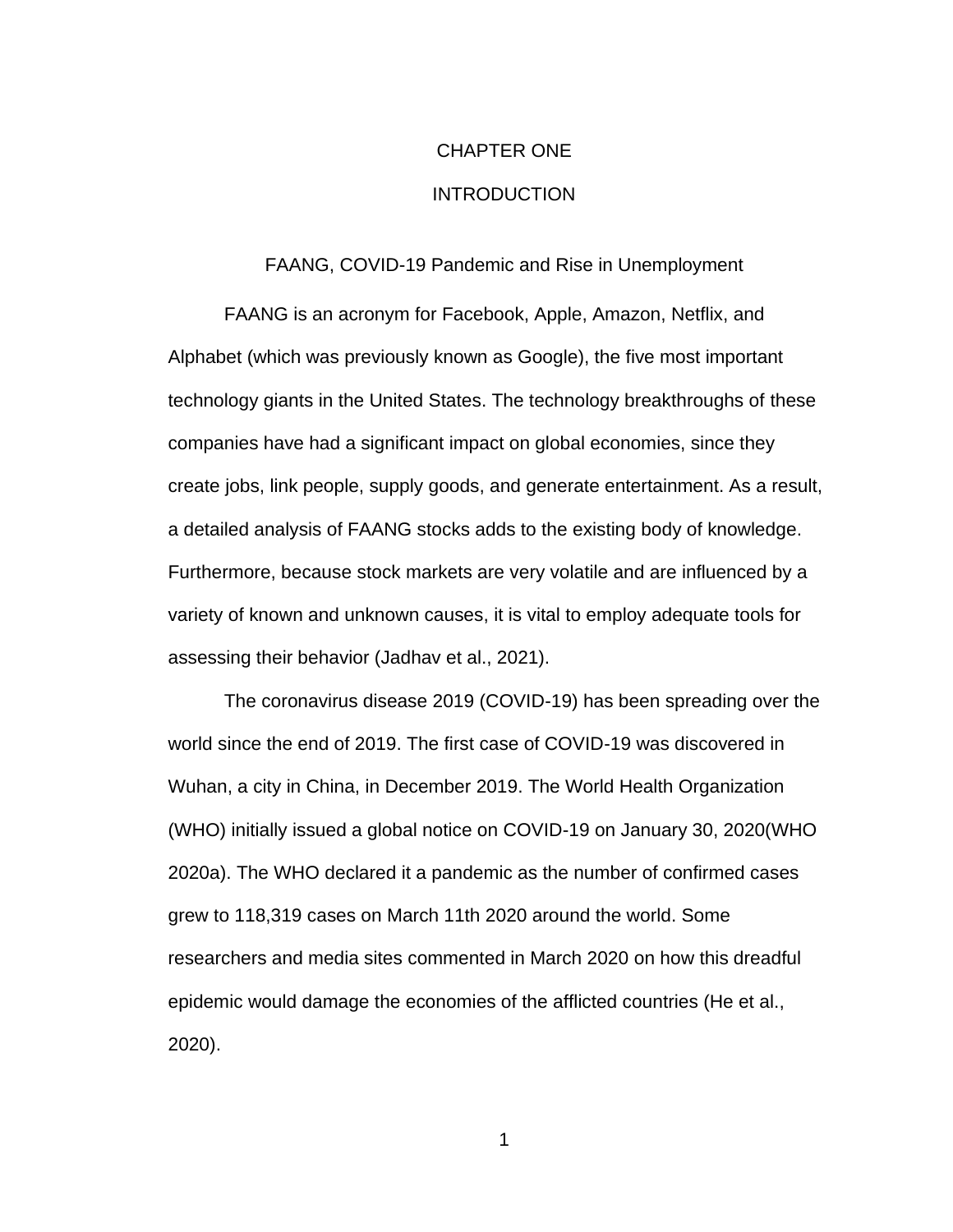Unemployment in the US was on a rise during the pandemic as lockdowns were imposed in various states and small businesses like restaurants, coffee shops, General stores, shopping malls, and massage parlors were forced to shut down for an uncertain amount of time. Public gatherings were banned, and businesses were forced to carry out operations online. For the businesses mentioned above, it was not possible to conduct operations online since they require people to go to the physical location to conduct business. Despite these tough times, FAANG companies thrived, and their business grew despite the ongoing pandemic (Hobbs,2020).

#### Problem Statement

This project will attempt to research what led to the success of FAANG companies during the Covid-19 Pandemic when other companies were flailing. More specifically, what were the key factors that helped their business not only survive during the pandemic but also thrive and amass huge profits even during the times of lockdowns?

#### Research Questions

There are three main questions which this study will answer:

- 1. How were the FAANG companies doing before the Covid-19 pandemic?
- 2. Why did the FAANG companies rise during the Covid-19 pandemic?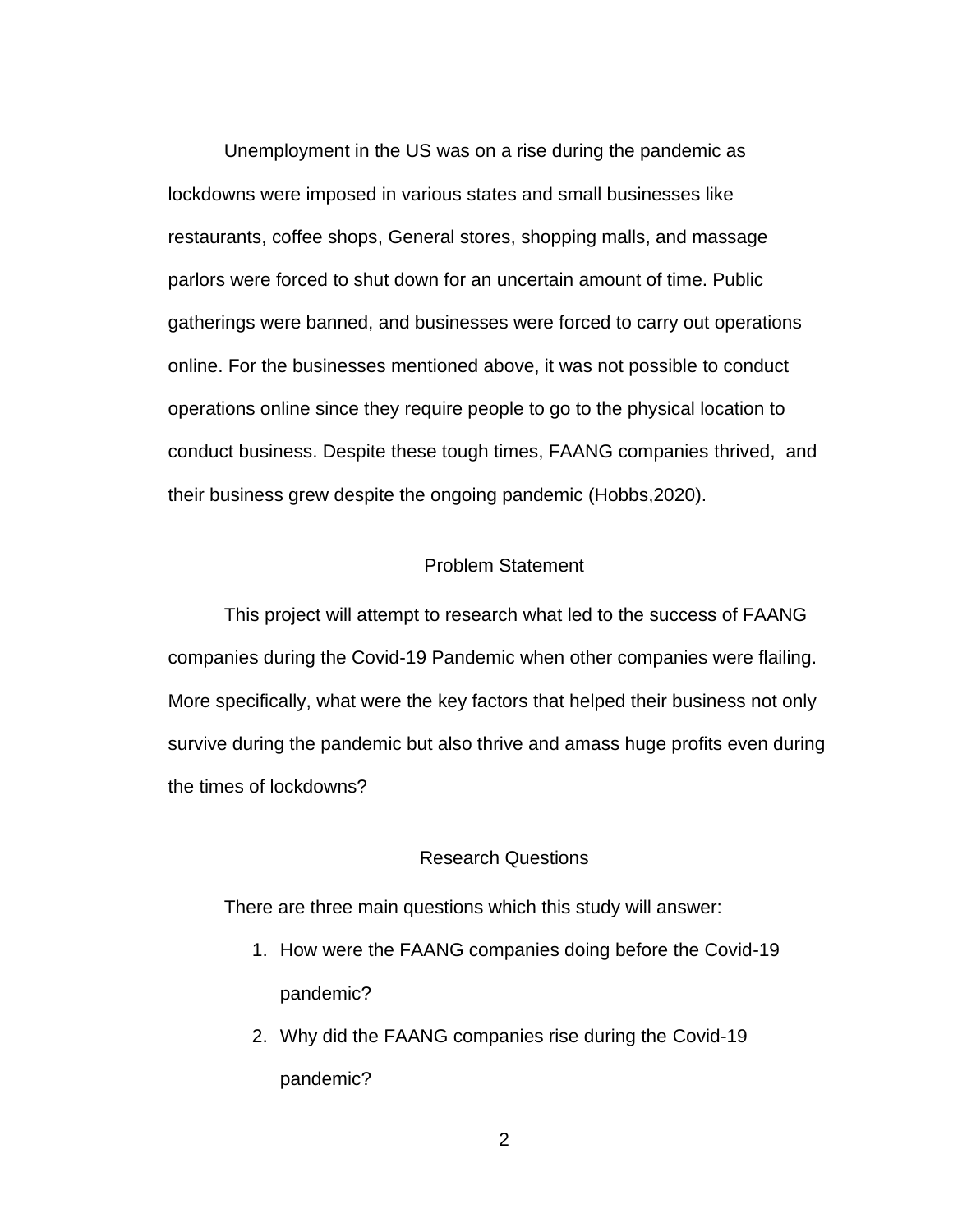3. What can emerging tech companies learn from FAANG to survive during such pandemics?

The following is a breakdown of the project's structure. The Literature Review will be covered in Chapter 2, the Project Methodology in Chapter 3, the Research Findings in Chapter 4, and the Discussions and Recommendations in Chapter 5.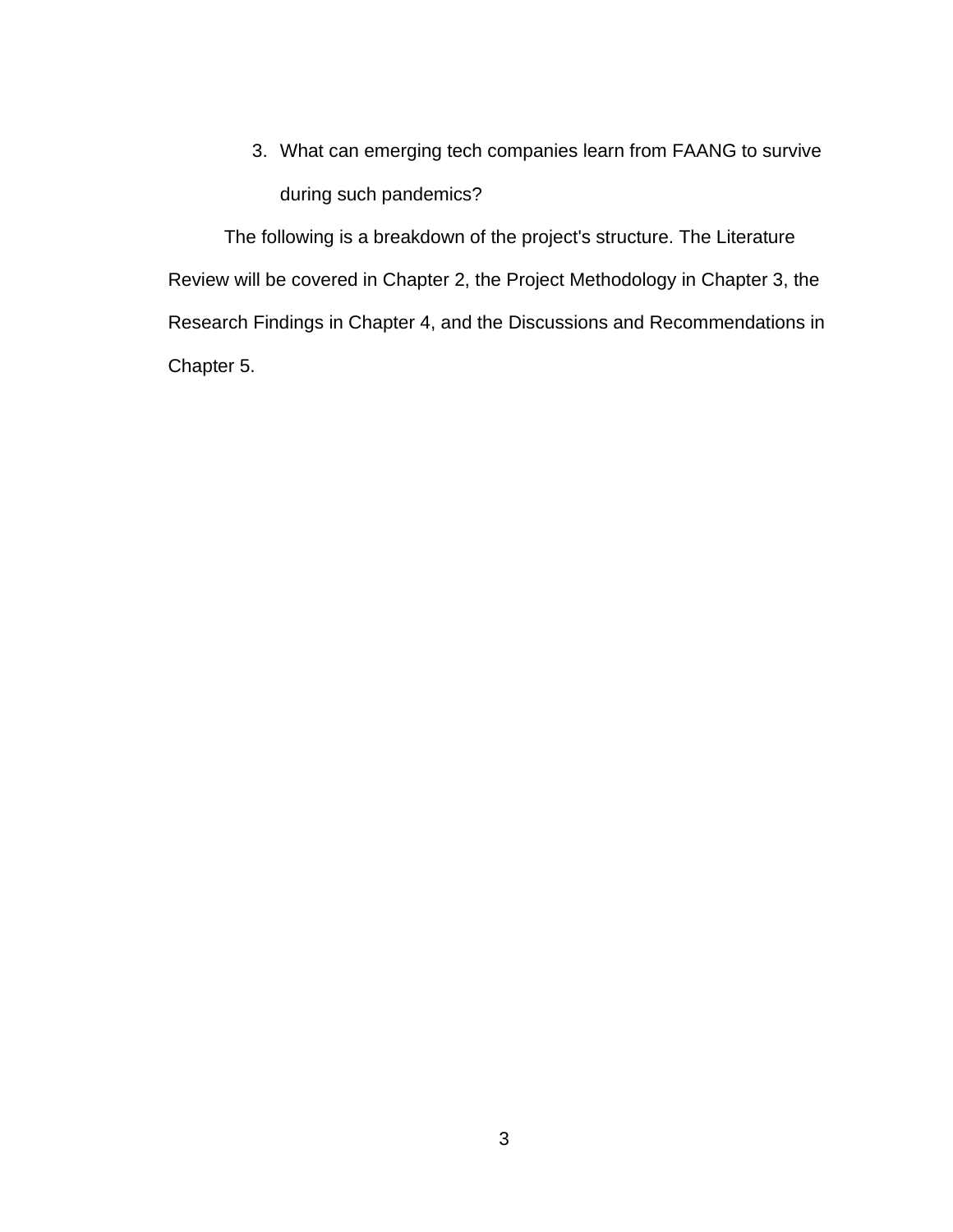# CHAPTER TWO LITERATURE REVIEW

#### FAANG

FAANG comprises Facebook, Amazon, Apple, Netflix, and Alphabet (which is earlier familiar as Google). All these are big tech companies running their businesses for more than a decade now. Most of their business operates online with the IT offices operating in various cities all over the world. Amazon and Apple operate in the e-commerce space selling their products online all over the world. Facebook is a social media company having two divisions namely Facebook Financial and Facebook Technologies with headquarters in Menlo Park, California, United States. Netflix is a company that provides streaming services and hosts movies, serials, shows on its platform with headquarters in Los Gatos, California. Google (now Alphabet) is a search engine and a big technological firm that provides internet services and has various products such as hardware and software and is headquartered in Mountain View, California.

#### About FAANG Stocks

In finance, the abbreviation "FAANG" refers to five big American technological companies: Facebook (FB), Amazon (AMZN), Apple (AAPL), Netflix (NFLX), and Alphabet (GOOG) (formerly known as Google). The term was coined by Jim Cramer, the host of CNBC's Mad Money, in 2013, when he praised these companies for "completely dominating in their marketplaces." FANG was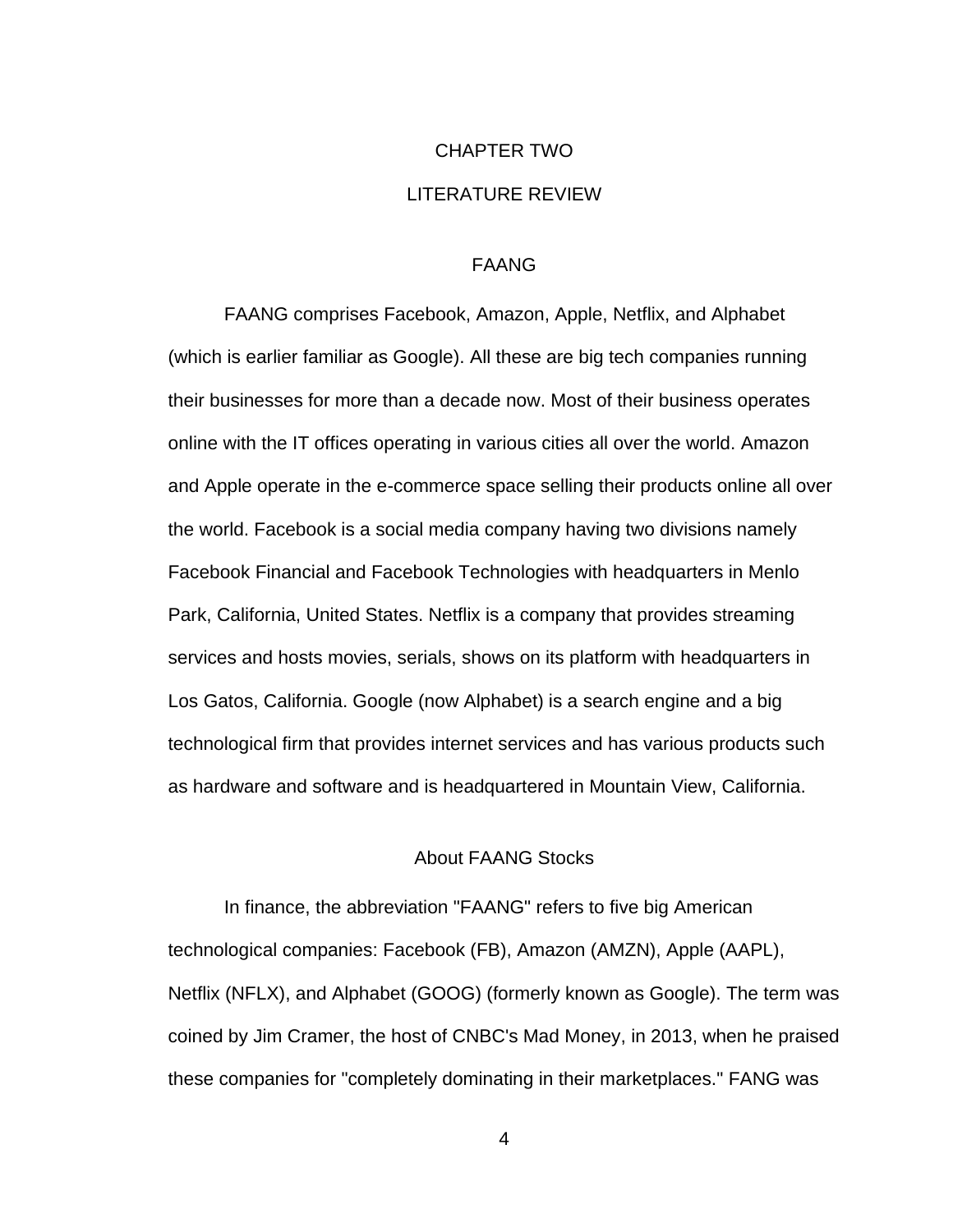the initial acronym used, with Apple (the second "A" in the alphabet) added in 2017 (Fernando, 2021).

The five FAANG businesses are among the world's most valuable corporations, with a combined market capitalization of nearly \$5.6 trillion as of Aug. 13, 2020, in addition to being well-known among consumers. Some believe the FAANG stocks are in the midst of a bubble, while others believe their recent financial and operational performance justifies their hegemony. (Fernando, 2021).

### Why FAANG are so Popular

For people used to social media, Facebook is a common name since 2004, and it provides a platform for connecting with people from different parts of the world and keeping in touch with the people we cannot meet daily. Facebook has a user base of around 2.85 million which makes it popular.

Amazon is the queen of e-commerce and currently, it is ruling the ecommerce space single-handedly. No other competitor is even close. Amazon was launched in 1994 and the founder Jeff Bezos was far beyond his time,he saw an opportunity to grow his business during the internet boom. Ever since then Amazon has never looked back and has been growing ever since (Hall, n.d.).

Whenever we think of innovation and creativity the first name that comes to mind is Apple. Apple has always been the forerunner in the technology space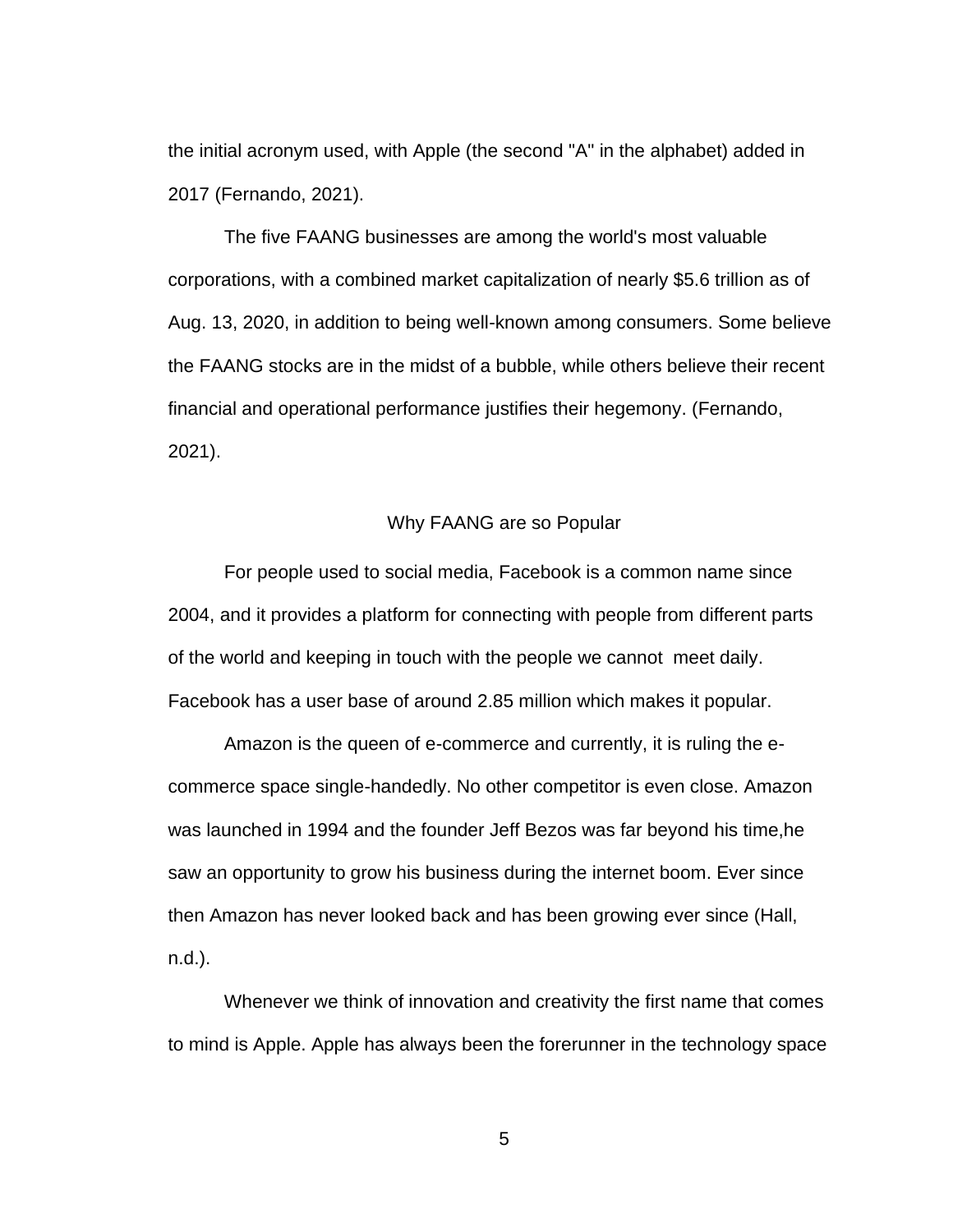when it comes to launching innovative products and cutting-edge technology. Starting with personal computers and then in the modern era ruling the electronics space with their Smartphones and Smartwatches, Apple has come a long way. Apple tops the list of companies which have a market cap in trillions (Lee, 2014).

Netflix is a popular name in the household thanks to the streaming services it has been proving over the years. Founded in 1997, and only to become popular after 2010 with the rise of Internet users in the world, Netflix now offers streaming services in 190 countries in the world with some exceptions. The main business of Netflix is to stream a variety of movies and series through its movie library and later in 2013, it began its in-house production by launching a series. Netflix has the biggest market cap in the entire entertainment industry (Bond, 2021).

Alphabet Inc. is the parent company of Google. Founded in 1998, Google was not so popular as a search engine back then. At the time of Google, there were already search engines like Netscape, Yahoo, WebCrawler, Lycos, LookSmart, Ask.com and MSN Search already existed. Google's PageRank algorithm was the most powerful algorithm of that time and that formed the basis for Google to be the most popular and reliable search engine in the world. With the passing of time, Google moved from being a search engine to now having eight products (McFadden, 2020).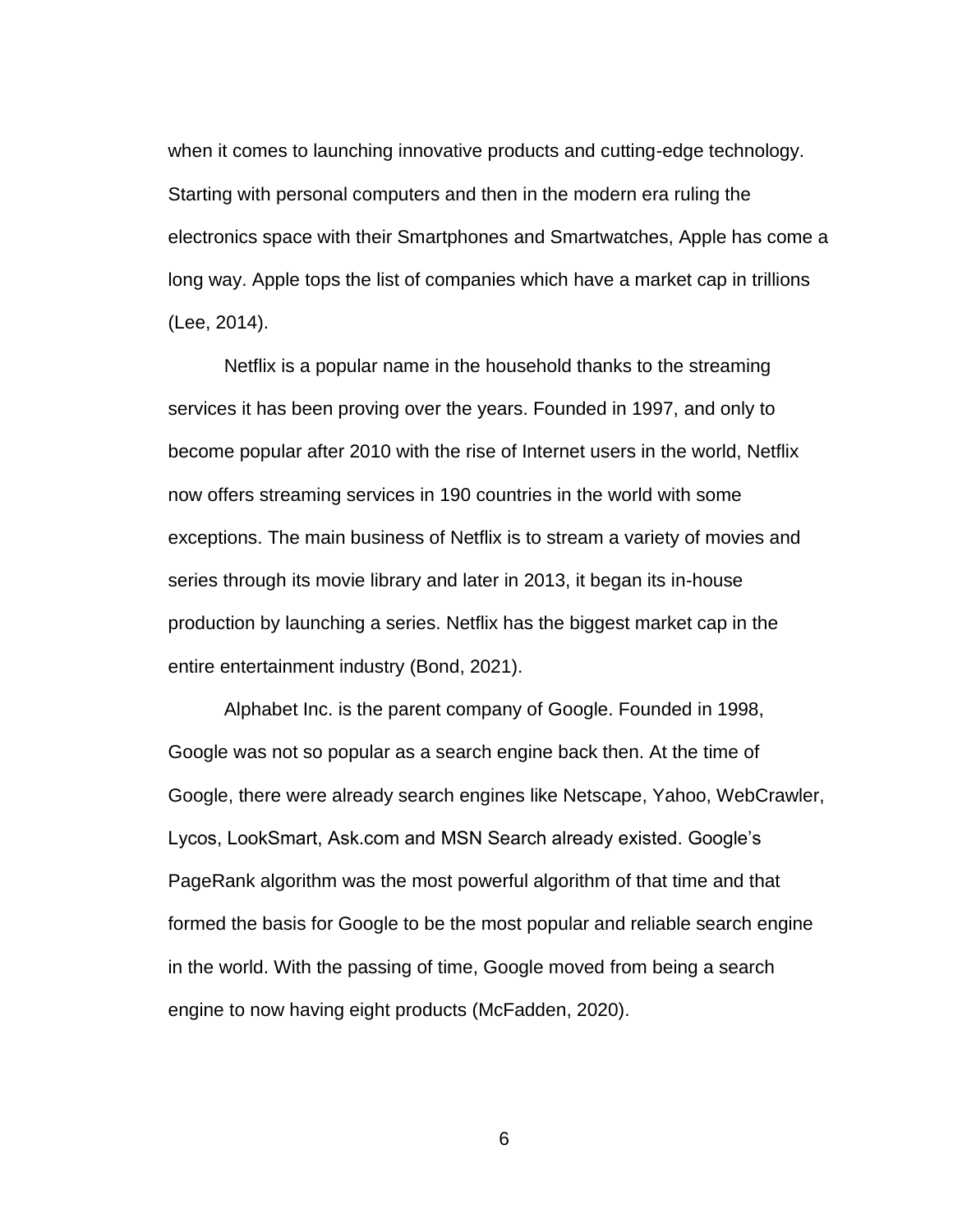Importance and Dominance of FAANG in US Market

The FAANG stocks come under the Standard and Poor (S&P) index containing the 500 biggest companies listed on the stock exchange in the US. S&P 500 stands for those 500 companies in the index. In 1957 the S&P expanded from 233 to 500 companies and hence was renamed to S&P500. As of 31st December 2020, the S&P500 had a market cap of 33.4 trillion USD (Scheid, 2020)

FAANG stocks dominate the S&P500 as they make up 15% of the S&P500. These stocks are so powerful that they can influence the stock market single-handedly. FAANG are also called Blue chip stocks. Blue chip stocks means stocks belonging to the tech industry. Blue chip stocks are considered to give good profits and have good backing from the analysts due to their strong background and their presence in the market for over two decades (Scheid, 2020).

#### Unemployment during the COVID-19 Recession

When COVID-19 struck the world, to stop the virus from spreading, governments implemented lockdowns and stay-at-home orders. As a result of these orders, the world economy took a blow. So did the U.S economy. Until February 2020 the U.S stock market was enjoying its bull run for 11 long years and this trend ended once Covid hit. Because of this many people lost their jobs, and it triggered the largest unemployment in the history of the U.S since 1948.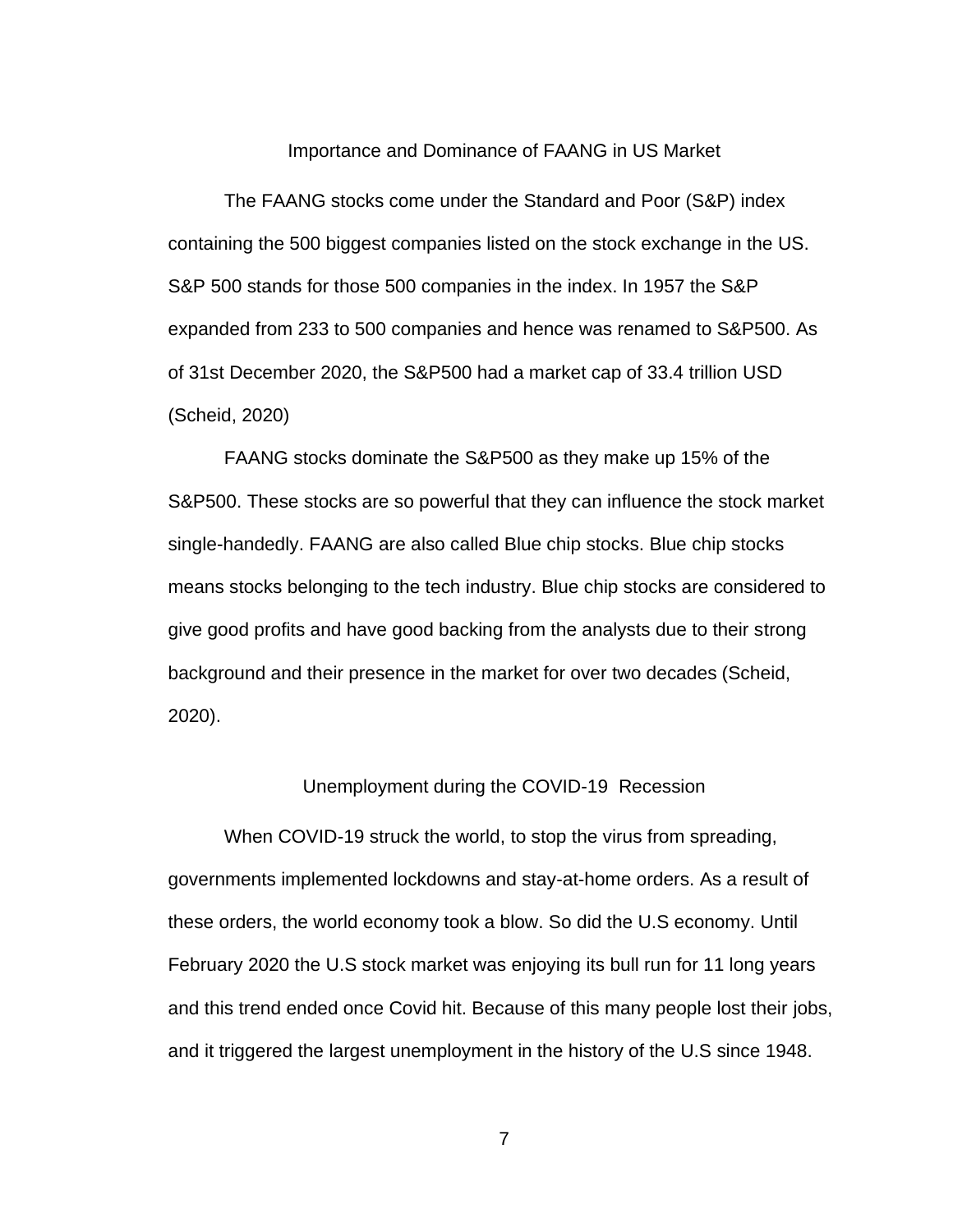Figure 1 below is a chart that shows the historical unemployment rate from 1950 to 2020 (Falk et al., 2021).



<span id="page-18-0"></span>Figure 1. Historical Unemployment Rate. (Falk et al., 2021) Data ranges from January 1948 until April 2021.

Source: Created by Congressional Research Service (CRS) using data from the Bureau of Labor Statistics (BLS). Extracted using the Labor Force Statistics data series at https://www.bls.gov/data/.

Notes: According to the National Bureau of Economic Research, shaded regions signify recessionary periods.

Figure 1 shows that there has been a huge spike in unemployment

during the 2020 period. The unemployment rose to 14.8% during April of 2020.

Even though we can see that the unemployment rate plunged after April 2020 it

was still 2.6% more than the unemployment rate which was in February of

2020 (Falk et al., 2021). Consequently, the stock market crash and the financial

crisis due to covid-19 is called the covid recession. Before the covid recession,

there were other recessions called the Great Recession and the Great

Depression. The Great Recession was a period of economic downturn that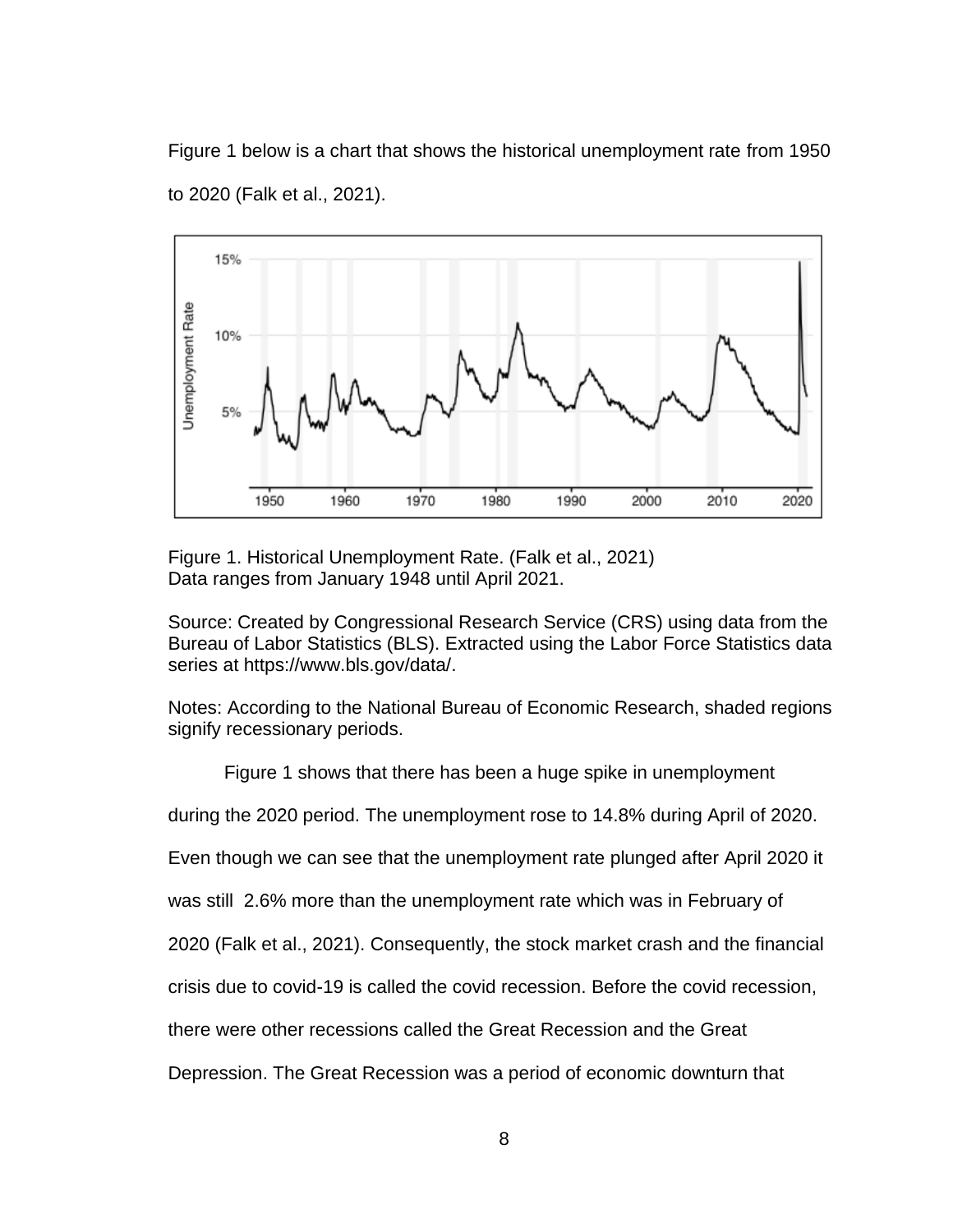lasted from 2007 to 2009, following the fall of the US housing bubble and the global financial crisis. The Great Depression happened between August 1929 until March 1933. It happened due to the stock market crash in 1929 and many businesses and individuals lost large amounts of wealth which triggered unemployment and the economy took a setback. Such recessions take place as a result of some events or crisis happening in the financial market and thus giving rise to recessions. Recession and unemployment are directly related to each other. Unemployment starts increasing during the start of the recession and then it is at its peak before it starts to subside(Falk et.al.,2021).

Figure 2 will show the Great Recession of 2007 and we will compare it with the covid recession of 2020. The data range is from November 2007 till April 2021.



<span id="page-19-0"></span>

Source: Created by CRS using data from the Bureau of Labor Statistics (BLS). Extracted using the Labor Force Statistics data series at [https://www.bls.gov/data/.](https://www.bls.gov/data/)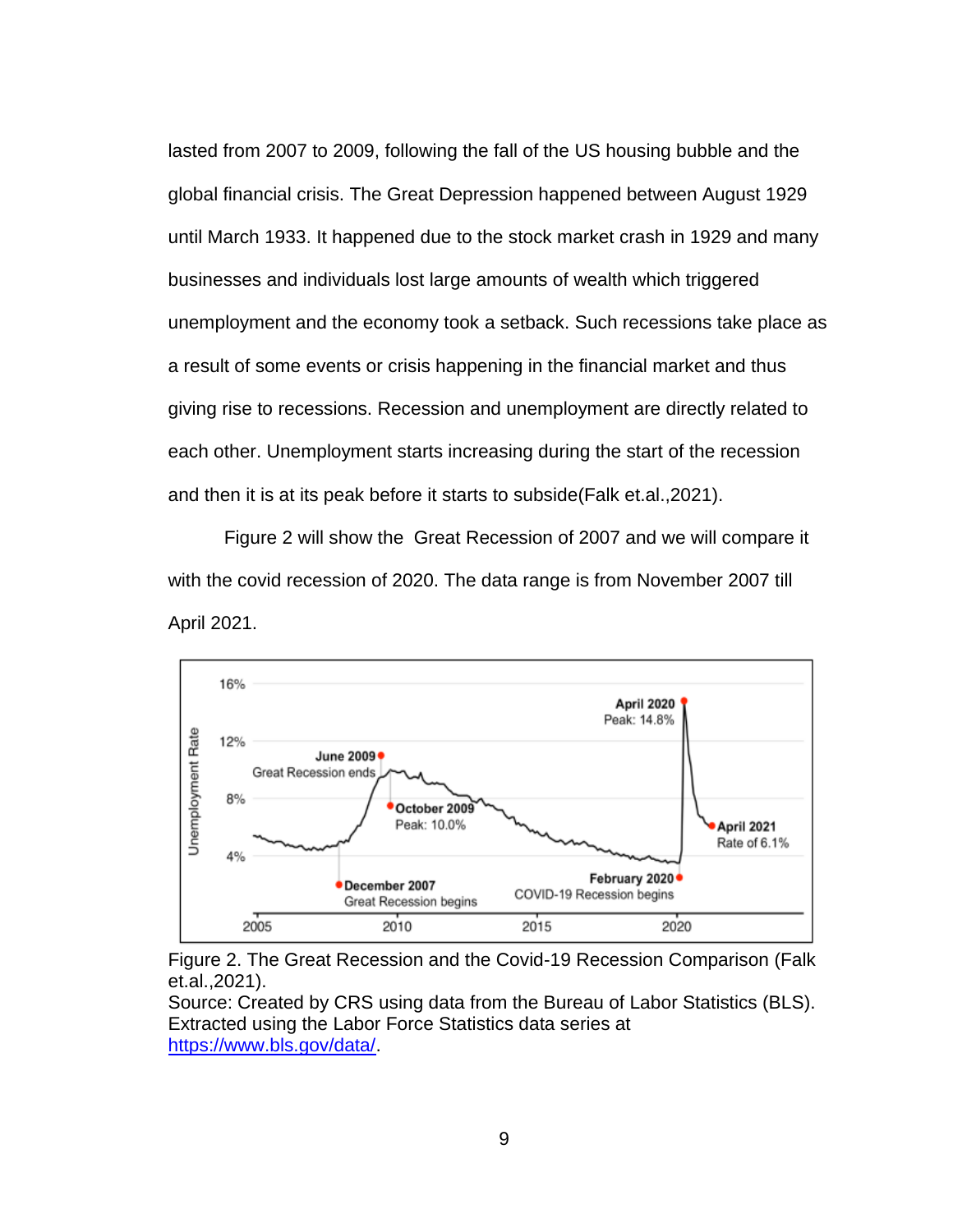Figure 2 shows that the Great Recession had less unemployment than the Covid-19 Recession. At its peak the unemployment during the Great Recession was 10.0% although it took 18 months to reach that peak from the start of the recession. During the Covid-19 recession however, unemployment was at 14.8% during the peak period and it took only 2 months to reach that peak since the start of the recession. This shows us that the Covid-19 recession had a huge impact on unemployment, and it had the worst unemployment records (Falk et al., 2021).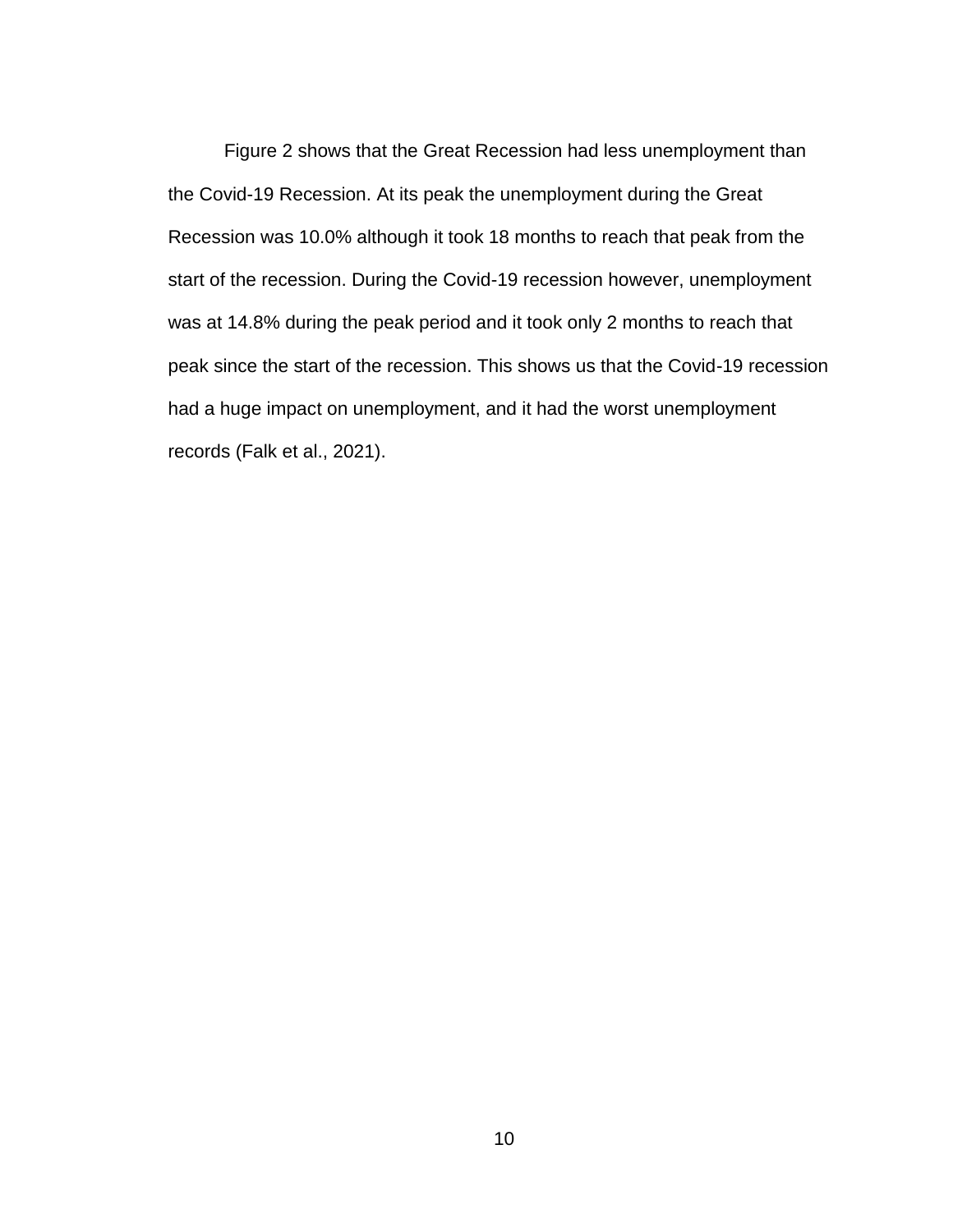# CHAPTER THREE

# METHODOLOGY

### Research

For this project various search engines were used such as Google Scholar and Google Search which are free web search engines. For research regarding the first question: "How were the FAANG companies doing before the Covid-19 pandemic?" Keywords such as FAANG, Stock Market, Unemployment during pandemic, COVID-19, Apple, Google, Amazon, and Netflix were used.

To research the second question: "Why did the FAANG companies rise during the Covid-19 pandemic?", the keywords such as Earnings of FAANG, Revenue during COVID-19, Stock market prices, Subscriber growth, Iphone12, Google ad's revenue, Screen time and Social Media consumption were used.

The table given below includes the articles/materials found during the keyword search for each question :

|  | Table 1. Keyword Search Based on Theme |  |  |  |  |
|--|----------------------------------------|--|--|--|--|
|--|----------------------------------------|--|--|--|--|

| Search<br>Engine | Key words    | Main theme | No. of<br>articles<br>found | No. of<br>relevant<br>articles | Author(year)                  |
|------------------|--------------|------------|-----------------------------|--------------------------------|-------------------------------|
| Google<br>Schola | <b>FAANG</b> | Definition | 2                           | $\overline{2}$                 | Fernando(2021)<br>Hobbs(2020) |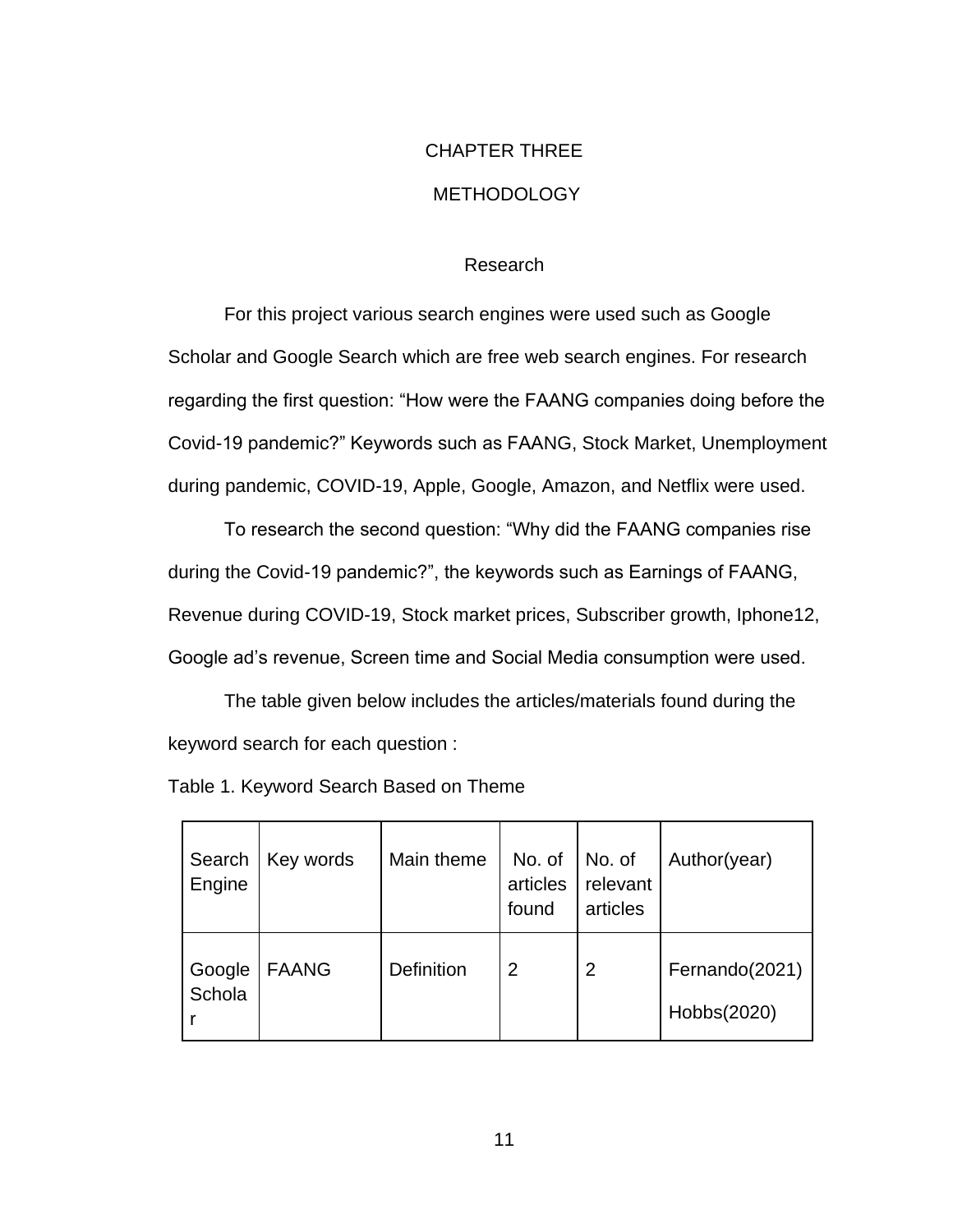| Google | <b>Stock</b><br><b>Market</b>       | <b>Definition</b>        | $\overline{2}$ | $\overline{2}$ | Liu(2020)<br>Hobbs(2020)                      |
|--------|-------------------------------------|--------------------------|----------------|----------------|-----------------------------------------------|
| Google | Unemploym<br>ent during<br>pandemic | Information              | 1              | 1              | Falk(2021)                                    |
| Google | COVID-19                            | Information              | 1              | 1              | Wang(2020)                                    |
| Google | Apple                               | Background<br>& Earnings | 3              | 3              | Sullivan(2021)<br>Bary(2021)<br>Lee(2014)     |
| Google | Google                              | Background<br>& Earnings | $\overline{2}$ | $\overline{2}$ | Wakabayashi<br>(2021)<br>McFadden<br>(2020)   |
| Google | Amazon                              | Background<br>& Earnings | 4              | 3              | Egan(2020)<br>Takefman<br>(2021)<br>Don(2021) |
| Google | <b>Netflix</b>                      | Background<br>& Earnings | 6              | 3              | Bond(2021)<br>Ponciano(2020)<br>Owens(2020)   |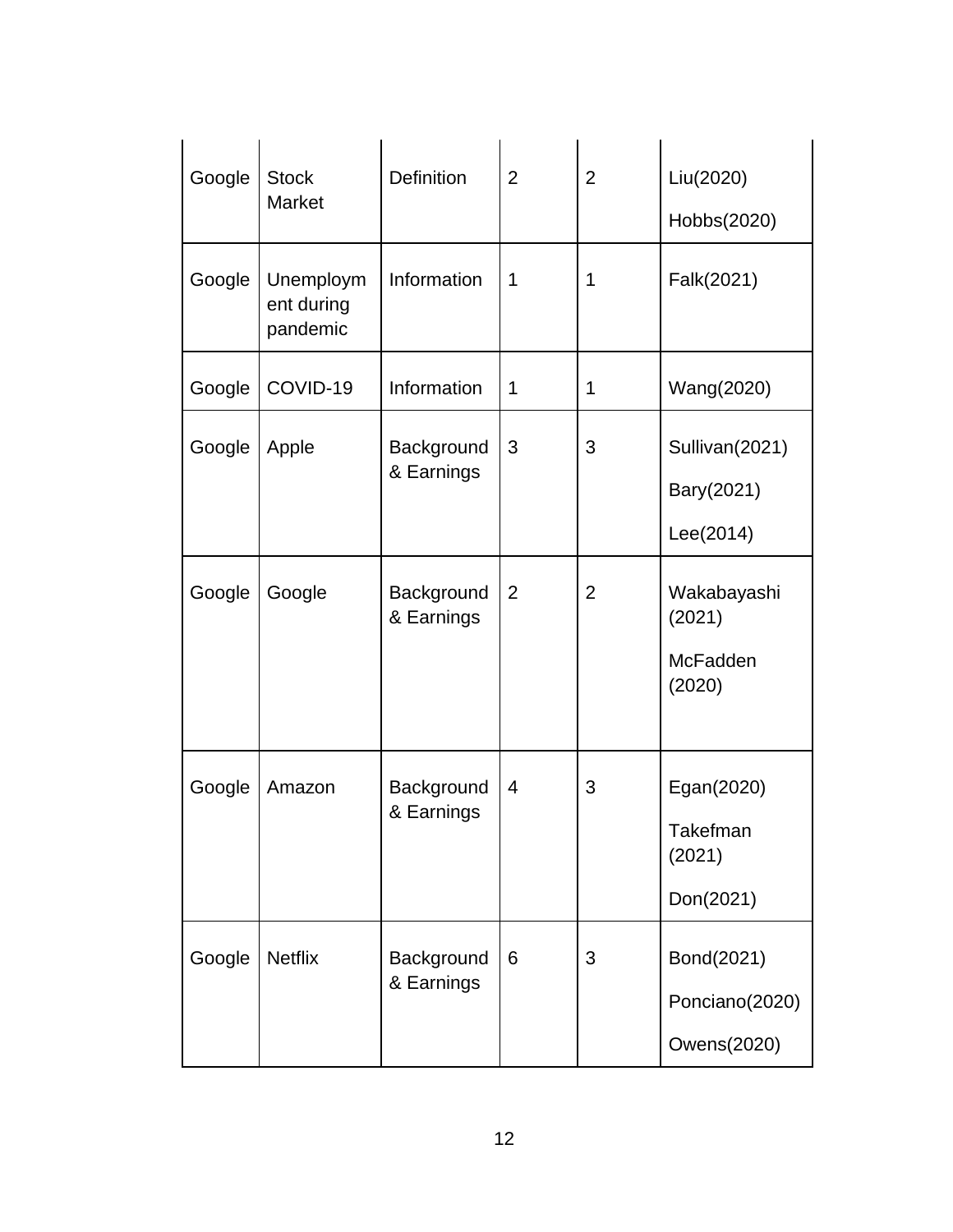| Google | Earnings of<br><b>FAANG</b>      | Factors<br>Contributing<br>to the Rise<br>of FAANG | 8              | 6 | Fernando(2021)<br>Hobbs(2020)<br>Sullivan(2021)<br>Wakabayashi<br>(2021)<br>Egan(2020)<br>Owens(2020) |
|--------|----------------------------------|----------------------------------------------------|----------------|---|-------------------------------------------------------------------------------------------------------|
| Google | Revenue<br>during<br>COVID-19    | Factors<br>Contributing<br>to the Rise<br>of FAANG | 10             | 5 | Fernando(2021)<br>Hobbs(2020)<br>Sullivan(2021)<br>Statt(2021)<br>Ponciano(2020)                      |
| Google | <b>Stock</b><br>market<br>prices | Factors<br>Contributing<br>to the Rise<br>of FAANG | 4              | 3 | Jadhav(2021)<br>Wang(2020)<br>Egan(2020)                                                              |
| Google | Subscriber<br>growth             | Factors<br>Contributing<br>to the Rise<br>of FAANG | $\overline{2}$ | 1 | Bond(2021)                                                                                            |
| Google | Google ad's<br>revenue           | Factors<br>Contributing<br>to the Rise<br>of FAANG | $\overline{2}$ | 1 | Wakabayashi<br>(2021)                                                                                 |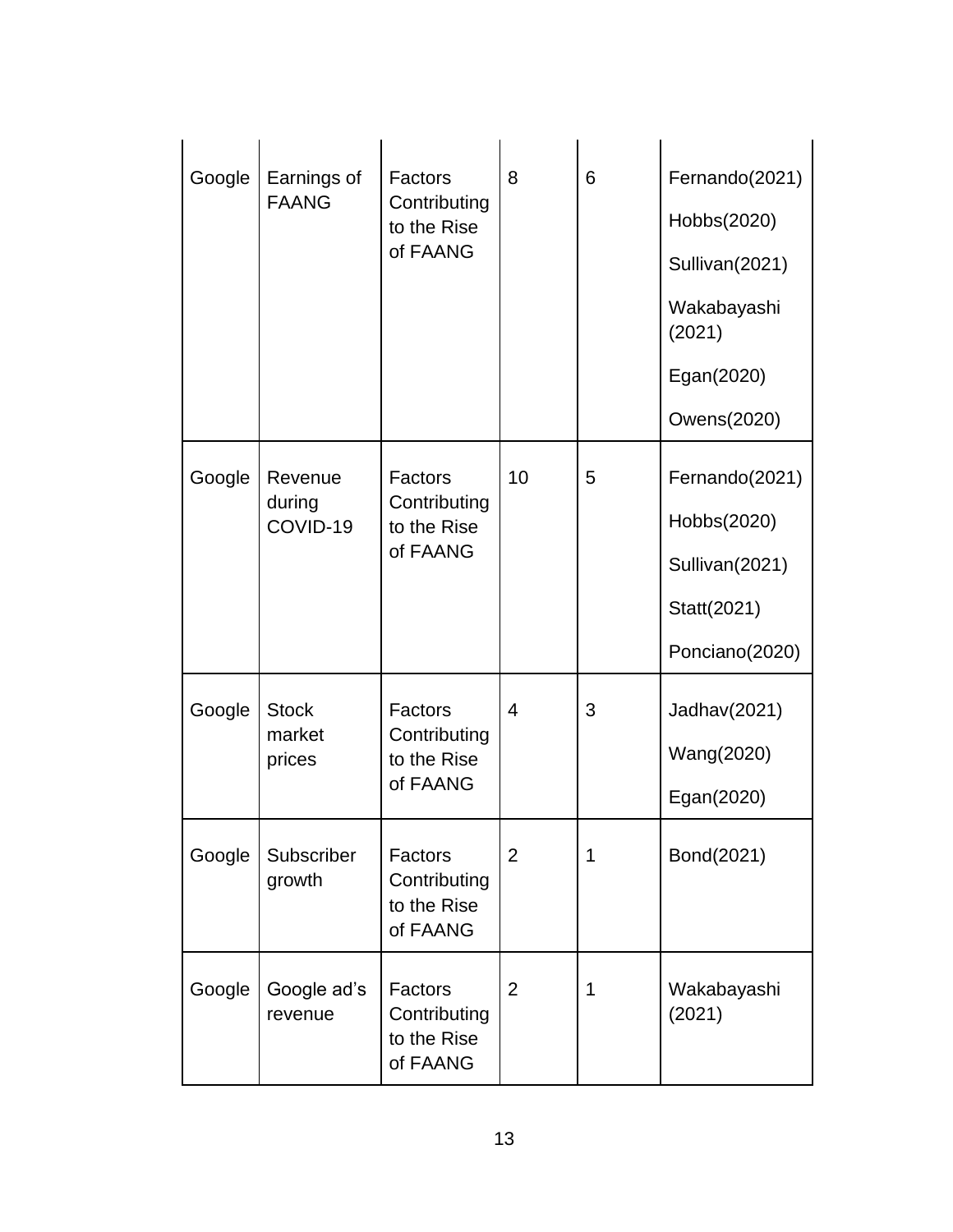| Google | Social<br>Factors<br>Media<br>Contributing<br>to the Rise<br>consumption<br>of FAANG |                          | $\overline{2}$ | $\overline{2}$ | <b>Watson(2020)</b><br>Statt(2021)                         |
|--------|--------------------------------------------------------------------------------------|--------------------------|----------------|----------------|------------------------------------------------------------|
| Google | S&P500                                                                               | Dominance<br>of FAANG    | 2              | $\overline{2}$ | Hobbs(2020)<br>Egan(2020)                                  |
| Google | Post-COVID<br>workplaces                                                             | Work from<br>Home        | 1              | 1              | Erb(n.d)                                                   |
| Google | Remote<br>work<br>frequency                                                          | Work from<br>Home        | 1              | 1              | Mlitz(2021)                                                |
| Google | Media<br>usage<br>during<br>Covid-19                                                 | Media<br>Consumptio<br>n | 3              | 3              | Hutchinson<br>(2020)<br><b>Watson(2020)</b><br>Statt(2021) |

The articles were selected based on a theme. The theme was to research the popularity of FAANG, their dominance in the stock market, and their financial background. To answer the research questions about the growth of FAANG pre and during the covid period, the theme was to search about factors that lead to the rise of FAANG. Topics such as unemployment, social media consumption, work from home, remote work productivity were also searched, which led to the selection of the articles mentioned in the above table. Topics such as new trends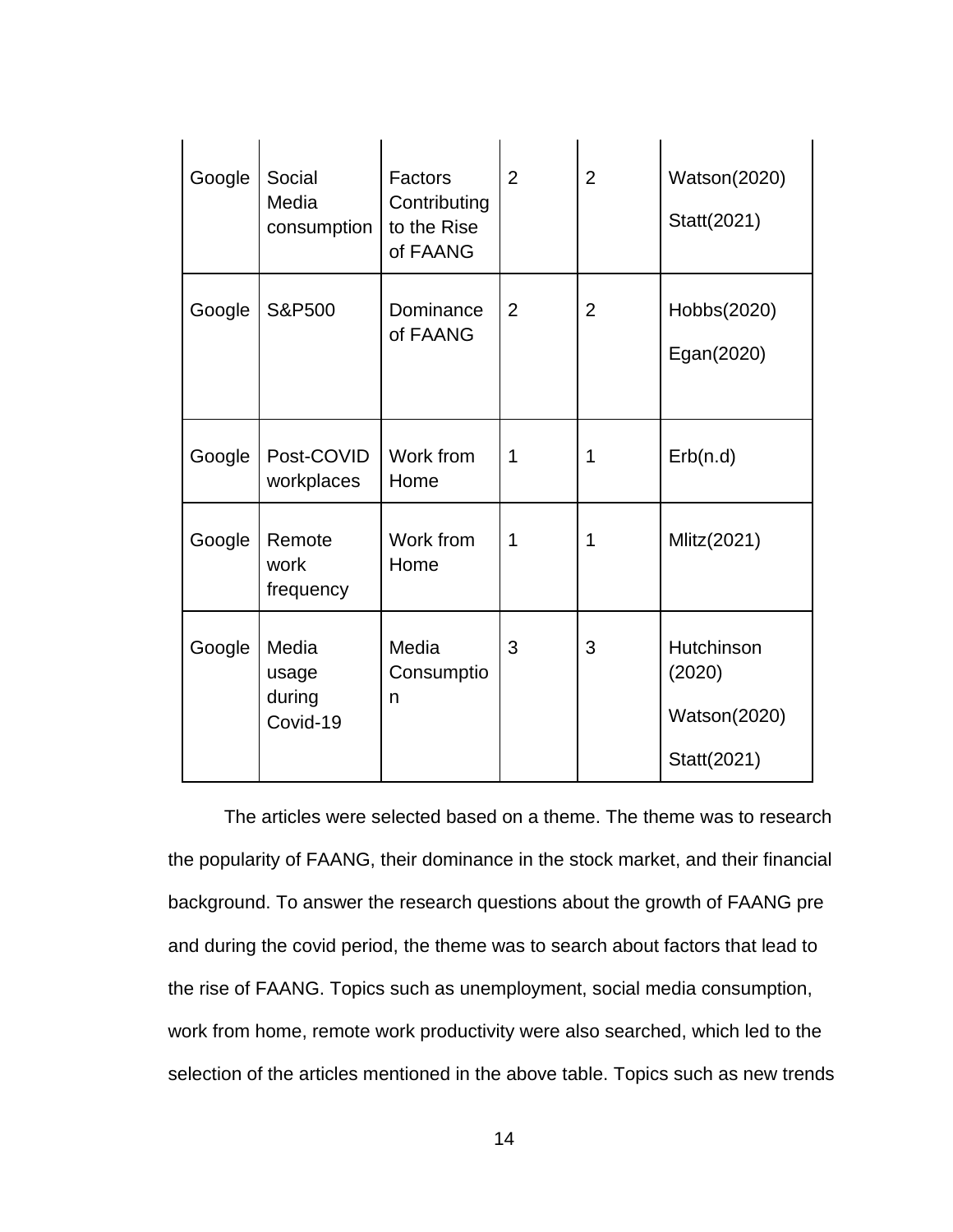in the Information technology sector and digital revolution were also searched, which was the theme to answer question three of the research. Topics such as new trends in the Information technology sector and digital revolution were also searched which was the theme to answer question three of the research.

### Hardware used for this Project

To complete the project, I had used my laptop which is HP15 – DY0013DX Series, a 15.6" Inch Screen laptop with Touch input, Intel Core i5, 12 Giga bit (GB) RAM, web camera, 256 GB SSD with Windows 10 operating system).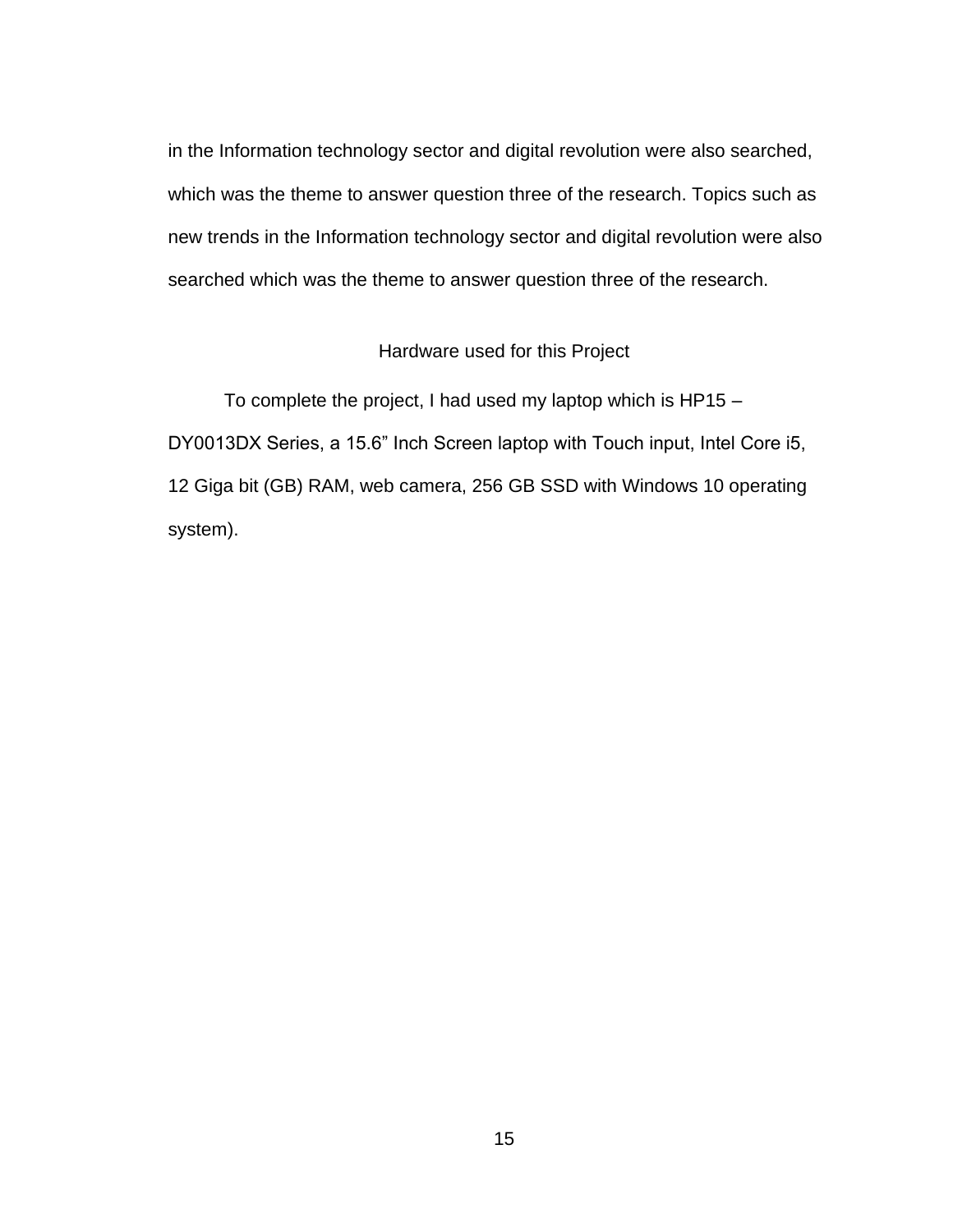#### CHAPTER FOUR

#### RESEARCH FINDINGS

Figure 3 shows us the rise of FAANG in the last five years from 2015 to 2020. According to Hobbs(2020), FAANG companies always had a strong base, and they were always performing well thanks to their strong leadership and innovations, they always showed growth in the stock market. You can see by how much these stocks have risen in the last five years; the numbers are just staggering.



<span id="page-26-0"></span>Figure 3. Growth of FAANG in the Last 5 Years(Hobbs, 2020). Data Source & Chart : investing.com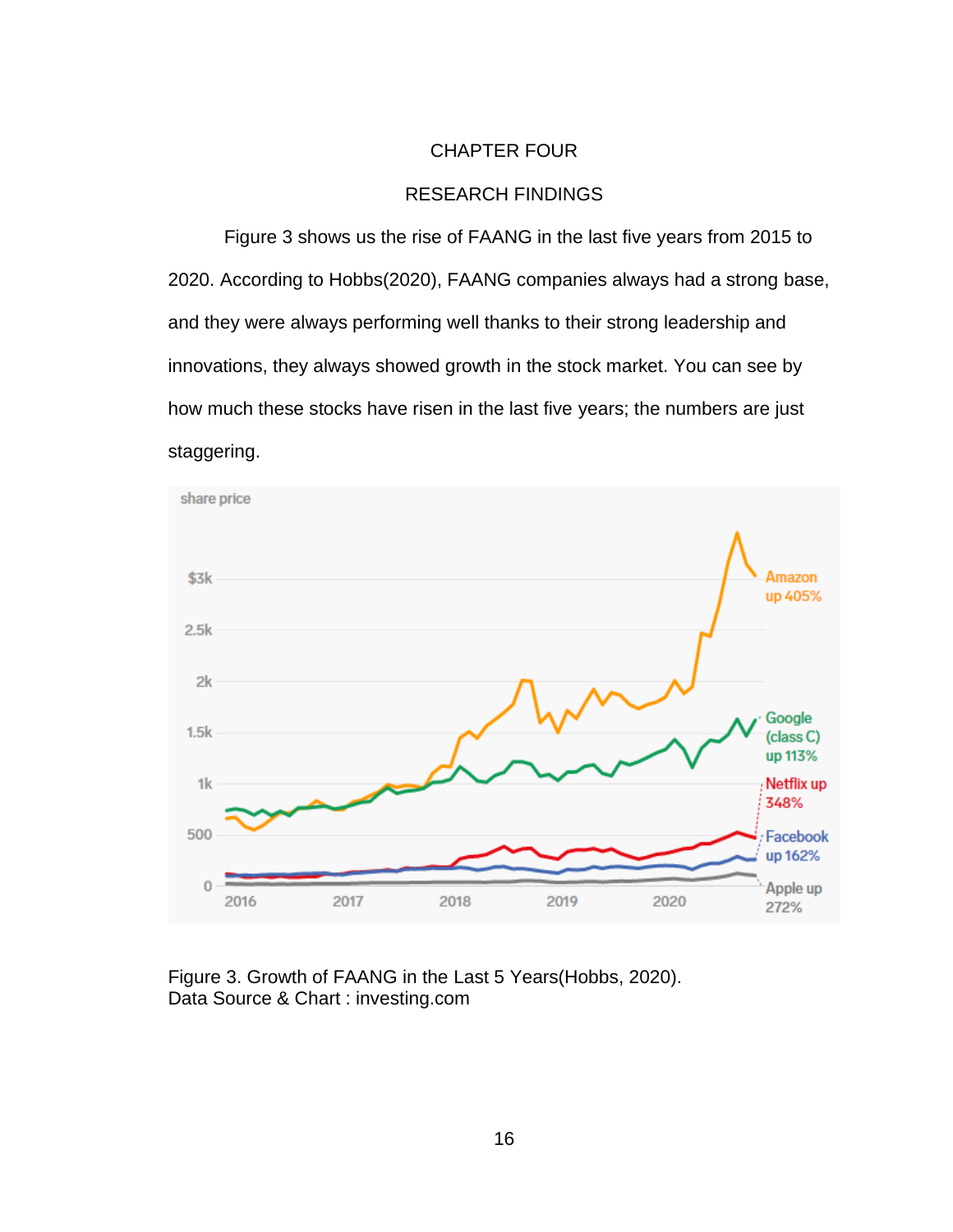|                |                   |                      |                   | <b>Stakeholder</b> |         |                        |      | Return on   |
|----------------|-------------------|----------------------|-------------------|--------------------|---------|------------------------|------|-------------|
|                | Netincome(in      | Revenue(in Assets(in |                   | Equity(in          | Profit  | Asset                  |      | Equity(ROE) |
|                | <b>Billions</b> ) | <b>Billions</b> )    | <b>Billions</b> ) | <b>Billions</b> )  | Margin% | Efficiency(%) Leverage |      | in $%$      |
| Facebook       | 29.14             | 86                   | 159.32            | 128.29             | 33.88   | 0.54                   | 1.24 | 22.71       |
| <b>Amazon</b>  | 21.33             | 386                  | 321.2             | 93.4               | 5.53    |                        | 3.44 | 22.84       |
| <b>Apple</b>   | 57.41             | 274.51               | 354.05            | 66.22              | 20.91   | 0.78                   | 5.35 | 86.7        |
| <b>Netflix</b> | 2.76              | 25 <sub>1</sub>      | 39.28             | 11.07              | 11.04   | 0.64                   | 3.55 | 24.93       |
| Google         | 40.26             | 181.69               | 319.62            | 222.54             | 22.16   | 0.57                   | 1.44 | 18.09       |

Table 2 Various Financial Performance of the FAANG.

The financial performance of any organization can be measured by dividing its net income by its Shareholder equity. This term or equation is called Return on Equity. ROE is the abbreviation. Since Shareholder's equity is calculated by subtracting debt from the company's assets, ROE can also be called Return on net assets. Thus, ROE is viewed as a measure of a corporation's profitability with stockholders' equity (Fernando, 2021).

If a return on equity is greater than 14%, it is said to be a good ROE. Generally, the S&P500 have ROE of 14% which is not great and not poor. Anything below 10% is considered to be poor ROE. Referring to figure 4, in the year 2020, FAANG averaged an ROE of 35.054% which is way better than the S&P500 standard of 14%. This shows that FAANG were performing well during 2020 which happens to be the year when the pandemic began. Individually, Apple had the highest ROE in 2020 and the lowest ROE among FAANG was Alphabet (known as Google).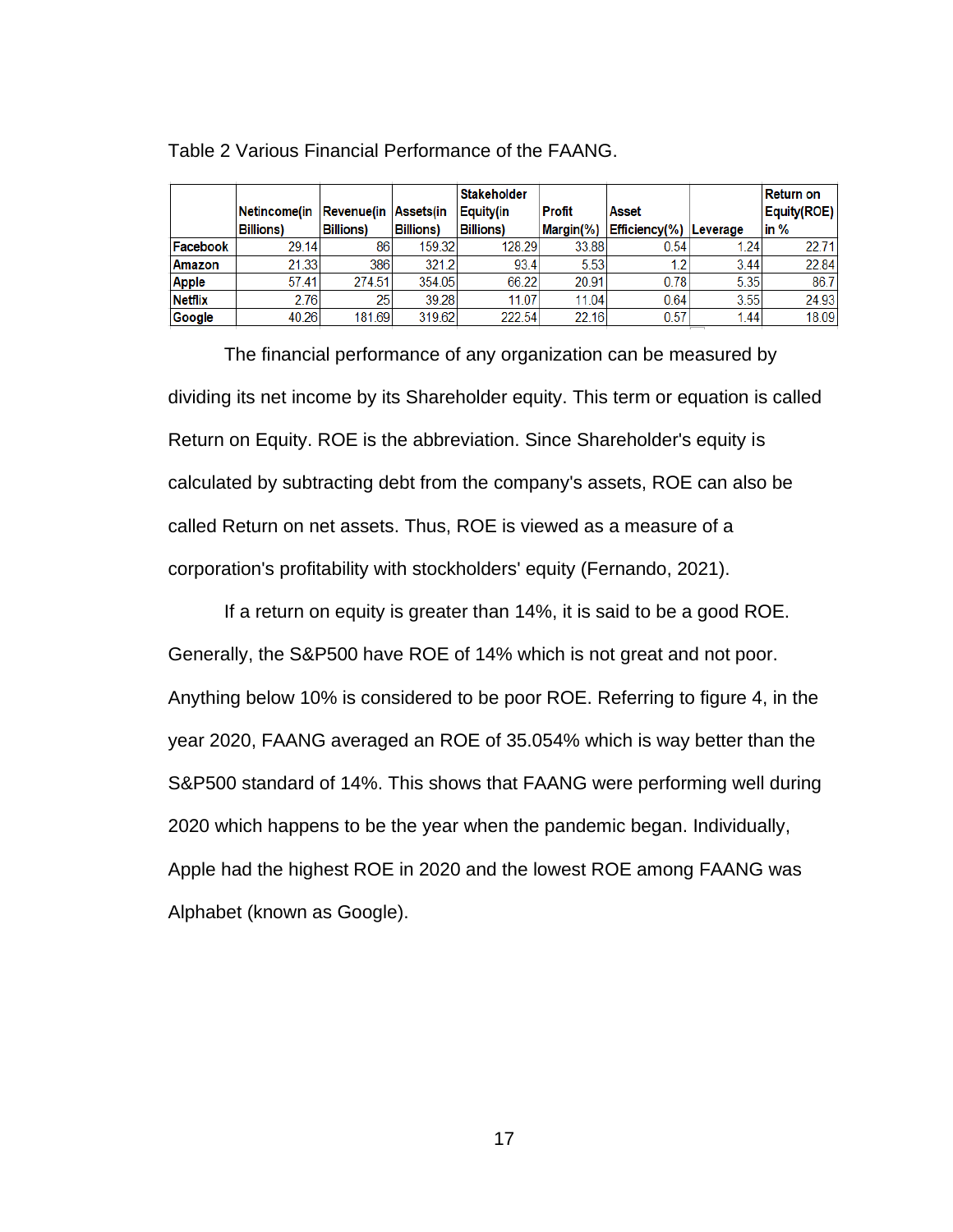Factors Contributing to the Rise of FAANG during COVID-19

When COVID-19 was declared a pandemic in March 2020, the only way to contain the virus without vaccines was to convince people to stay at home. On various levels, lockdowns were announced, and stay-at-home orders were given to people. During these times traveling and gatherings were not permitted. People were stuck in their houses, and they had all the time in the world. People from the Information Technology field who can do their work online sitting in their houses were not affected by the lockdowns. That gave rise to a new work culture called "work from home" (Egan, 2020).

#### Work from Home

Figure 4 demonstrates a study conducted by (Mlitz, 2020) in which 365 respondents were interviewed about how their frequency of working from home changed before covid-19 and after covid-19.



<span id="page-28-0"></span>Figure 4. Remote Work Frequency (Mlitz, 2020) Source. statista.com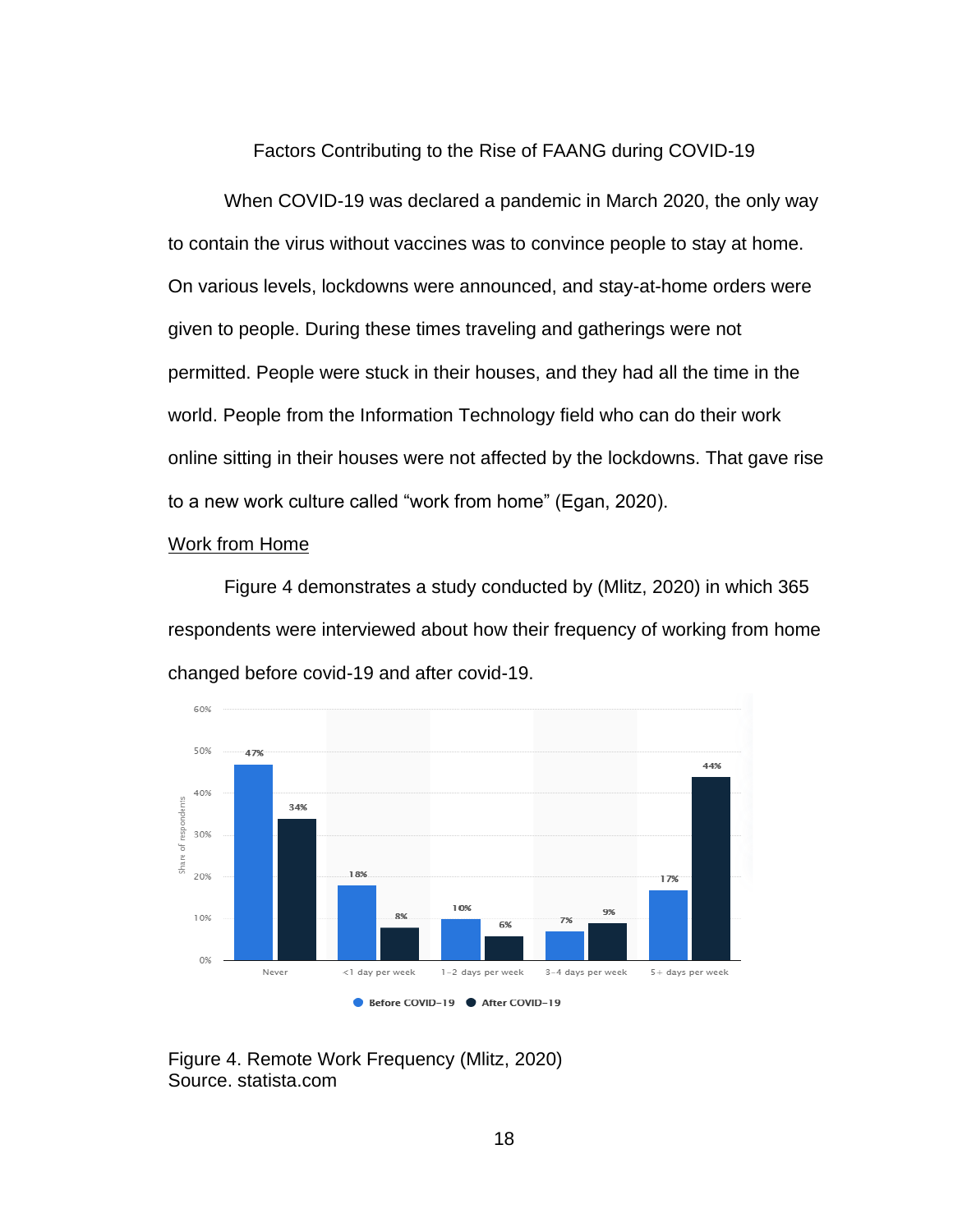Figure 5 demonstrates how the work from home culture has changed the

IT workforce forever.



<span id="page-29-0"></span>Figure 5.Work from Home Across Industries (Erb, 2021). Source: Great place to work? Return to Work and the Future workplace Study (2020).

## Graph Interpretation

Figure 5 shows us pre covid and during covid, the workforce that was deployed on remote work. Various industries such as Information Technology, Healthcare, Retail, and others were included in the study. It is evident from the chart that the percent change in the remote workplace is very significant in proving that covid-19 forced companies to improve and increase their remote work options and make them available to each and every person. This change was necessary and a must for the organizations with no existing remote work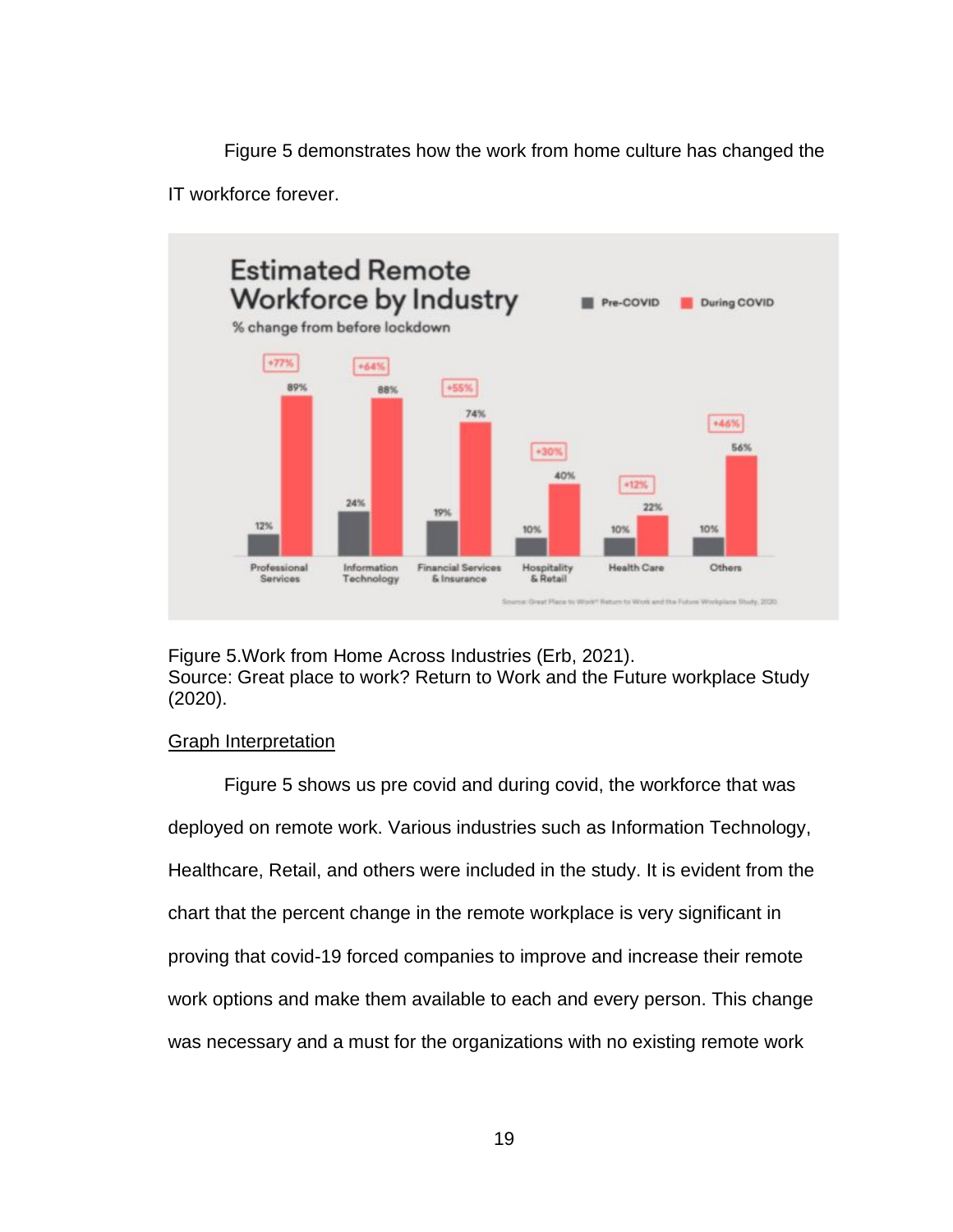options to survive the pandemic (Erb, 2021).

#### Rise in Numbers of Remote Work:

The numbers tell us that on average across all the industries only 16% of the people were working remotely or rather had the option to work remotely. Whereas if you look at them during the covid phase, 65% of people had access to remote work. The most important industries such as Professional services had 77% increase, Information Technology had 64% increase and Financial Services & Insurance sector had 55% increase since the pre covid period (Erb, 2021).

#### Increased Productivity:

A lot of people had the idea before that if work were assigned remotely then productivity would decrease as people would be more comfortable and distracted in their house or wherever they choose to work. But contrary to that, a study interviewed 79 top executives from 56 companies of the Fortune 500 group, 30% of the executives said that work from home increased the productivity of their teams, 50% of them had to say that the productivity remained the same and 20% had mixed answers depending upon their company situation (Erb,2021).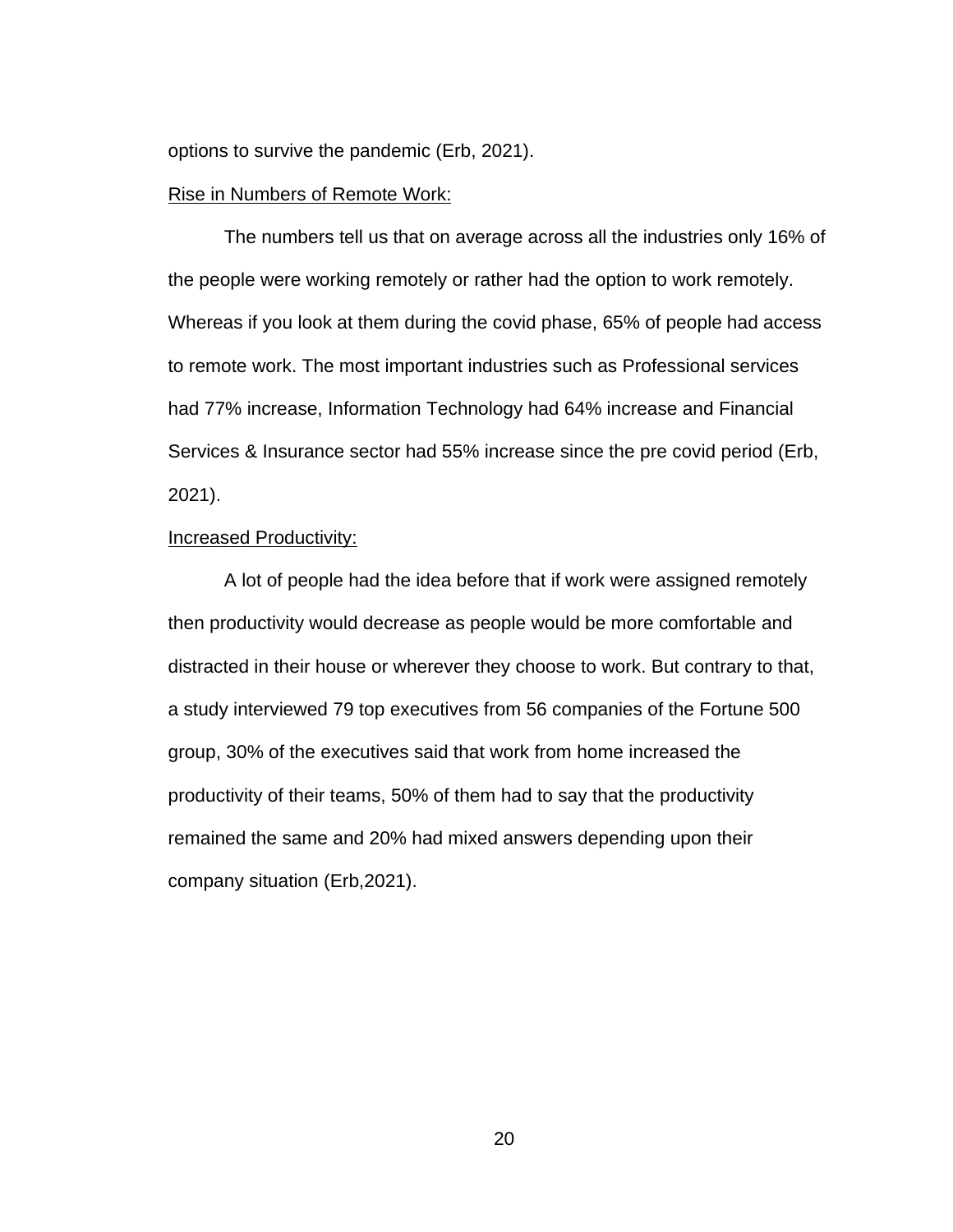### In House Media Usage during the Pandemic:

Figure 6 demonstrates the survey conducted by statista.com for the in-

house media usage during the covid-19 pandemic.(Watson,2020)

| Characteristic                                                                               | ÷ | Worldwide≑ | Italy $\hat{=}$ | Spain ≑ | France $\hat{=}$ | Germany $\hat{=}$ | China <sup><math>\doteq</math></sup> | United.<br><b>States</b> |  |
|----------------------------------------------------------------------------------------------|---|------------|-----------------|---------|------------------|-------------------|--------------------------------------|--------------------------|--|
| Watching more<br>news coverage                                                               |   | 67%        | 67%             | 63%     | 50%              | 60%               | 77%                                  | 43%                      |  |
| Watching more<br>shows/films on<br>streaming services<br>(e.g. Netflix)                      |   | 51%        | 53%             | 58%     | 31%              | 21%               | 63%                                  | 42%                      |  |
| Watching more TV<br>on broadcast<br>channels                                                 |   | 45%        | 55%             | 43%     | 53%              | 35%               | 46%                                  | 42%                      |  |
| Spending longer<br>on messaging<br>services (e.g.<br>WhatApp,<br>Facebook<br>Messenger, etc) |   | 45%        | 60%             | 61%     | 24%              | 22%               | 59%                                  | 17%                      |  |
| Spending longer<br>on social media<br>(e.g. Facebook,<br>Instagram, Twitter<br>etc)          |   | 44%        | 52%             | 49%     | 27%              | 21%               | 50%                                  | 32%                      |  |
| Spending more<br>time on<br>computer/video<br>games                                          |   | 36%        | 41%             | 48%     | 39%              | 21%               | 29%                                  | 29%                      |  |

### <span id="page-31-0"></span>Figure 6. In House Media Consumption. (Watson,2020) Source: statista.com

Figure 6, the consumption of the USA for Streaming services and

Spending time on messaging services, the numbers are 42% and 32%

respectively. These numbers indicate that nearly half of the people in the US

were consuming social media(Facebook) and using streaming services(Netflix)

frequently during the COVID-19 pandemic when the stay-at-home orders were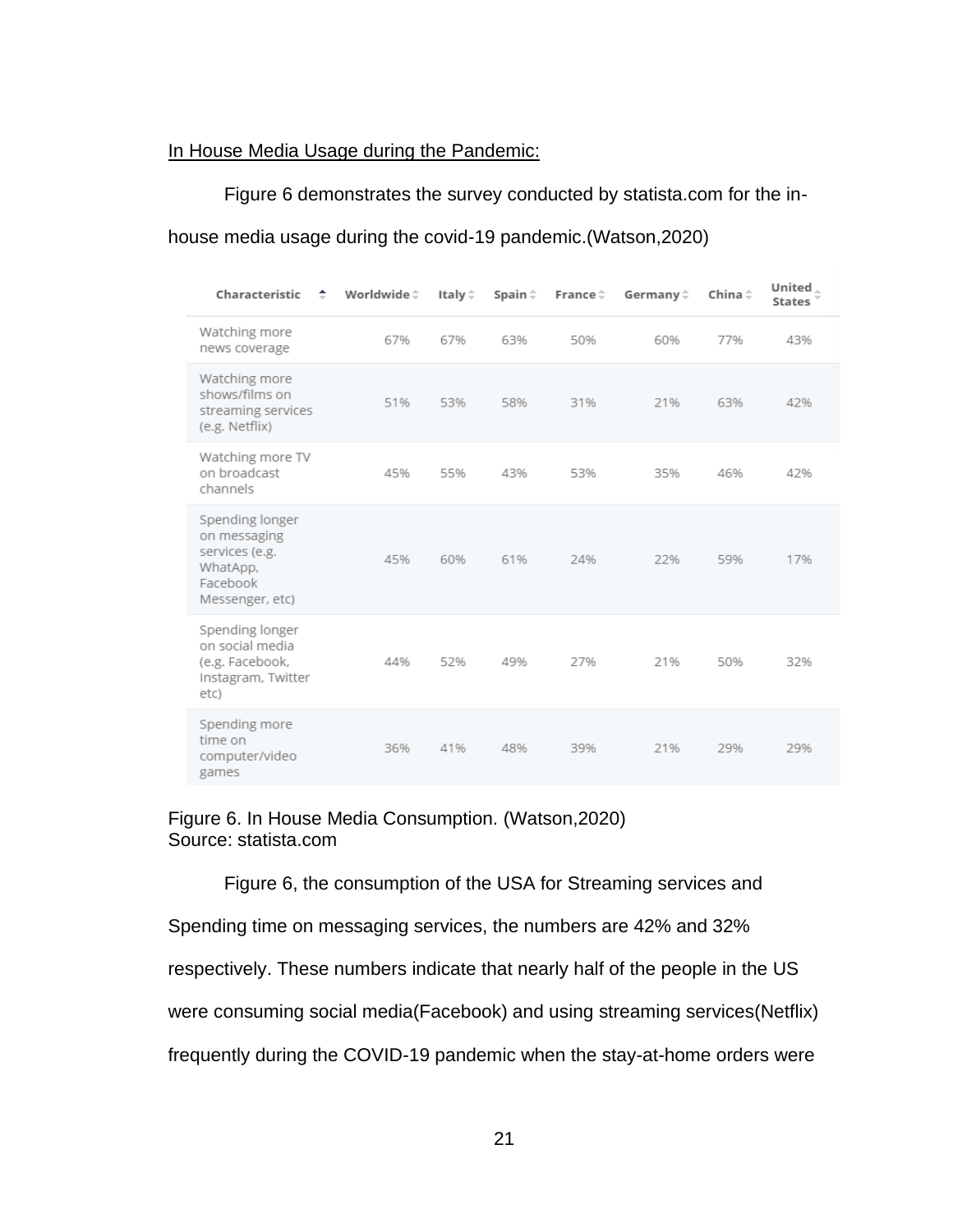in place and lockdowns were announced (Watson,2020).

#### Increased Consumption of FAANG:

The people who lost their jobs or people who were given temporary leave from their jobs due to the COVID-19 had a lot of downtime. The effect of this was there were a lot of activities going on in the online space. A lot of people were spending their time on social media like Facebook, families were spending their time watching Netflix and many people during the pandemic bought the subscription for Netflix ("The rise of faang stocks explained and the reasons").

Since people were staying in their houses and following stay-at-home orders, the number of people shopping on Amazon increased during this time. People need a lot of stuff even though they are staying home. The fact that they cannot go to the shopping mall or places such as Lowe's and Home Depot, triggered the people to start ordering things online. One of the reasons could be that they do not want to go out in public and expose themselves to the virus ("The rise of faang stocks explained and the reasons").

During the initial time when COVID-19 was just declared as a pandemic, people were panic buying things, so that they could stock themselves just in case the lockdown goes on for months and all the essential stores like grocery and restaurants are closed for a longer time. At that time there was a shortage of Masks and sanitizers as well. Due to this reason, most people decided to stay home and shop things online to avoid meeting people face to face and increasing the risk of getting infected with the Covid-19 virus ("The rise of faang stocks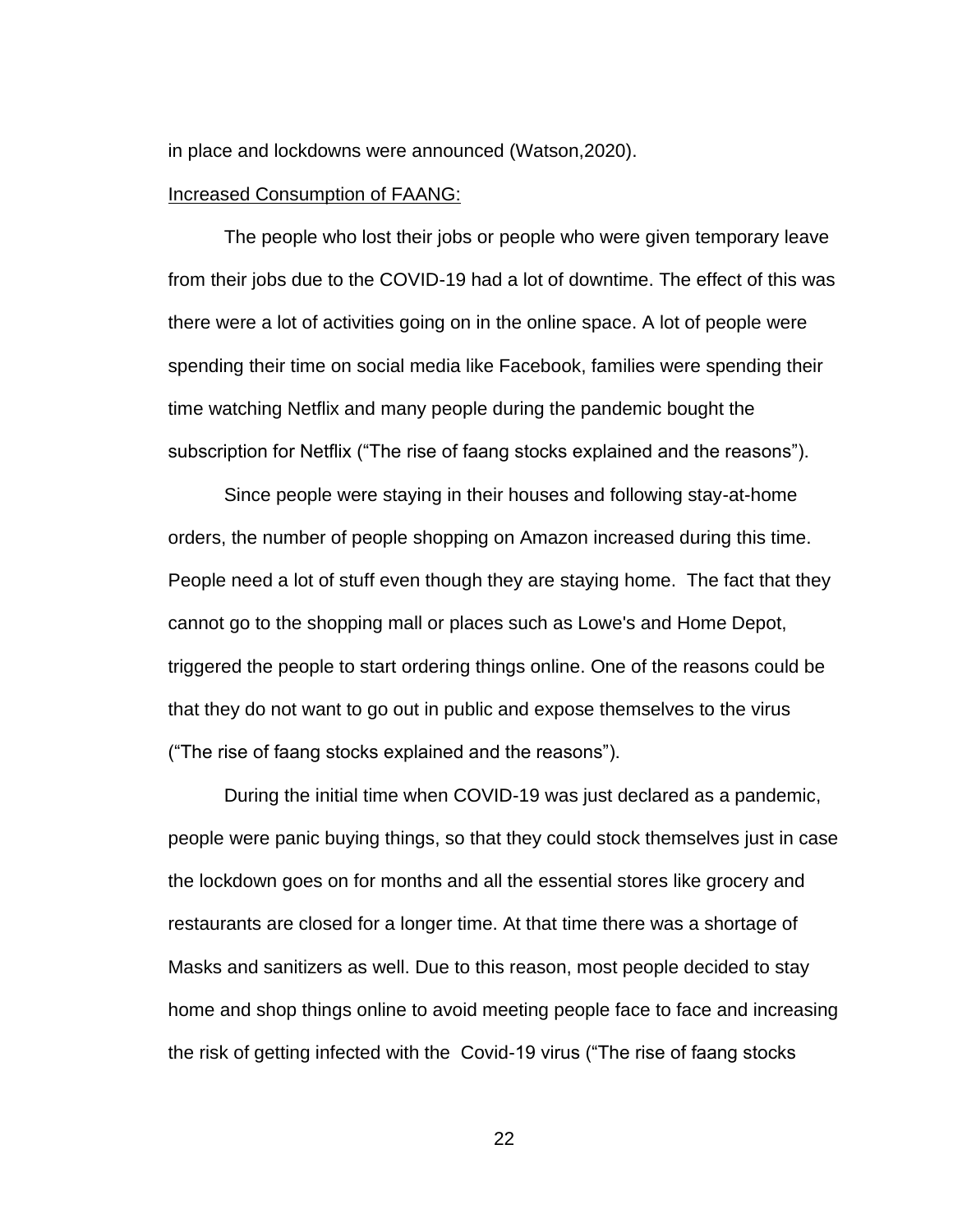explained and the reasons").

#### Earnings of Facebook during COVID-19:

Owing to the covid-19 pandemic and the stay-at-home orders Facebook saw a profitable year ending for 2020. At the beginning of the year, the revenue was not that good as compared to the revenue at the end of the year. More screen time seemed to be the leading factor for the increase in revenue for Facebook in the year 2020 (Statt, 2021).

The fourth-quarter earnings of Facebook gave some staggering numbers. The company reported a gain of \$11.2 billion. The income during that time was over \$28 billion. The increase year over year was 53% and 31% respectively.

In terms of utilization, Facebook is on the rise. Additional 1.84 billion users were using the company's services. The frequency was at least once a day during December 2020, an increase of 11% year over year. At least 2.8 billion individuals visit Facebook minimum once in a month's time, as of December 31st,2020, a 12 percent increase from the previous year (Statt, 2021).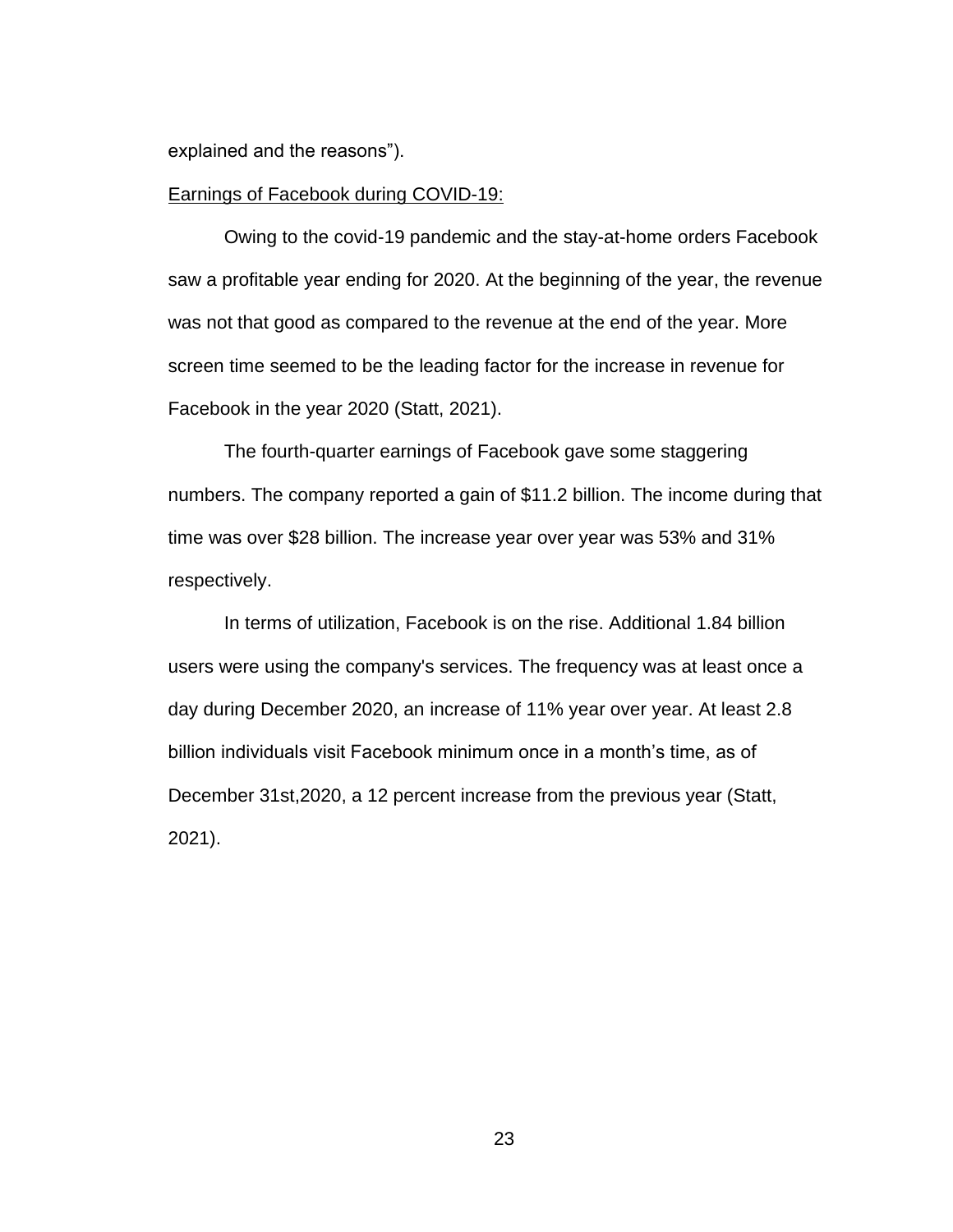**FACEBOOK** 

# Facebook Monthly Active Users (MAUs)

In Millions



<span id="page-34-0"></span>Figure 7. Facebook Growth in Users (Hutchinson, 2020).

Figure 7 shows us that the number of people using Facebook increased largely during Quarter 1 of 2020 and Quarter 2 of 2020 leading to increased revenue for Facebook (Hutchinson, 2020).

#### Earnings of Netflix during COVID-19:

\$235 billion, that is the market capitalization of Netflix the day before it reported its 3rd quarter income for 2020. It was up by close to \$100 billion in 2020, putting the oldest streaming company among the S&P 500's top 20 firms. Netflix's market cap during 2020 was even ahead of media heavyweights such as Walt Disney. Netflix's stock grew by more than 60% since January 2020.The S&P 500 saw an increase of merely 6.5% during 2020. Reed Hastings, the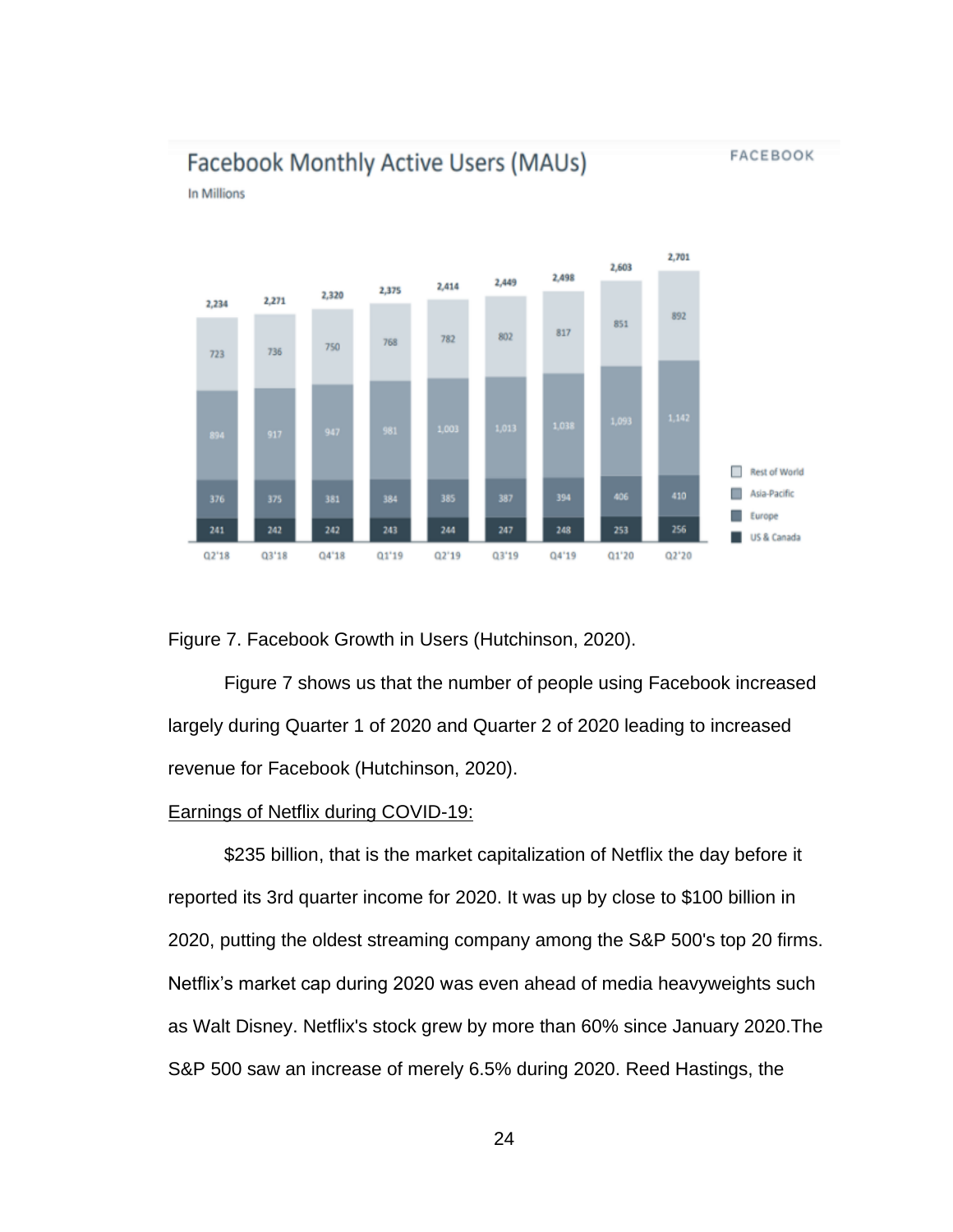company's millionaire founders, and CEO has received over \$2 billion as a result of the outbreak (Ponciano, 2020).

Netflix announced in July 2020 that it had gained 26 million subscribers during the first six months of 2020. The numbers increased by 10 million in the first quarter and almost 16 million in the second quarter. The reason being people confined to their homes faced with government imposed stay at home orders considered Netflix for entertainment rather than going to the movies or seeing live shows. The early rise of Netflix's membership base drew the attention of Wall Street investors. That is when the Netflix stocks soared during the beginning of the covid-19 pandemic (Ponciano, 2020).

According to a survey conducted by analyst Alex Giaimo, since the COVID-19 outbreak, a poll of 1,500 Netflix members found that their participation has grown "substantially." Before COVID-19, the number of people who subscribed to Netflix and watched more than 10 hours per week was 16%. During the pandemic, the number grew to 38%. According to analyst John Blackledge, following a phenomenal first quarter, Netflix has added more than double its paid internet advertising guide. As the pandemic widespread, Netflix shares have risen 35% so far. As the reopening's are uneven and there are restrictions on outdoor activities in the social environment, people choose to stay home; hence, people will still be inclined towards Netflix for entertainment. (Owens et al., 2020).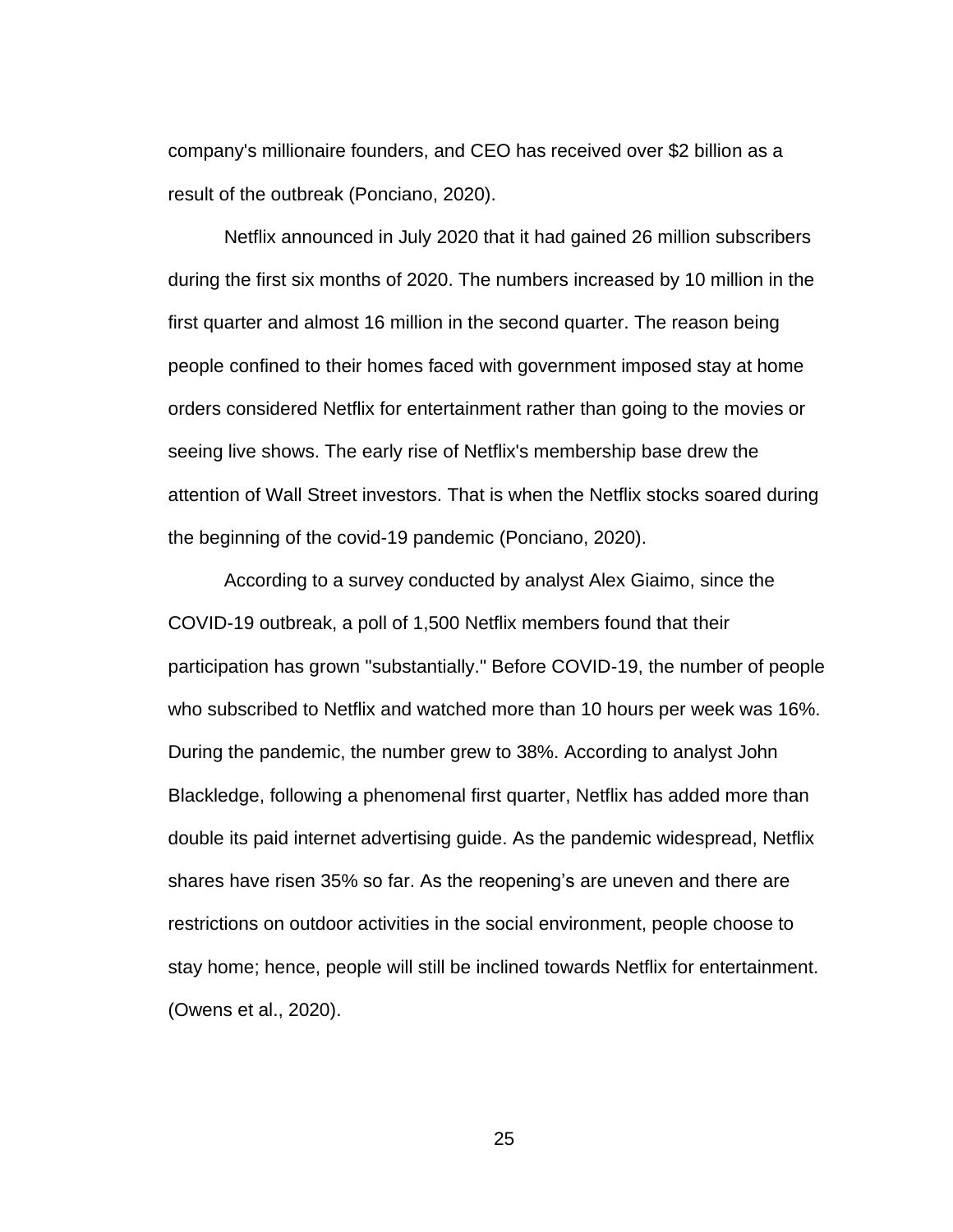

<span id="page-36-0"></span>Figure 8. Netflix Growth in 2020 (Kastrenakes, 2021).

Figure 8 shows a staggering rise in member subscriptions from March 2020 till the end of 2020. 2020 was also the year which recorded the highest growth for Netflix in the last 5 years ( Kastrenakes, 2021).

#### Earnings of Amazon during COVID-19:

E-commerce enterprises like Amazon offer products at a low cost. However, most importantly, they deliver at the doorstep as fast as possible. Small scale businesses and small merchants were having a tough time matching the cost and delivery options with the E-commerce giants. Then COVID-19 happened, and people would anytime choose convenience. Amazon grabbed the opportunity when the physical stores were forced to shut down and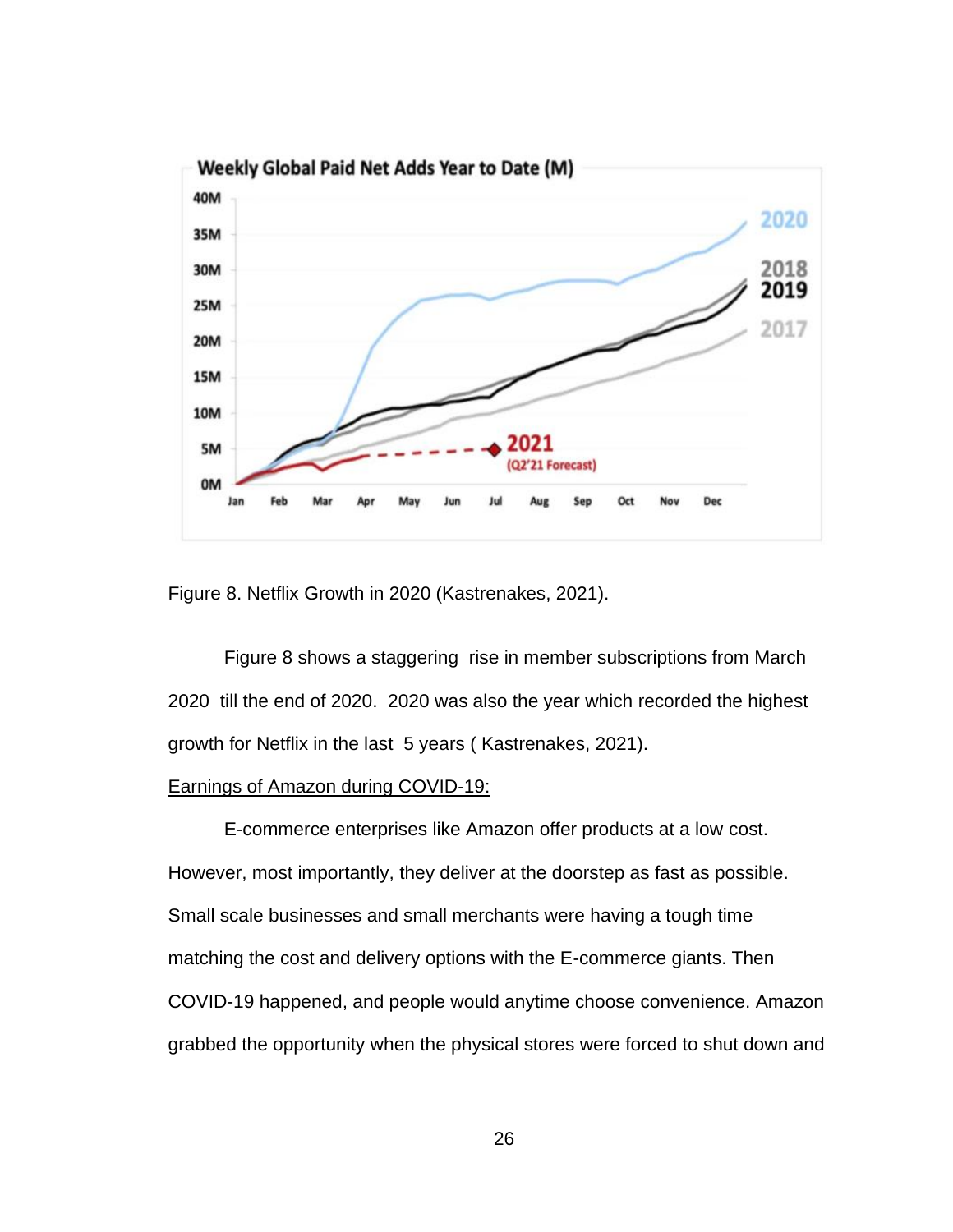the consumers were imposed with lockdown orders due to the spread of COVID-19 (Takefman, 2021).

Amazon founder Bezos saw his wealth skyrocket. According to USA Today, Bezos' net worth in March 2020 was 113 billion US dollars. As of November 2020, the 56-year-old CEO is worth more than 203 billion US dollars. Since March 2020, Bezos' personal wealth has increased by \$ 90.1 billion, giving him 80% more wealth than before the pandemic (Takefman, 2021).

In the first nine months of 2020, the international IT business recorded a 70 percent increase in earnings. It increased by US\$5.8 billion from the same period in 2019.The pandemic proved to be a catalyst for Amazon's increase in revenue and also its expansion in different parts of the world. By the end of 2020, Amazon will increase its infrastructure by 50%, employing more than 250,000 people. Amazon Web Services, which was already doing good and gathering profits, expanded up to 29% in 2020. AWS accounted for 12% of Amazon's total revenue, since most of the companies across different continents started shifting its operations to cloud computing and planned to work remotely. During the COVID-19 pandemic, Amazon invested 25.3 billion USD to expand its warehouses, researching new technologies, and also made investments for capital. Only big companies like Google, Netflix, Facebook, Apple and others were able to keep up with Amazon's spending's and yields (Takefman, 2021).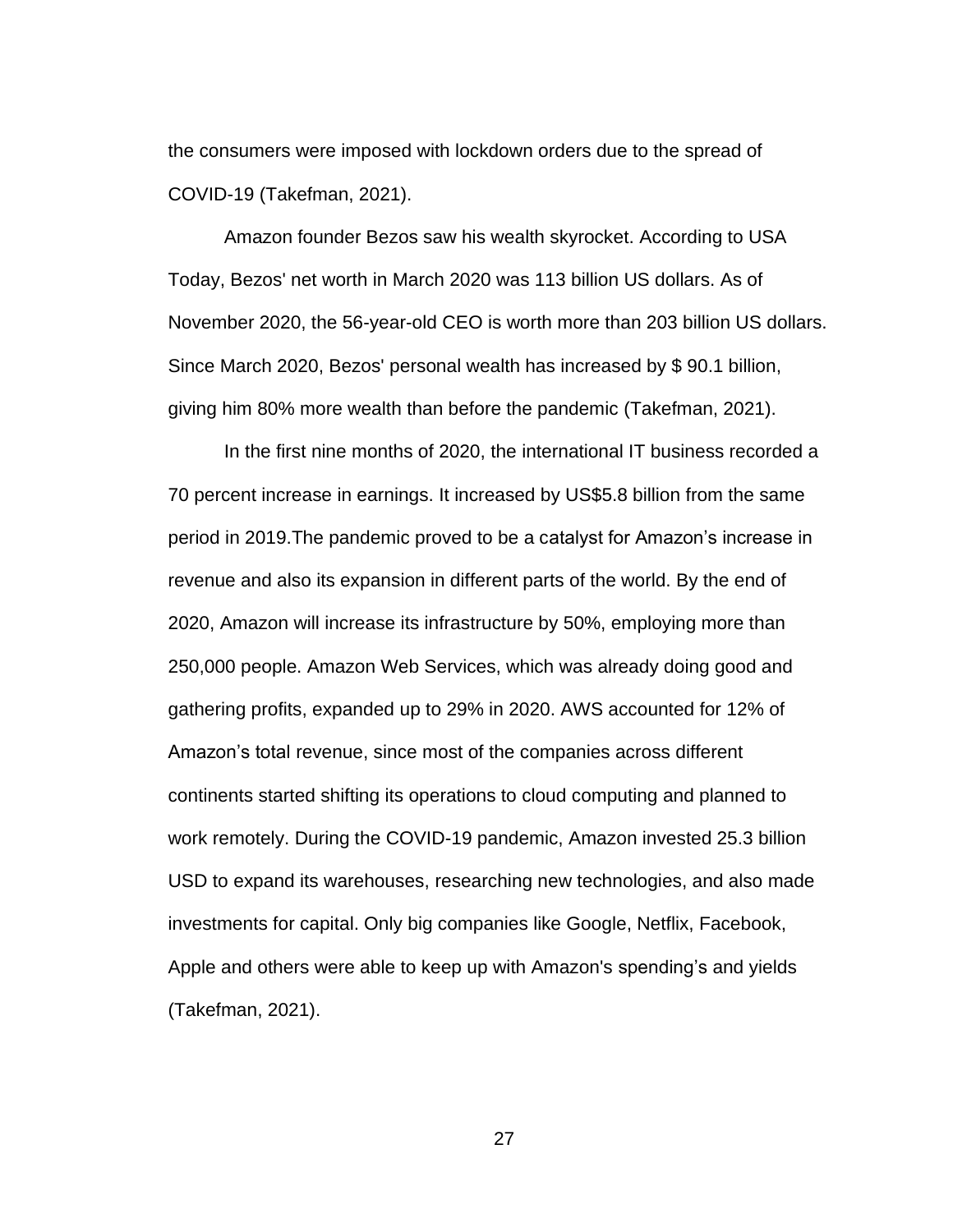#### Growth of Traffic on Amazon's Website during Pandemic :

Even though it has been more than a year since the corona virus started spreading in the US, Amazon.com Inc., one of the largest online retailers in North America, has seen an increase in traffic to its website. Based on the inspection of the traffic statistics, overall visits to Amazon.com in January increased by 20% as compared to January 2020 and increased by 37% as compared to February 2020. These statistics were taken by SimilarWeb which is a site measurement organization and reported by Digital Commerce 360 (Fareeha, 2021).

The biggest notable yearly rise in traffic took place in October when total visits to Amazon jumped by 27% as compared to the same month last year. This happened because of Prime Day. Prime day is Amazon's Once in a year sales event. It took place in October 2019 , which normally takes place in July. Site traffic increased by 28.1 percent in July compared to February 2020 and by 8.7 percent over the previous year. Even though the Prime Day event was delayed, which was initially supposed to occur in July 2019, the traffic continued to rise year over year. Amazon's traffic increased by 45 percent in November and 54 percent in December, compared to February 2020, as November and December had long weekend holidays (Fareeha, 2021).

In the 12 months ending May 31, 3.4 billion products were sold by marketplace merchants in the United States, in the timeframe from the start and peak of the coronavirus pandemic. In addition, Amazon's vendors managed to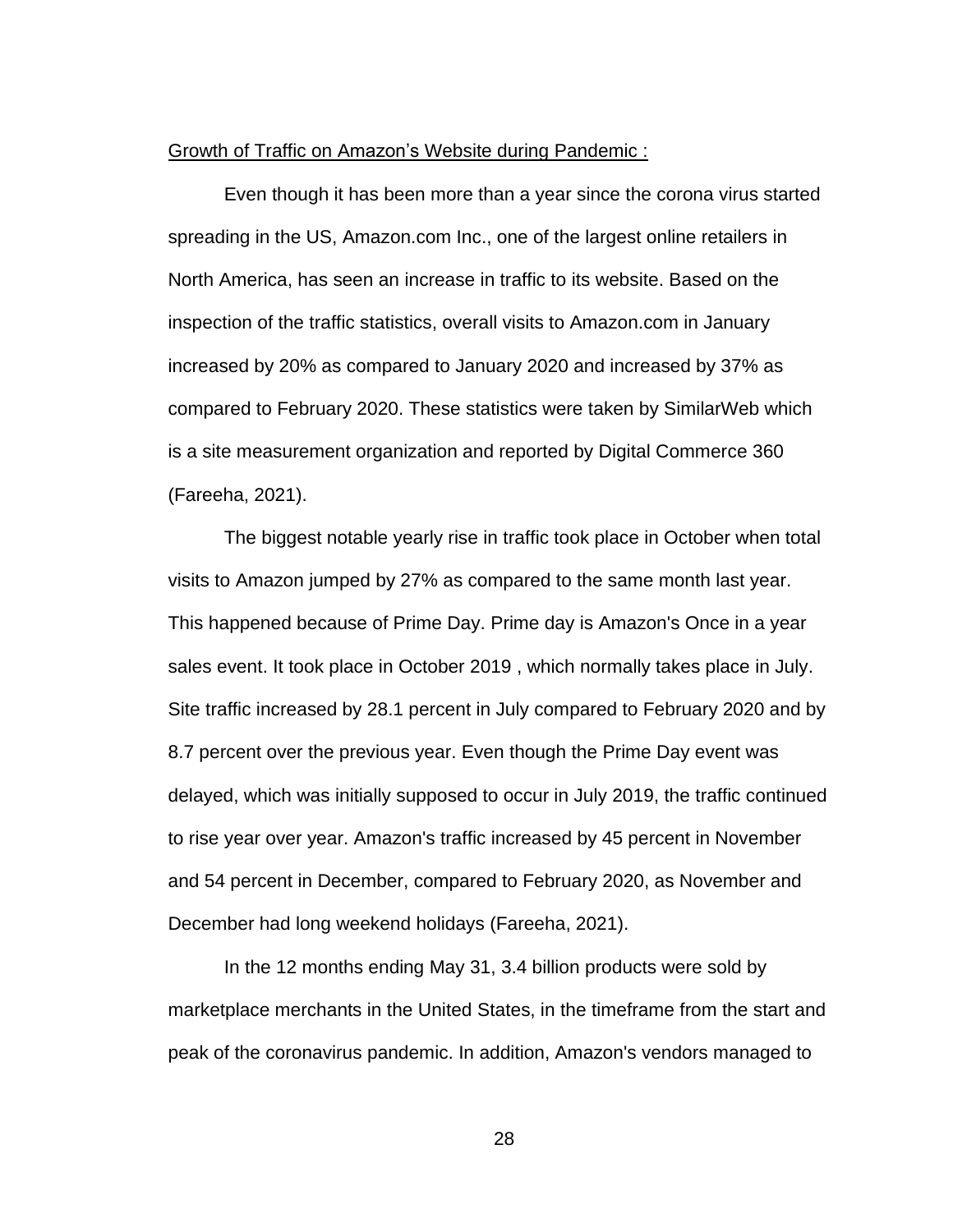amass \$160,000 in yearly sales over the same period, up from \$100,000 the year before, according to Amazon's annual Small Business Impact report. According to Amazon, marketplace merchants have made "record sales" since mid-March. While the business did not provide specific sales data for the United States, it did state that the number of Amazon units sold by marketplace vendors is more than the units sold by the first party. More than half of all Amazon units sold come through the marketplace (Fareeha, 2021).

Figure 9 gives us clear information of how amazon's traffic grew during the pandemic.



<span id="page-39-0"></span>Figure 9. Growth of Traffic on Amazon.com (Fareeha, 2021). Source. Digital commerce 360 analysis of SimilarWeb traffic data (Fareeha, 2021).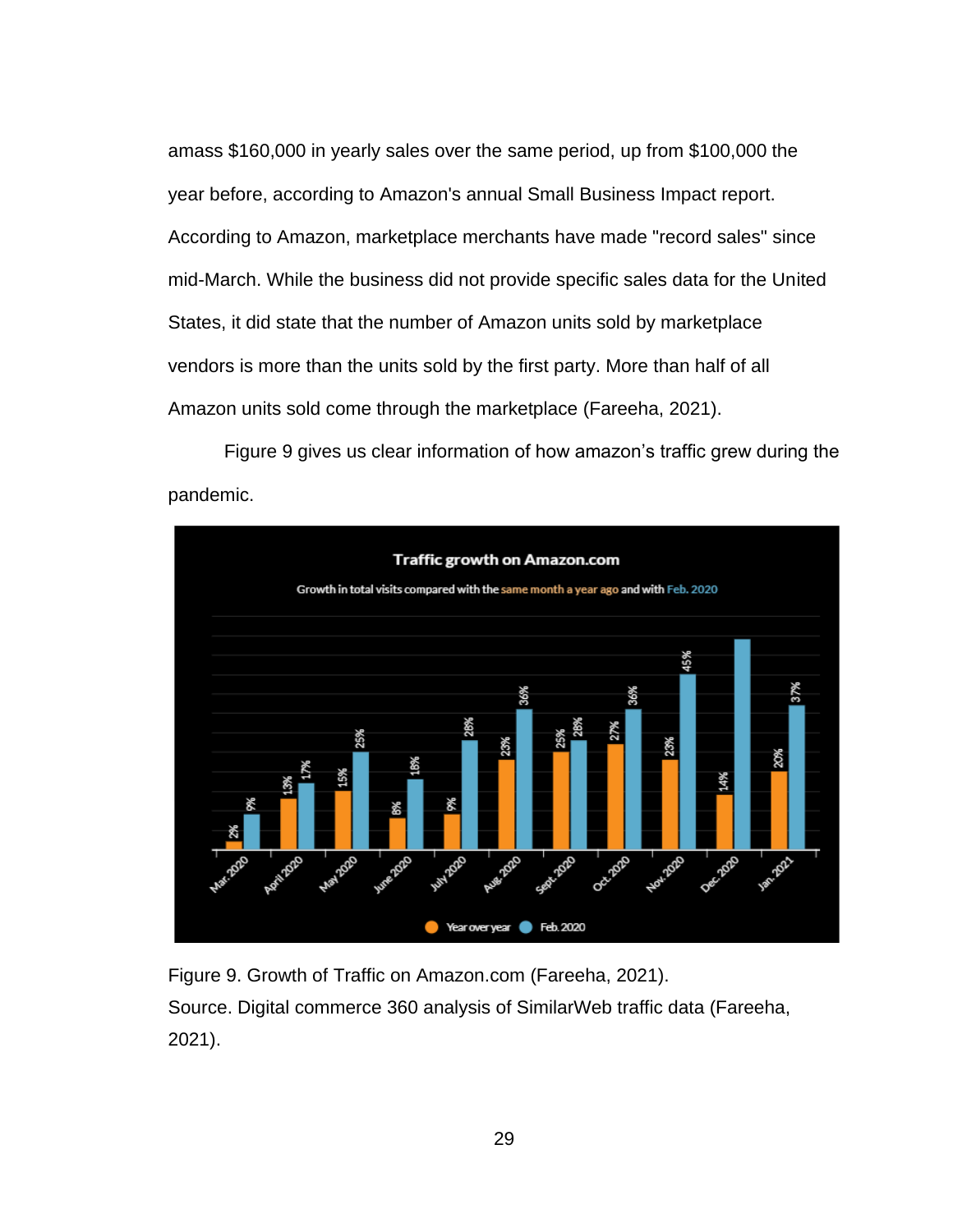Amazon's net income rose to 8.1 billion USD, which was more than thrice, and broke the previous high, recorded in the last quarter of 2020. This happened in three months at the beginning of the year 2021. The sales in North America increased by 39.5%, and the increase in worldwide sales was by 60.4%.

Figure 10 below demonstrates the net sales of amazon during the pandemic (Davis, 2021).



<span id="page-40-0"></span>Figure 10. Net Sales of Amazon during the Pandemic (Davis, 2021).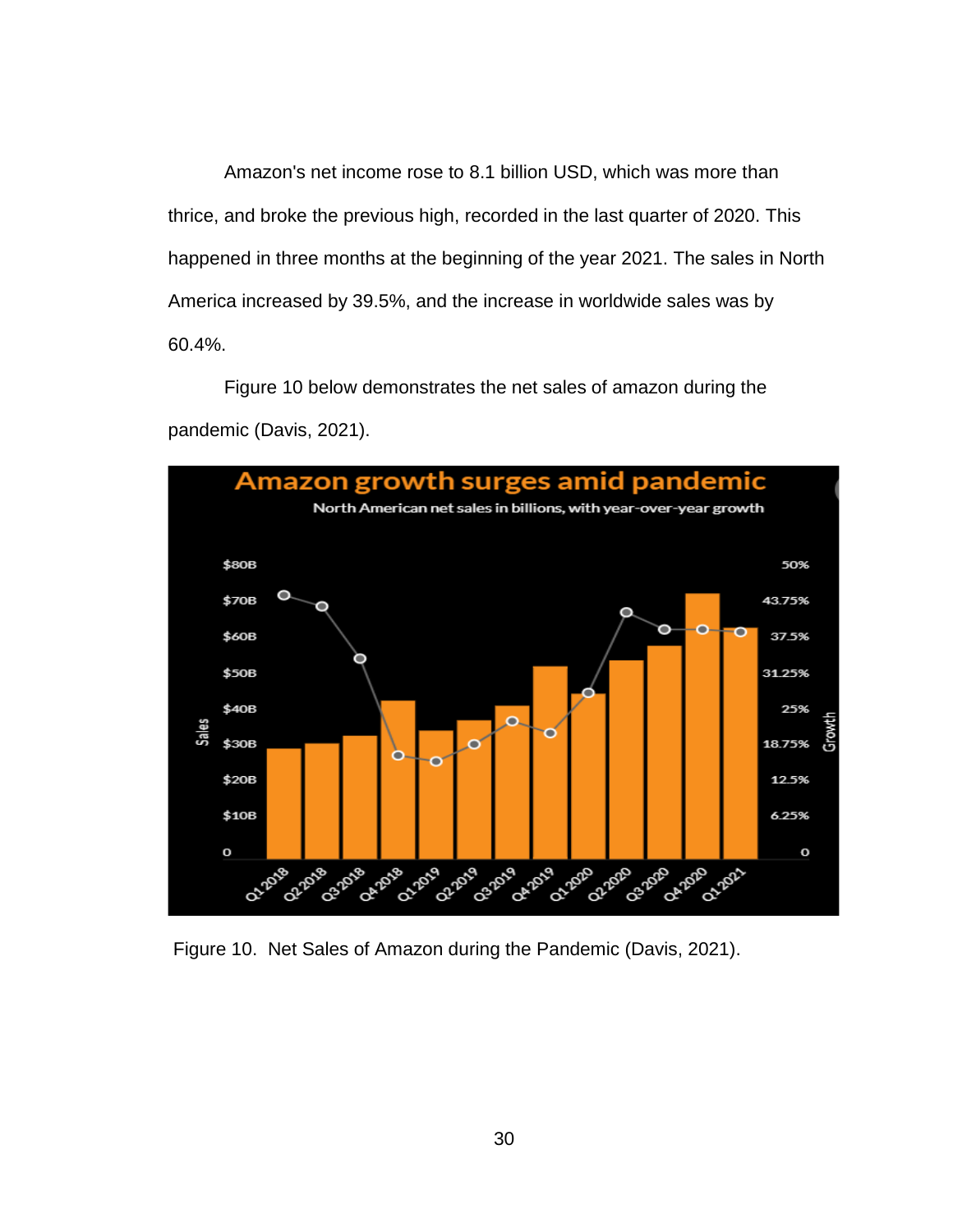#### Apple's Earnings during COVID-19:

Amid pandemic, Apple reported nearly \$90 billion in revenue for January, February, and March of 2021 (\$89.6 billion), easily exceeding Wall Street projections. Revenues of \$77 million were predicted by analysts. Sales increased by 54% compared to the same quarter last year, the majority of which occurred before the pandemic's full impact was felt in the United States (Sullivan, 2021).

Gains in Apple's services, iPhone, and iPad divisions propelled the company's business. Apple's Services revenue climbed by 26%, iPhone revenue by 66 percent, Mac revenue by 70%, Wearables like AirPods and Apple Watch revenue by 24%, and iPad revenue by 78 percent. The iPhone, on the other hand, was undoubtedly the major star of the quarter, with unprecedented demand. iPhone sales increased by 66 percent in the first quarter of 2020, reaching approximately \$48 billion. The prior quarter's iPhone revenue was around \$29 billion. More customers upgraded to iPhones in the March quarter than in any other quarter in Apple's history, according to the company (Sullivan, 2021).

Even though the stores were closed, supply-chain faced delays, and stretched finances for many customers, Apple surfaced as one of the significant champions in the initial year of the pandemic, announcing a record monetary year and almost multiplying its shares. With its U.S. shops returning to operations and the work economy recuperating, experts trust Apple will want to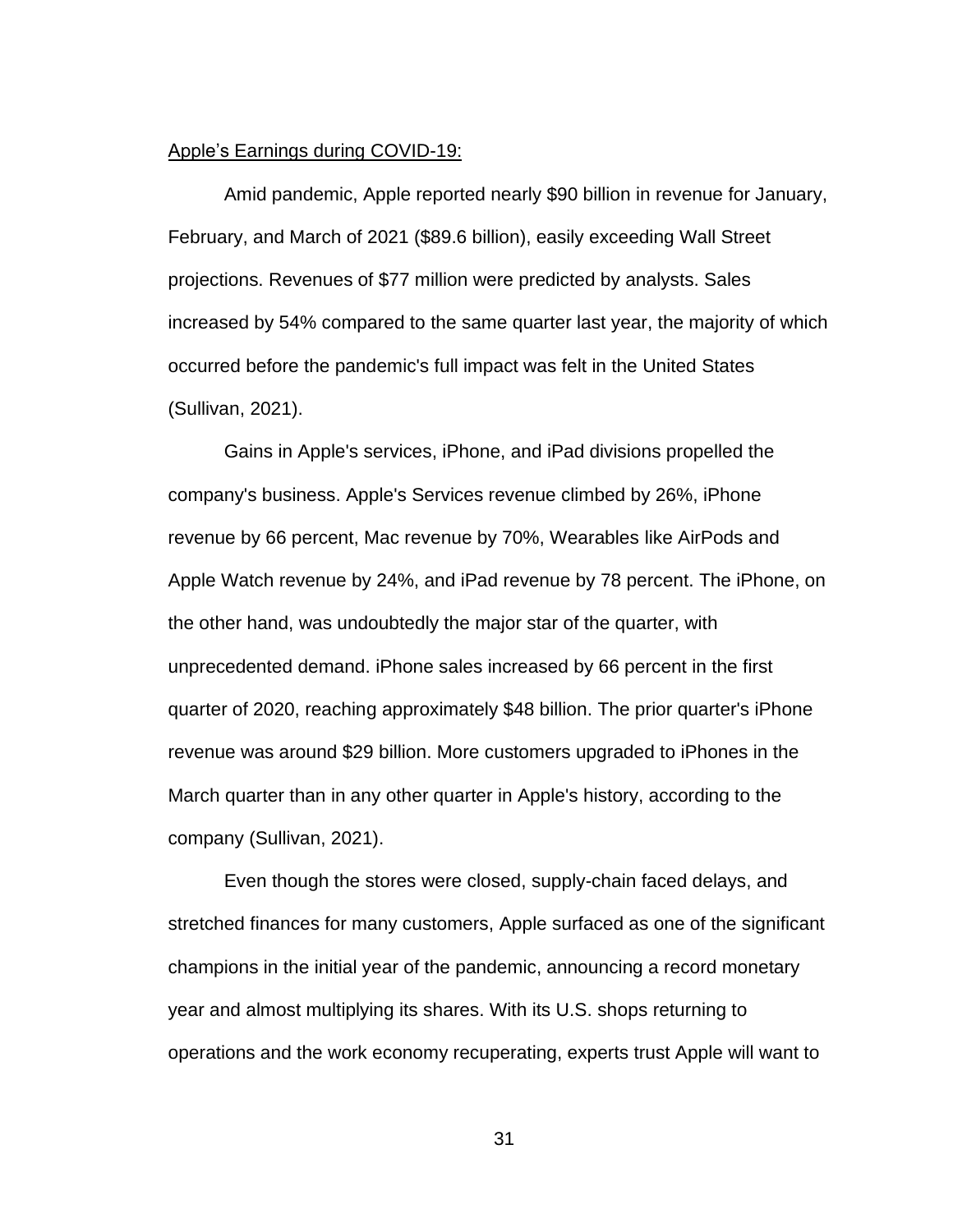beat its pandemic-related issues while profiting with developing dependence on innovation (Bary, 2021).

#### Google's earnings during COVID-19:

Alphabet, the parent company of Google, announced that the revenue in the second quarter of 2021 increased dramatically compared to the same period a year ago. This is because the demand was high for online advertising on the search engine results and YouTube search for videos. Also, one of the reasons was that the cloud computing business was growing continuously. Alphabet's first-quarter sales was \$55.31 billion, up 34% year over year, and its net profit more than doubled to \$17.93 billion. It was the company's third consecutive quarter of record profits (Wakabayashi, 2021).

Alphabet, like the other technology companies, has benefited from the pandemic. Following a dip in travel-related advertising during the early months of the epidemic, Google's advertising revenue has exploded. Businesses are investing in Google in order to reach out to customers who spend more time online. Alphabet also made \$6 billion in YouTube ads, a 49 percent increase (Wakabayashi, 2021).

During the pandemic, Google's cloud computing company continued to gain clients as businesses shifted more of their data and work to centralized data centers in an effort to save money and become more technologically agile. In the first quarter, revenue from the cloud business increased by 46%, while losses shrank to \$974 million. During the pandemic, belt-tightening aided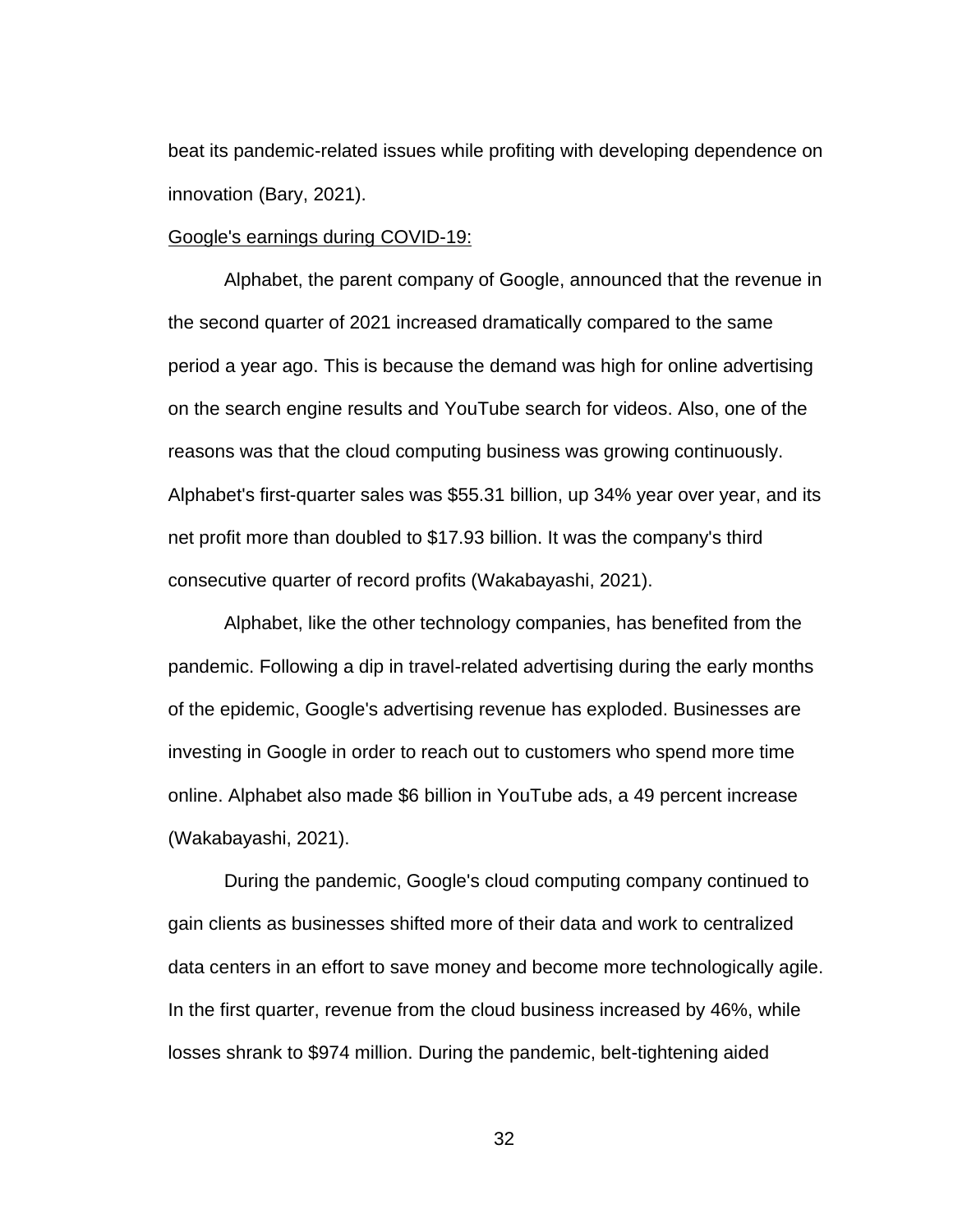Alphabet's performance. Despite a \$14 billion increase in revenue, the company's sales and marketing expenditures were constant, and it cut general expenditures from a year ago. The lower costs occurred even as Google continued to add more employees. Alphabet's global workforce has grown by over 17,000 workers to around 140,000 individuals (Wakabayashi, 2021)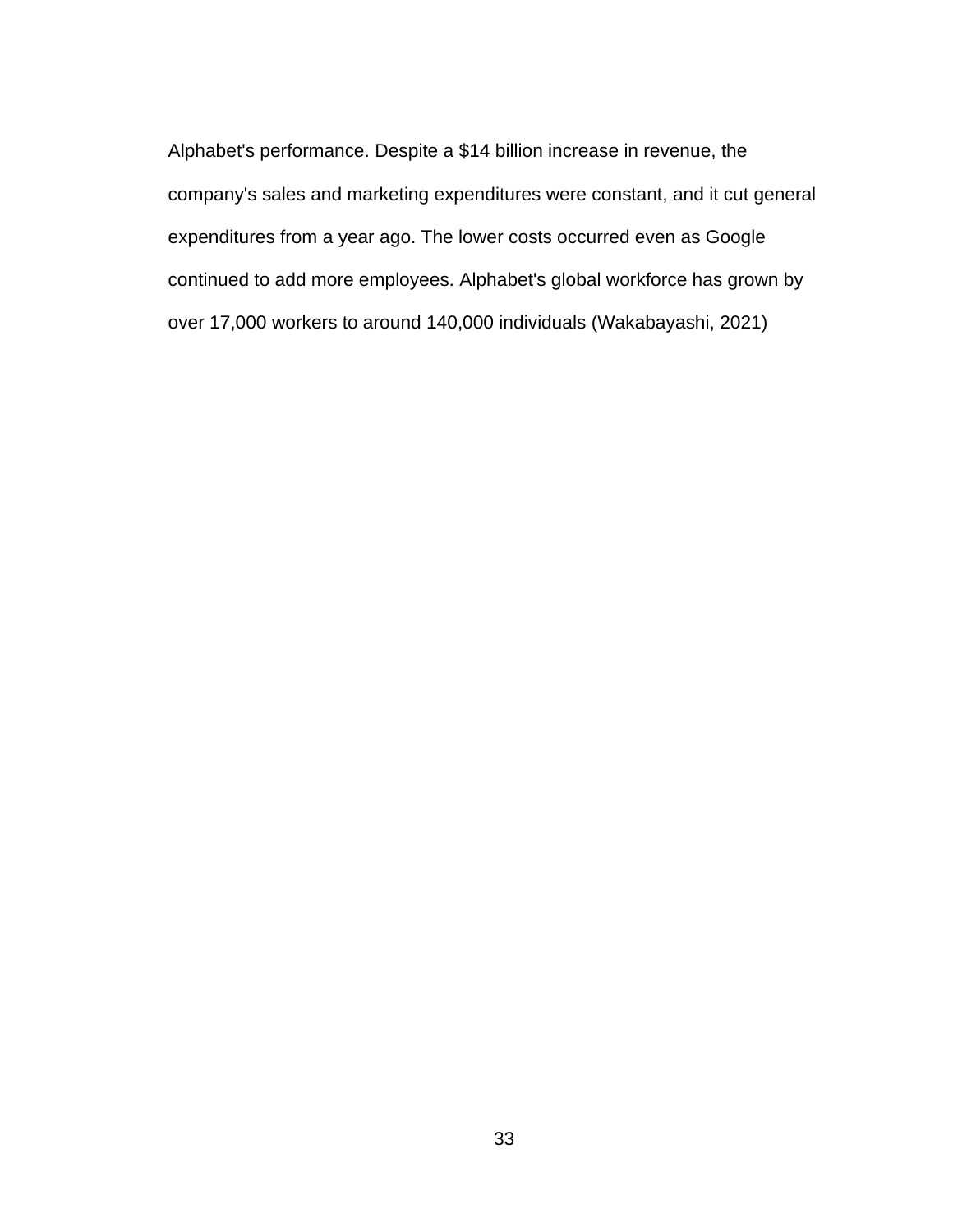# CHAPTER FIVE DISCUSSIONS AND RECOMMENDATIONS

#### **Overview**

The research aimed to find out what were the main factors that lead to the rise of FAANG during the COVID-19 pandemic. The study talks about various factors in the Research findings section. Factors such as stay at home orders, lockdown orders throughout the US, increase in social media consumption, rise in subscribers for streaming services, increased online shopping due to closure of physical stores and shopping malls, timely innovations, and launch of products to keep people glued to their screens, change in operational strategies by the big organizations, reduced cost of operation, work from home, increase in advertisements that resulted in increase in revenue for google and stimulus check money being used in the stock market were some of the factors that were responsible for the rise of FAANG during the pandemic. Not only FAANG saw an increase in their revenue but also their share prices increased during the pandemic. The increase in the prices of the shares was a result of increased revenue of the companies during the pandemic and lots of people investing their money in the share market during the pandemic.

Rising tech industries can learn from FAANG that if they have a strong online infrastructure, the courage to make tough decisions in times of pandemic,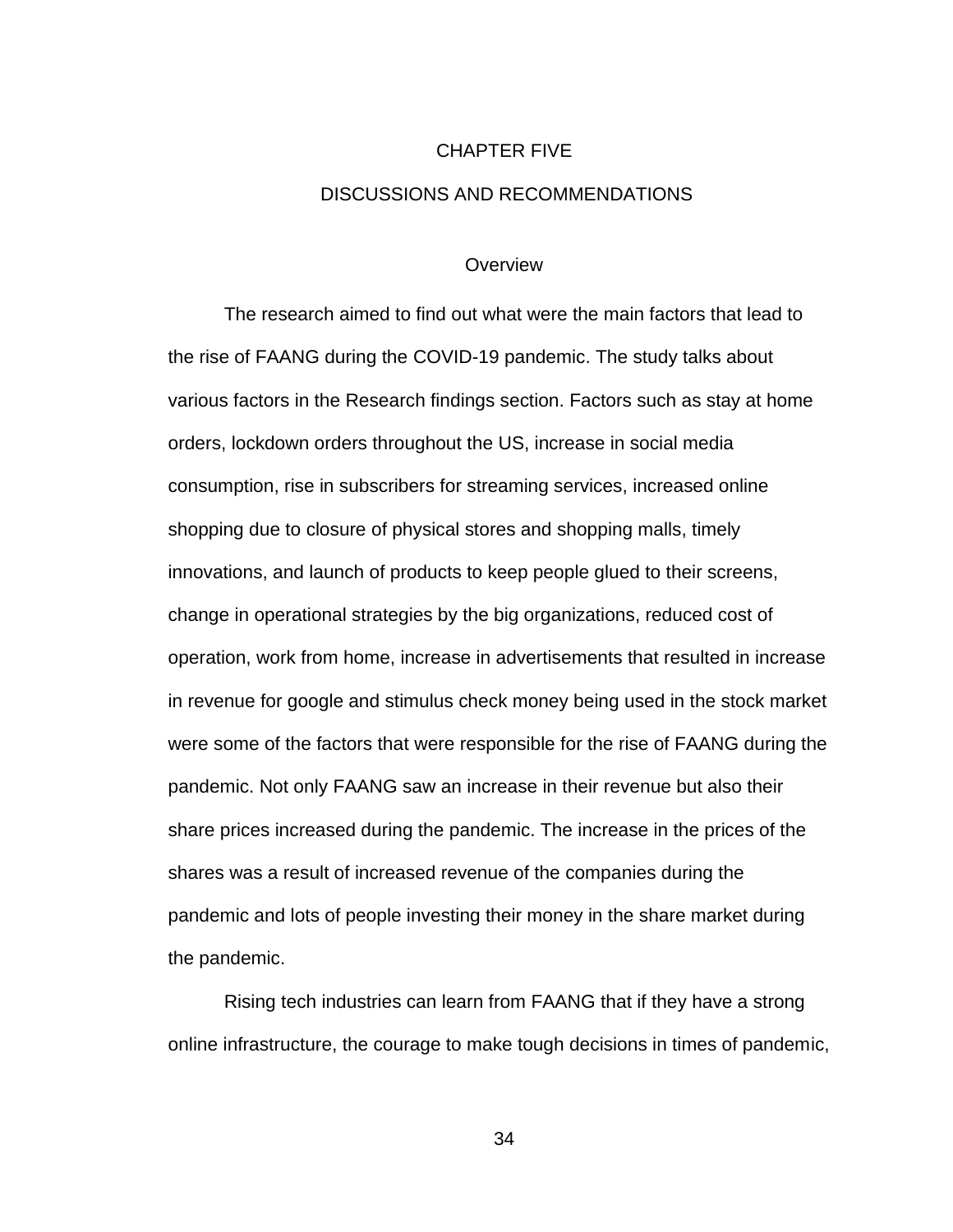cut operational costs, evolve, and improve operational strategies, support innovative ideas, and keep improving their business with new technologies, they will be able to survive the pandemic and avoid having to shut down their operations if something like this occurs in the future.

Support for the above claims can be found in an article by Blackburn et al.(2020), wherein the article talks about a study they conducted in Europe. The study says that about 70% of top executives from European countries believe that the pandemic will accelerate the digital transformation. The article also talks about how Asian banks, Healthcare providers, insurers, and retailers have all pushed quickly into telemedicine, self-service claims assessment, and contactless buying and delivery. The article states that the digital revolution was due a long time ago, it was the pandemic that forced organizations to adapt digitally. The article talks about one survey conducted by McKinsey & Company, which states that the organizations which were bold to move into digital space early on during the pandemic had a growth in their revenue.

### **Limitations**

The study was solely focused on the organization and their increase in revenue during the pandemic, stock market was not explored extensively. Also, this study did not consider FAANG outside the US. The scope was limited to the US.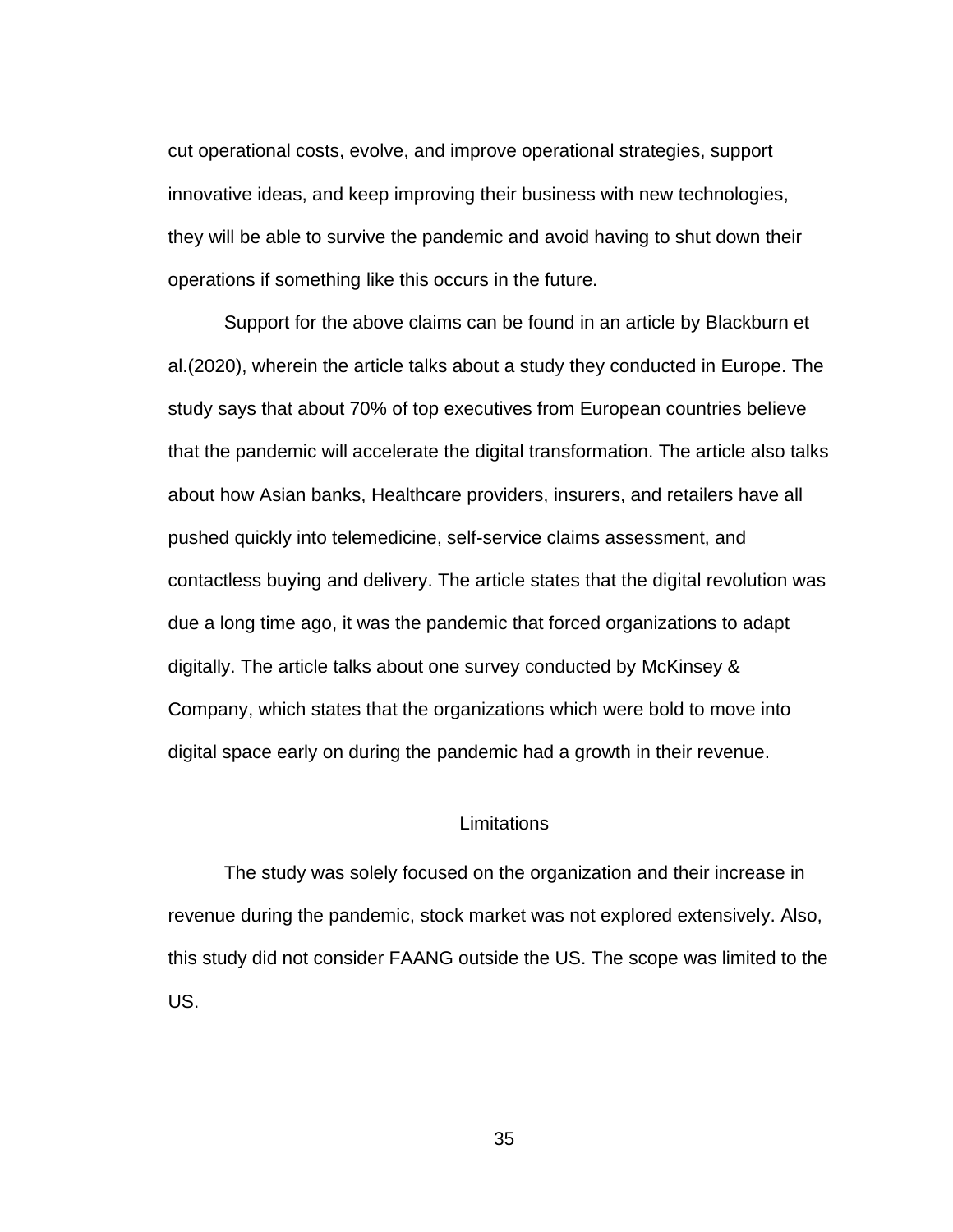#### Future Directions

Considering the limitations talked about in the above section the future study can be the analysis of the revenues of the FAANG companies after the pandemic is over. Pre and during covid there were a boost in revenue of FAANG companies but what happens after the pandemic will be an interesting topic to study. Stock market prices of the FAANG companies would also be an interesting topic as they rose a lot during the pandemic and as the pandemic was easing, the stocks were starting to plunge gradually. Technical analysis of the stock market for FAANG and the future growth forecast of these stocks will be interesting to study. Also, how are the small-scale industries doing after the pandemic and how did the pandemic change their operational strategies for the better would be a good topic to study.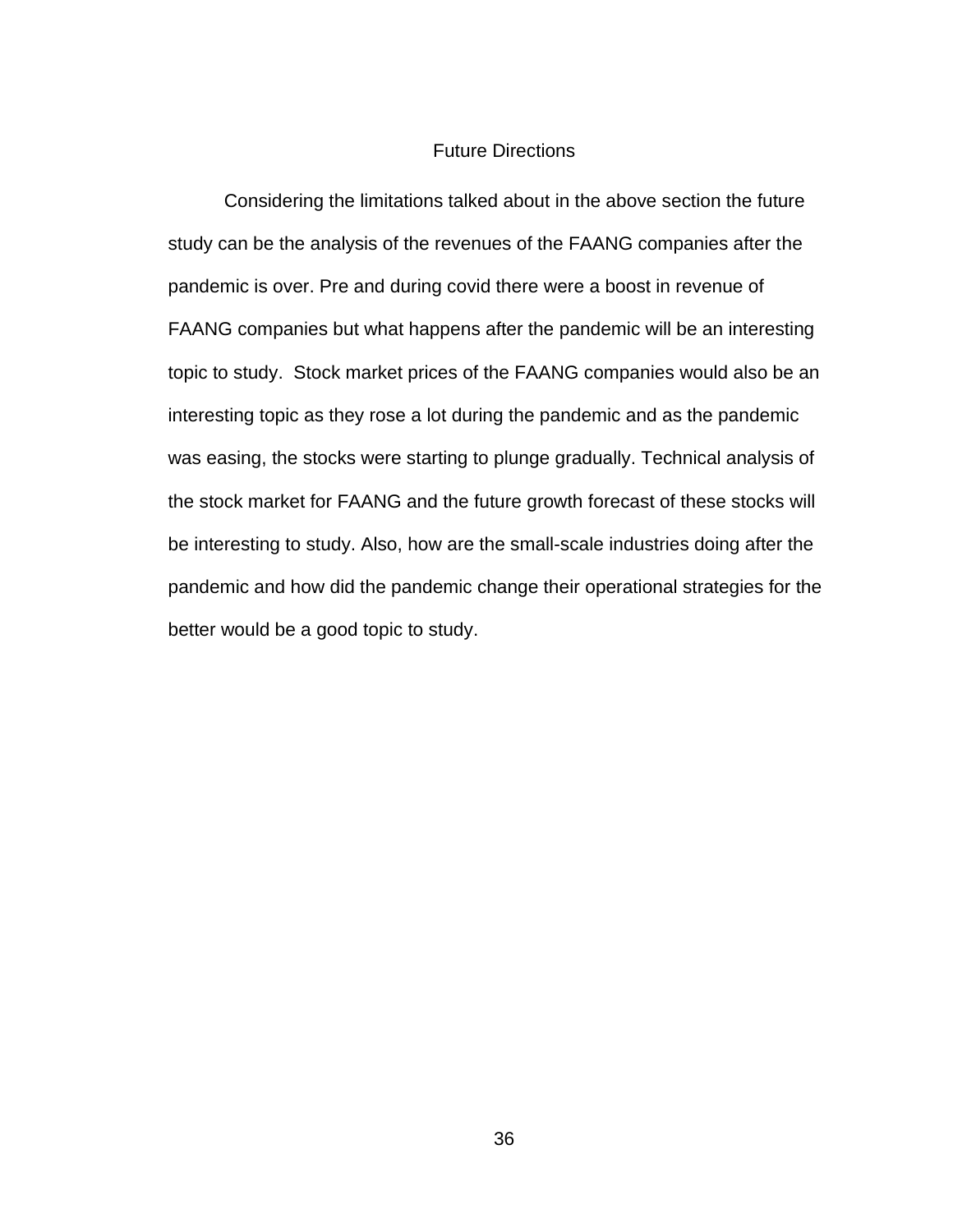### REFERENCES

- Bartik, A., Bertrand, M., Cullen, Z., Glaeser, E., Luca, M., & Stanton, C. (2020, July 28). The impact of covid-19 on small business outcomes and expectations. Retrieved June 17, 2021, from [https://www.pnas.org/content/117/30/17656?\\_\\_cf\\_chl\\_jschl\\_tk\\_\\_=37bb06c0](https://www.pnas.org/content/117/30/17656?__cf_chl_jschl_tk__=37bb06c0f86ed8f3bdce6aa9052548202cc79a86-1623816631-0-Ad9wMzRCS0lO7RxBgQDjY9lsz3lj5QYtOllY4IpgC1RFhrL0h-hoYb0mlSzVEe7OZoTkeLc8HKZx9eodefB1CwgnZr9Bun7wp97ThwUhIApT5M__ujxyMEIh__pn9WHDT1GS681UJoh9iwycuZJBJX0cc3wbn1MEWBSTR4eSPrevqMzSP2C54Lkq_wyia72efH1BMz1wcoGn2xW-PvIV8Pu-rW3vr0VU9G_lK8ycQl2vMvdAhlAkisgOjlk4iWAUHWO7ZYhuff5ncNhizdhkFPvRfn7sDd_B_i7V8rs4zH0swZB2VREqDF_8a0ezcLA6veSOk28_Ty91Es7YPEkagDvOZSt1e3xHcTyBRyauzrNwZgGXva1IuYRf4TypdYACgtP4OfHw30RCfRHUkw825YvvbfthTJ0n60jGSibQVb28) [f86ed8f3bdce6aa9052548202cc79a86-1623816631-0-](https://www.pnas.org/content/117/30/17656?__cf_chl_jschl_tk__=37bb06c0f86ed8f3bdce6aa9052548202cc79a86-1623816631-0-Ad9wMzRCS0lO7RxBgQDjY9lsz3lj5QYtOllY4IpgC1RFhrL0h-hoYb0mlSzVEe7OZoTkeLc8HKZx9eodefB1CwgnZr9Bun7wp97ThwUhIApT5M__ujxyMEIh__pn9WHDT1GS681UJoh9iwycuZJBJX0cc3wbn1MEWBSTR4eSPrevqMzSP2C54Lkq_wyia72efH1BMz1wcoGn2xW-PvIV8Pu-rW3vr0VU9G_lK8ycQl2vMvdAhlAkisgOjlk4iWAUHWO7ZYhuff5ncNhizdhkFPvRfn7sDd_B_i7V8rs4zH0swZB2VREqDF_8a0ezcLA6veSOk28_Ty91Es7YPEkagDvOZSt1e3xHcTyBRyauzrNwZgGXva1IuYRf4TypdYACgtP4OfHw30RCfRHUkw825YvvbfthTJ0n60jGSibQVb28) [Ad9wMzRCS0lO7RxBgQDjY9lsz3lj5QYtOllY4IpgC1RFhrL0h](https://www.pnas.org/content/117/30/17656?__cf_chl_jschl_tk__=37bb06c0f86ed8f3bdce6aa9052548202cc79a86-1623816631-0-Ad9wMzRCS0lO7RxBgQDjY9lsz3lj5QYtOllY4IpgC1RFhrL0h-hoYb0mlSzVEe7OZoTkeLc8HKZx9eodefB1CwgnZr9Bun7wp97ThwUhIApT5M__ujxyMEIh__pn9WHDT1GS681UJoh9iwycuZJBJX0cc3wbn1MEWBSTR4eSPrevqMzSP2C54Lkq_wyia72efH1BMz1wcoGn2xW-PvIV8Pu-rW3vr0VU9G_lK8ycQl2vMvdAhlAkisgOjlk4iWAUHWO7ZYhuff5ncNhizdhkFPvRfn7sDd_B_i7V8rs4zH0swZB2VREqDF_8a0ezcLA6veSOk28_Ty91Es7YPEkagDvOZSt1e3xHcTyBRyauzrNwZgGXva1IuYRf4TypdYACgtP4OfHw30RCfRHUkw825YvvbfthTJ0n60jGSibQVb28)[hoYb0mlSzVEe7OZoTkeLc8HKZx9eodefB1CwgnZr9Bun7wp97ThwUhIApT](https://www.pnas.org/content/117/30/17656?__cf_chl_jschl_tk__=37bb06c0f86ed8f3bdce6aa9052548202cc79a86-1623816631-0-Ad9wMzRCS0lO7RxBgQDjY9lsz3lj5QYtOllY4IpgC1RFhrL0h-hoYb0mlSzVEe7OZoTkeLc8HKZx9eodefB1CwgnZr9Bun7wp97ThwUhIApT5M__ujxyMEIh__pn9WHDT1GS681UJoh9iwycuZJBJX0cc3wbn1MEWBSTR4eSPrevqMzSP2C54Lkq_wyia72efH1BMz1wcoGn2xW-PvIV8Pu-rW3vr0VU9G_lK8ycQl2vMvdAhlAkisgOjlk4iWAUHWO7ZYhuff5ncNhizdhkFPvRfn7sDd_B_i7V8rs4zH0swZB2VREqDF_8a0ezcLA6veSOk28_Ty91Es7YPEkagDvOZSt1e3xHcTyBRyauzrNwZgGXva1IuYRf4TypdYACgtP4OfHw30RCfRHUkw825YvvbfthTJ0n60jGSibQVb28) [5M\\_\\_ujxyMEIh\\_\\_pn9WHDT1GS681UJoh9iwycuZJBJX0cc3wbn1MEWBST](https://www.pnas.org/content/117/30/17656?__cf_chl_jschl_tk__=37bb06c0f86ed8f3bdce6aa9052548202cc79a86-1623816631-0-Ad9wMzRCS0lO7RxBgQDjY9lsz3lj5QYtOllY4IpgC1RFhrL0h-hoYb0mlSzVEe7OZoTkeLc8HKZx9eodefB1CwgnZr9Bun7wp97ThwUhIApT5M__ujxyMEIh__pn9WHDT1GS681UJoh9iwycuZJBJX0cc3wbn1MEWBSTR4eSPrevqMzSP2C54Lkq_wyia72efH1BMz1wcoGn2xW-PvIV8Pu-rW3vr0VU9G_lK8ycQl2vMvdAhlAkisgOjlk4iWAUHWO7ZYhuff5ncNhizdhkFPvRfn7sDd_B_i7V8rs4zH0swZB2VREqDF_8a0ezcLA6veSOk28_Ty91Es7YPEkagDvOZSt1e3xHcTyBRyauzrNwZgGXva1IuYRf4TypdYACgtP4OfHw30RCfRHUkw825YvvbfthTJ0n60jGSibQVb28) [R4eSPrevqMzSP2C54Lkq\\_wyia72efH1BMz1wcoGn2xW-PvIV8Pu](https://www.pnas.org/content/117/30/17656?__cf_chl_jschl_tk__=37bb06c0f86ed8f3bdce6aa9052548202cc79a86-1623816631-0-Ad9wMzRCS0lO7RxBgQDjY9lsz3lj5QYtOllY4IpgC1RFhrL0h-hoYb0mlSzVEe7OZoTkeLc8HKZx9eodefB1CwgnZr9Bun7wp97ThwUhIApT5M__ujxyMEIh__pn9WHDT1GS681UJoh9iwycuZJBJX0cc3wbn1MEWBSTR4eSPrevqMzSP2C54Lkq_wyia72efH1BMz1wcoGn2xW-PvIV8Pu-rW3vr0VU9G_lK8ycQl2vMvdAhlAkisgOjlk4iWAUHWO7ZYhuff5ncNhizdhkFPvRfn7sDd_B_i7V8rs4zH0swZB2VREqDF_8a0ezcLA6veSOk28_Ty91Es7YPEkagDvOZSt1e3xHcTyBRyauzrNwZgGXva1IuYRf4TypdYACgtP4OfHw30RCfRHUkw825YvvbfthTJ0n60jGSibQVb28)[rW3vr0VU9G\\_lK8ycQl2vMvdAhlAkisgOjlk4iWAUHWO7ZYhuff5ncNhizdhkF](https://www.pnas.org/content/117/30/17656?__cf_chl_jschl_tk__=37bb06c0f86ed8f3bdce6aa9052548202cc79a86-1623816631-0-Ad9wMzRCS0lO7RxBgQDjY9lsz3lj5QYtOllY4IpgC1RFhrL0h-hoYb0mlSzVEe7OZoTkeLc8HKZx9eodefB1CwgnZr9Bun7wp97ThwUhIApT5M__ujxyMEIh__pn9WHDT1GS681UJoh9iwycuZJBJX0cc3wbn1MEWBSTR4eSPrevqMzSP2C54Lkq_wyia72efH1BMz1wcoGn2xW-PvIV8Pu-rW3vr0VU9G_lK8ycQl2vMvdAhlAkisgOjlk4iWAUHWO7ZYhuff5ncNhizdhkFPvRfn7sDd_B_i7V8rs4zH0swZB2VREqDF_8a0ezcLA6veSOk28_Ty91Es7YPEkagDvOZSt1e3xHcTyBRyauzrNwZgGXva1IuYRf4TypdYACgtP4OfHw30RCfRHUkw825YvvbfthTJ0n60jGSibQVb28) [PvRfn7sDd\\_B\\_i7V8rs4zH0swZB2VREqDF\\_8a0ezcLA6veSOk28\\_Ty91Es7](https://www.pnas.org/content/117/30/17656?__cf_chl_jschl_tk__=37bb06c0f86ed8f3bdce6aa9052548202cc79a86-1623816631-0-Ad9wMzRCS0lO7RxBgQDjY9lsz3lj5QYtOllY4IpgC1RFhrL0h-hoYb0mlSzVEe7OZoTkeLc8HKZx9eodefB1CwgnZr9Bun7wp97ThwUhIApT5M__ujxyMEIh__pn9WHDT1GS681UJoh9iwycuZJBJX0cc3wbn1MEWBSTR4eSPrevqMzSP2C54Lkq_wyia72efH1BMz1wcoGn2xW-PvIV8Pu-rW3vr0VU9G_lK8ycQl2vMvdAhlAkisgOjlk4iWAUHWO7ZYhuff5ncNhizdhkFPvRfn7sDd_B_i7V8rs4zH0swZB2VREqDF_8a0ezcLA6veSOk28_Ty91Es7YPEkagDvOZSt1e3xHcTyBRyauzrNwZgGXva1IuYRf4TypdYACgtP4OfHw30RCfRHUkw825YvvbfthTJ0n60jGSibQVb28) [YPEkagDvOZSt1e3xHcTyBRyauzrNwZgGXva1IuYRf4TypdYACgtP4OfHw3](https://www.pnas.org/content/117/30/17656?__cf_chl_jschl_tk__=37bb06c0f86ed8f3bdce6aa9052548202cc79a86-1623816631-0-Ad9wMzRCS0lO7RxBgQDjY9lsz3lj5QYtOllY4IpgC1RFhrL0h-hoYb0mlSzVEe7OZoTkeLc8HKZx9eodefB1CwgnZr9Bun7wp97ThwUhIApT5M__ujxyMEIh__pn9WHDT1GS681UJoh9iwycuZJBJX0cc3wbn1MEWBSTR4eSPrevqMzSP2C54Lkq_wyia72efH1BMz1wcoGn2xW-PvIV8Pu-rW3vr0VU9G_lK8ycQl2vMvdAhlAkisgOjlk4iWAUHWO7ZYhuff5ncNhizdhkFPvRfn7sDd_B_i7V8rs4zH0swZB2VREqDF_8a0ezcLA6veSOk28_Ty91Es7YPEkagDvOZSt1e3xHcTyBRyauzrNwZgGXva1IuYRf4TypdYACgtP4OfHw30RCfRHUkw825YvvbfthTJ0n60jGSibQVb28) [0RCfRHUkw825YvvbfthTJ0n60jGSibQVb28](https://www.pnas.org/content/117/30/17656?__cf_chl_jschl_tk__=37bb06c0f86ed8f3bdce6aa9052548202cc79a86-1623816631-0-Ad9wMzRCS0lO7RxBgQDjY9lsz3lj5QYtOllY4IpgC1RFhrL0h-hoYb0mlSzVEe7OZoTkeLc8HKZx9eodefB1CwgnZr9Bun7wp97ThwUhIApT5M__ujxyMEIh__pn9WHDT1GS681UJoh9iwycuZJBJX0cc3wbn1MEWBSTR4eSPrevqMzSP2C54Lkq_wyia72efH1BMz1wcoGn2xW-PvIV8Pu-rW3vr0VU9G_lK8ycQl2vMvdAhlAkisgOjlk4iWAUHWO7ZYhuff5ncNhizdhkFPvRfn7sDd_B_i7V8rs4zH0swZB2VREqDF_8a0ezcLA6veSOk28_Ty91Es7YPEkagDvOZSt1e3xHcTyBRyauzrNwZgGXva1IuYRf4TypdYACgtP4OfHw30RCfRHUkw825YvvbfthTJ0n60jGSibQVb28)
- Bary, E. (2021, April 16). The pandemic may have permanently altered Apple's path. Retrieved June 15, 2021, from [https://www.marketwatch.com/story/apple-found-fans-beyond-the-iphone](https://www.marketwatch.com/story/apple-found-fans-beyond-the-iphone-as-pandemic-gave-life-to-mac-and-ipad-11618598367)[as-pandemic-gave-life-to-mac-and-ipad-11618598367.](https://www.marketwatch.com/story/apple-found-fans-beyond-the-iphone-as-pandemic-gave-life-to-mac-and-ipad-11618598367)

Blackburn, S., LaBerge, L., Toole, C., & Schneider, J. (2020, December 14). Digital strategy in a time of crisis. Retrieved July 01, 2021, from [https://www.mckinsey.com/business-functions/mckinsey-digital/our](https://www.mckinsey.com/business-functions/mckinsey-digital/our-insights/digital-strategy-in-a-time-of-crisis)[insights/digital-strategy-in-a-time-of-crisis#](https://www.mckinsey.com/business-functions/mckinsey-digital/our-insights/digital-strategy-in-a-time-of-crisis)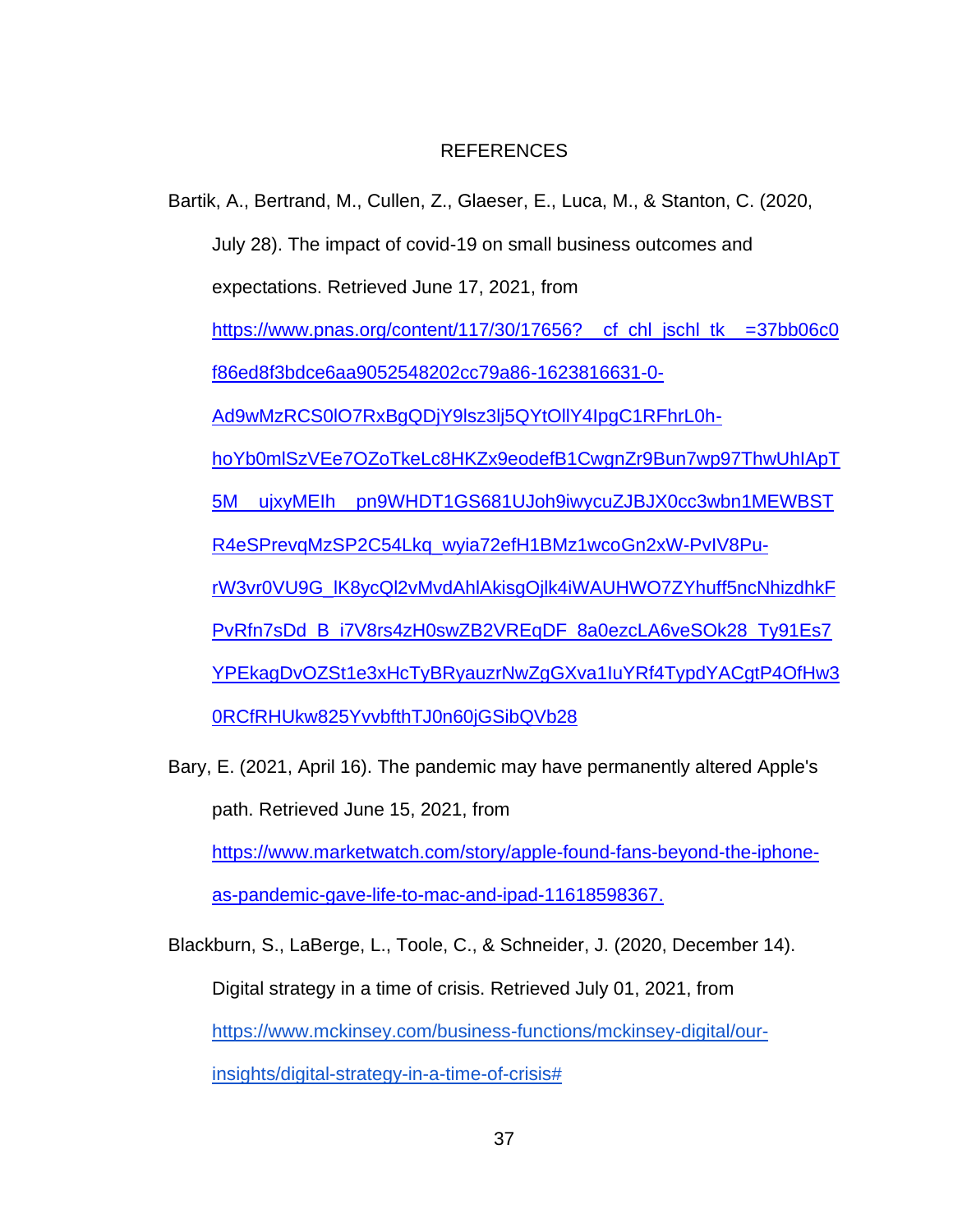Bond, J. (2021, February 27). How to make the most of your Netflix subscription. Retrieved June 18, 2021, from

[https://www.dailydot.com/upstream/services/netflix/.](https://www.dailydot.com/upstream/services/netflix/)

Davis, D. (2021,April 29). Amazon sales, Amazon revenue and Amazon annual profits. Retrieved June 14, 2021, from

[https://www.digitalcommerce360.com/article/amazon-sales/.](https://www.digitalcommerce360.com/article/amazon-sales/)

Egan, M. (2020, May 27). The economy is in SHAMBLES but big tech stocks are on fire. Retrieved June 10, 2021, from

[https://www.cnn.com/2020/05/27/investing/faang-stocks-market-amazon](https://www.cnn.com/2020/05/27/investing/faang-stocks-market-amazon-tech/index.html)[tech/index.html](https://www.cnn.com/2020/05/27/investing/faang-stocks-market-amazon-tech/index.html)

Erb, M. (n.d.). Fortune 500 Executives tell us what Their Post-COVID workplaces will look like. Retrieved June 10, 2021, from

[https://www.greatplacetowork.com/resources/blog/new-survey-fortune-500-](https://www.greatplacetowork.com/resources/blog/new-survey-fortune-500-ceos-reveal-what-the-future-office-will-look-like-post-covid)

[ceos-reveal-what-the-future-office-will-look-like-post-covid.](https://www.greatplacetowork.com/resources/blog/new-survey-fortune-500-ceos-reveal-what-the-future-office-will-look-like-post-covid)

- Facebook: What is facebook? (n.d.). Retrieved June 18, 2021, from [https://edu.gcfglobal.org/en/facebook101/what-is-facebook/1/.](https://edu.gcfglobal.org/en/facebook101/what-is-facebook/1/)
- Falk, G., Romero, P., Carter, J., Nicchitta, A., Emma, C., Nyhof. (2021, May 20). Unemployment Rates During the COVID-19 Pandemic <https://crsreports.congress.gov/product/pdf/R/R46554>
- Fareeha, A. (2021, March 01). Ecommerce trends amid coronavirus pandemic in charts. Retrieved June 14, 2021, from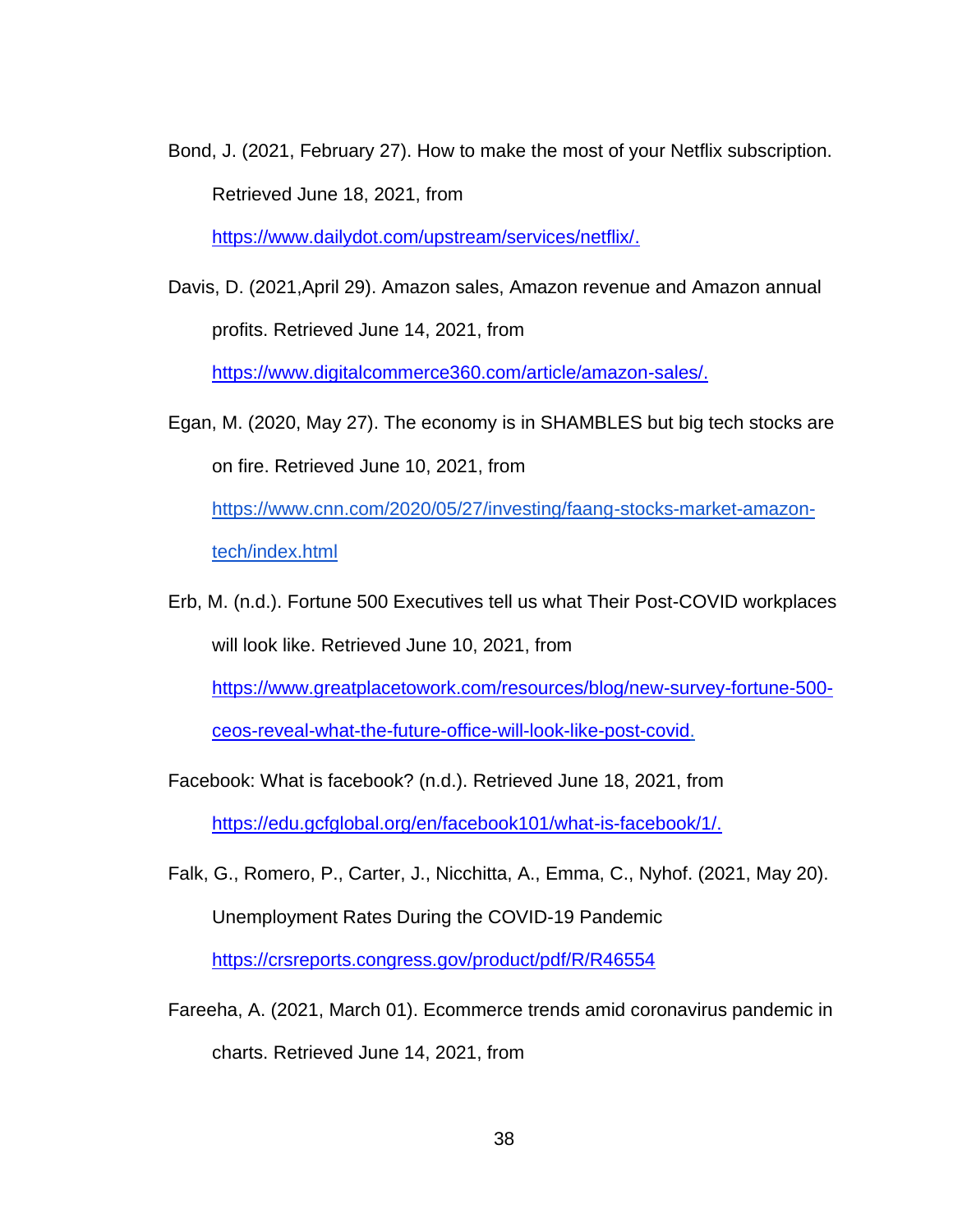[https://www.digitalcommerce360.com/2021/02/15/ecommerce-during](https://www.digitalcommerce360.com/2021/02/15/ecommerce-during-coronavirus-pandemic-in-charts/)[coronavirus-pandemic-in-charts/.](https://www.digitalcommerce360.com/2021/02/15/ecommerce-during-coronavirus-pandemic-in-charts/)

Fernando, J. (2021, July 06). How Return on Equity (ROE) Works. Retrieved July 08, 2021, from<https://www.investopedia.com/terms/r/returnonequity.asp>

Fernando, J. (February 4, 2021) FAANG Stocks, from

[https://www.investopedia.com/terms/f/faang](https://www.investopedia.com/terms/f/faang-stocks.asp#:~:text=What%20Are%20FAANG%20Stocks%3F,(formerly%20known%20as%20Google))[stocks.asp#:~:text=What%20Are%20FAANG%20Stocks%3F,\(formerly%20](https://www.investopedia.com/terms/f/faang-stocks.asp#:~:text=What%20Are%20FAANG%20Stocks%3F,(formerly%20known%20as%20Google)) [known%20as%20Google\).](https://www.investopedia.com/terms/f/faang-stocks.asp#:~:text=What%20Are%20FAANG%20Stocks%3F,(formerly%20known%20as%20Google))

Hall, M. (n.d.). Amazon.com. Retrieved June 18, 2021, from [https://www.britannica.com/topic/Amazoncom.](https://www.britannica.com/topic/Amazoncom)

- Hobbs, B. (2020, November 6). FAANG stands for five very successful tech companies that can move the stock market - here's what to know about investing in them. Business Insider. [https://www.businessinsider.com/what](https://www.businessinsider.com/what-is-faang)[is-faang.](https://www.businessinsider.com/what-is-faang)
- Hutchinson, A. (2020, July 30). Facebook adds 100 million more Users, Reports 11% revenue GROWTH AMID COVID-19. Retrieved June 11, 2021, from [https://www.socialmediatoday.com/news/facebook-adds-100-million-more](https://www.socialmediatoday.com/news/facebook-adds-100-million-more-users-reports-11-revenue-growth-amid-covid/582653/)[users-reports-11-revenue-growth-amid-covid/582653/.](https://www.socialmediatoday.com/news/facebook-adds-100-million-more-users-reports-11-revenue-growth-amid-covid/582653/)

[Jadhav,](https://ieeexplore.ieee.org/author/37088860215) A., [Kale,](https://ieeexplore.ieee.org/author/37088861797) J., [Rane,](https://ieeexplore.ieee.org/author/37088864027) C., [Datta,](https://ieeexplore.ieee.org/author/37088863458) A., [Deshpande,](https://ieeexplore.ieee.org/author/37088860719) A., [Ambawade,](https://ieeexplore.ieee.org/author/37706286500) D. (2021, May 10). Forecasting FAANG Stocks using Hidden Markov Model. <https://ieeexplore.ieee.org/abstract/document/9418216/authors#authors>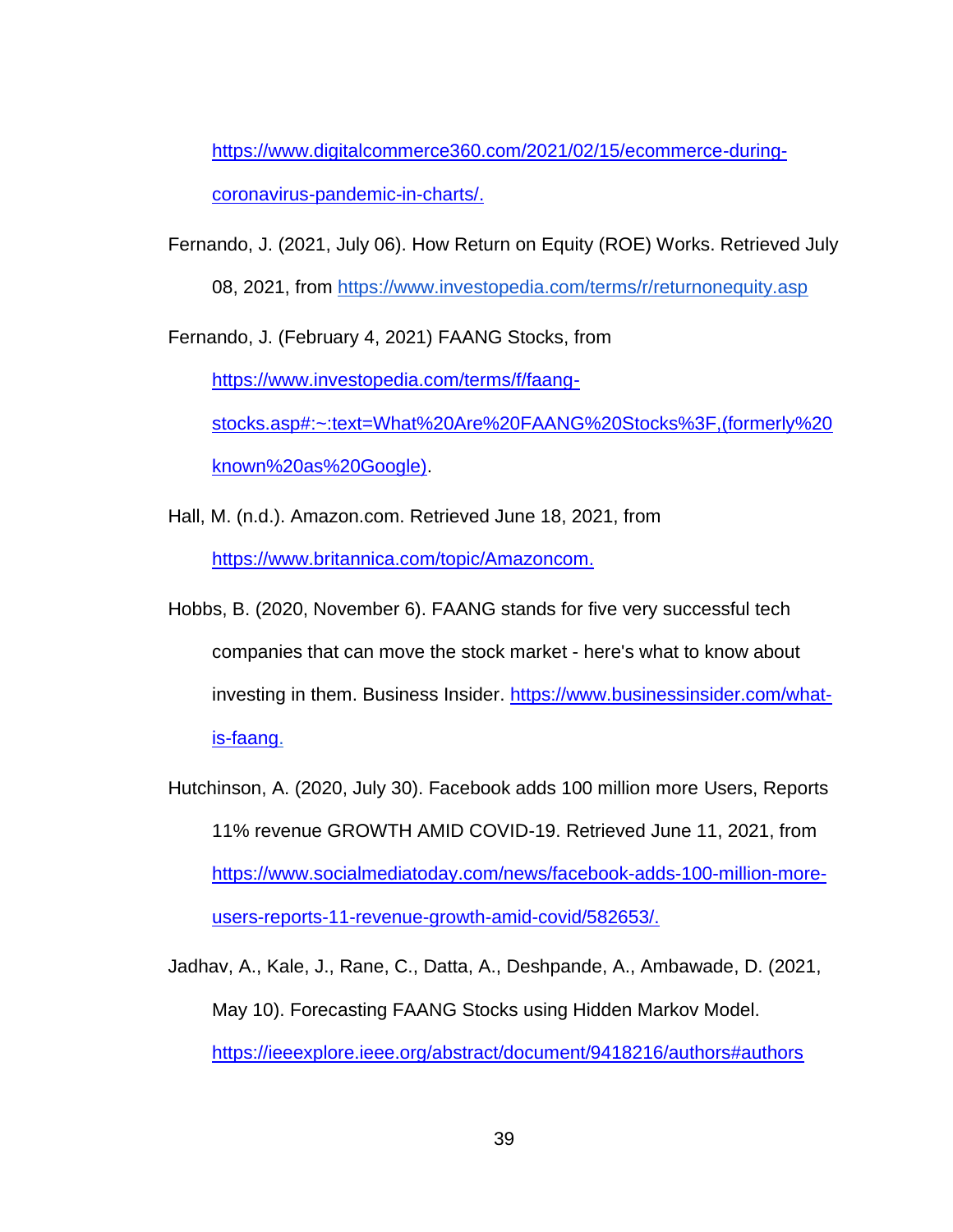- Kastrenakes, J. (2021, April 20). Netflix subscriber growth is stalling as it runs low on hits. Retrieved June 11, 2021, from [https://www.theverge.com/2021/4/20/22394425/netflix-subscriber-growth](https://www.theverge.com/2021/4/20/22394425/netflix-subscriber-growth-stalls-2021)[stalls-2021.](https://www.theverge.com/2021/4/20/22394425/netflix-subscriber-growth-stalls-2021)
- Lee, T. (2014, November 17). How Apple became the world's most valuable company. Retrieved June 18, 2021, from

[https://www.vox.com/2014/11/17/18076360/apple.](https://www.vox.com/2014/11/17/18076360/apple)

- McFadden, C. (2020, July 02). Almost everything you need to know about google's history. Retrieved June 18, 2021, from [https://interestingengineering.com/almost-everything-you-need-to-know](https://interestingengineering.com/almost-everything-you-need-to-know-about-googles-history)[about-googles-history.](https://interestingengineering.com/almost-everything-you-need-to-know-about-googles-history)
- Mlitz, K. (2021, April 09). Remote work frequency before/after covid-19 2020. Retrieved June 10, 2021, from

[https://www.statista.com/statistics/1122987/change-in-remote-work-trends](https://www.statista.com/statistics/1122987/change-in-remote-work-trends-after-covid-in-usa/)[after-covid-in-usa/.](https://www.statista.com/statistics/1122987/change-in-remote-work-trends-after-covid-in-usa/)

Owens, J., MarketWatch, Swartz, J. (2020, July 16). Netflix pulled off a showstopper early in the pandemic, but will the sequel deserve the price? Retrieved June 11, 2021, from [https://www.marketwatch.com/story/netflix](https://www.marketwatch.com/story/netflix-in-the-age-of-covid-19-streaming-pioneer-may-have-new-edge-on-competition-2020-04-07)[in-the-age-of-covid-19-streaming-pioneer-may-have-new-edge-on](https://www.marketwatch.com/story/netflix-in-the-age-of-covid-19-streaming-pioneer-may-have-new-edge-on-competition-2020-04-07)[competition-2020-04-07.](https://www.marketwatch.com/story/netflix-in-the-age-of-covid-19-streaming-pioneer-may-have-new-edge-on-competition-2020-04-07)

Ponciano, J. (2020, October 20). 5 big numbers that SHOW Netflix's massive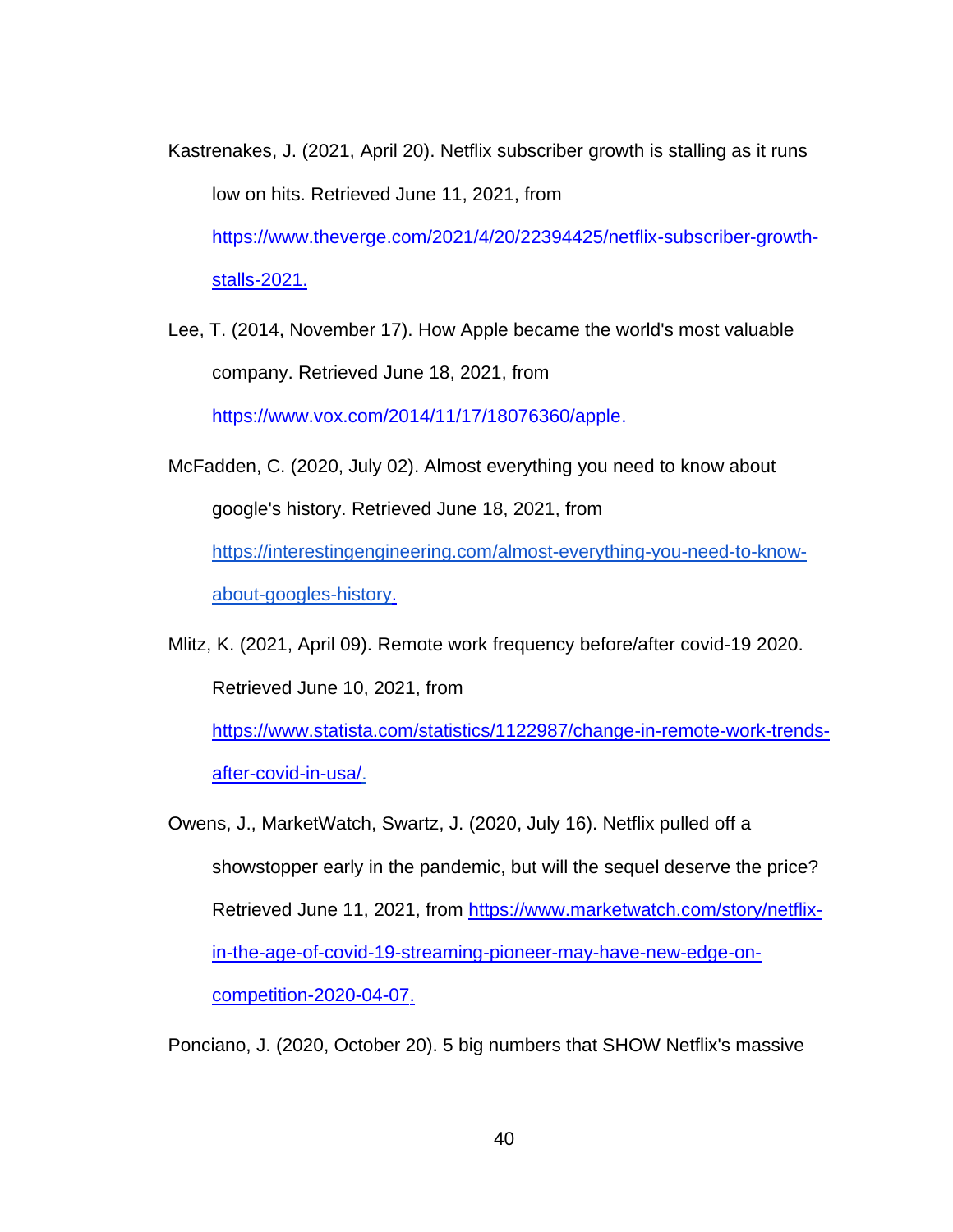growth continues during The Coronavirus Pandemic. Retrieved June 11, 2021, from [https://www.forbes.com/sites/jonathanponciano/2020/10/19/netflix-earnings-](https://www.forbes.com/sites/jonathanponciano/2020/10/19/netflix-earnings-5-numbers-growth-continues-during-the-coronavirus-pandemic/?sh=d76cda0225e9)[5-numbers-growth-continues-during-the-coronavirus](https://www.forbes.com/sites/jonathanponciano/2020/10/19/netflix-earnings-5-numbers-growth-continues-during-the-coronavirus-pandemic/?sh=d76cda0225e9)[pandemic/?sh=d76cda0225e9.](https://www.forbes.com/sites/jonathanponciano/2020/10/19/netflix-earnings-5-numbers-growth-continues-during-the-coronavirus-pandemic/?sh=d76cda0225e9)

- Qing, H., Junyi, L., Sizhu, W., & Jishuang, Y. (2020, May 19) The impact of COVID-19 on stock markets, Economic and Political Studies, 8:3, 275- 288, DOI: [10.1080/20954816.2020.1757570](https://doi.org/10.1080/20954816.2020.1757570)
- Segal, T. (2021, June 10). What was the Great Depression? Retrieved June 29, 2021, from [https://www.investopedia.com/terms/g/great\\_depression.asp.](https://www.investopedia.com/terms/g/great_depression.asp.)

Statt, N. (2021, January 27). Facebook usage has soared during the pandemic, but the company warns of 'significant uncertainty' ahead. Retrieved June 11, 2021, from [https://www.theverge.com/2021/1/27/22253055/facebook](https://www.theverge.com/2021/1/27/22253055/facebook-q4-2020-earnings-report-app-usage-record-user-numbers)[q4-2020-earnings-report-app-usage-record-user-numbers.](https://www.theverge.com/2021/1/27/22253055/facebook-q4-2020-earnings-report-app-usage-record-user-numbers)

Sullivan, M. (2021, April 28). Apple raked in a stunning \$1 billion a day last quarter, during a pandemic. Retrieved June 14, 2021, from [https://www.fastcompany.com/90630774/apple-raked-in-a-stunning-1](https://www.fastcompany.com/90630774/apple-raked-in-a-stunning-1-billion-a-day-last-quarter-during-a-pandemic) [billion-a-day-last-quarter-during-a-pandemic.](https://www.fastcompany.com/90630774/apple-raked-in-a-stunning-1-billion-a-day-last-quarter-during-a-pandemic)

Watson, A. (2020, June 18). Media usage During COVID-19 by country. Retrieved June 11, 2021, from [https://www.statista.com/statistics/1106498/home-media-consumption-](https://www.statista.com/statistics/1106498/home-media-consumption-coronavirus-worldwide-by-country/)